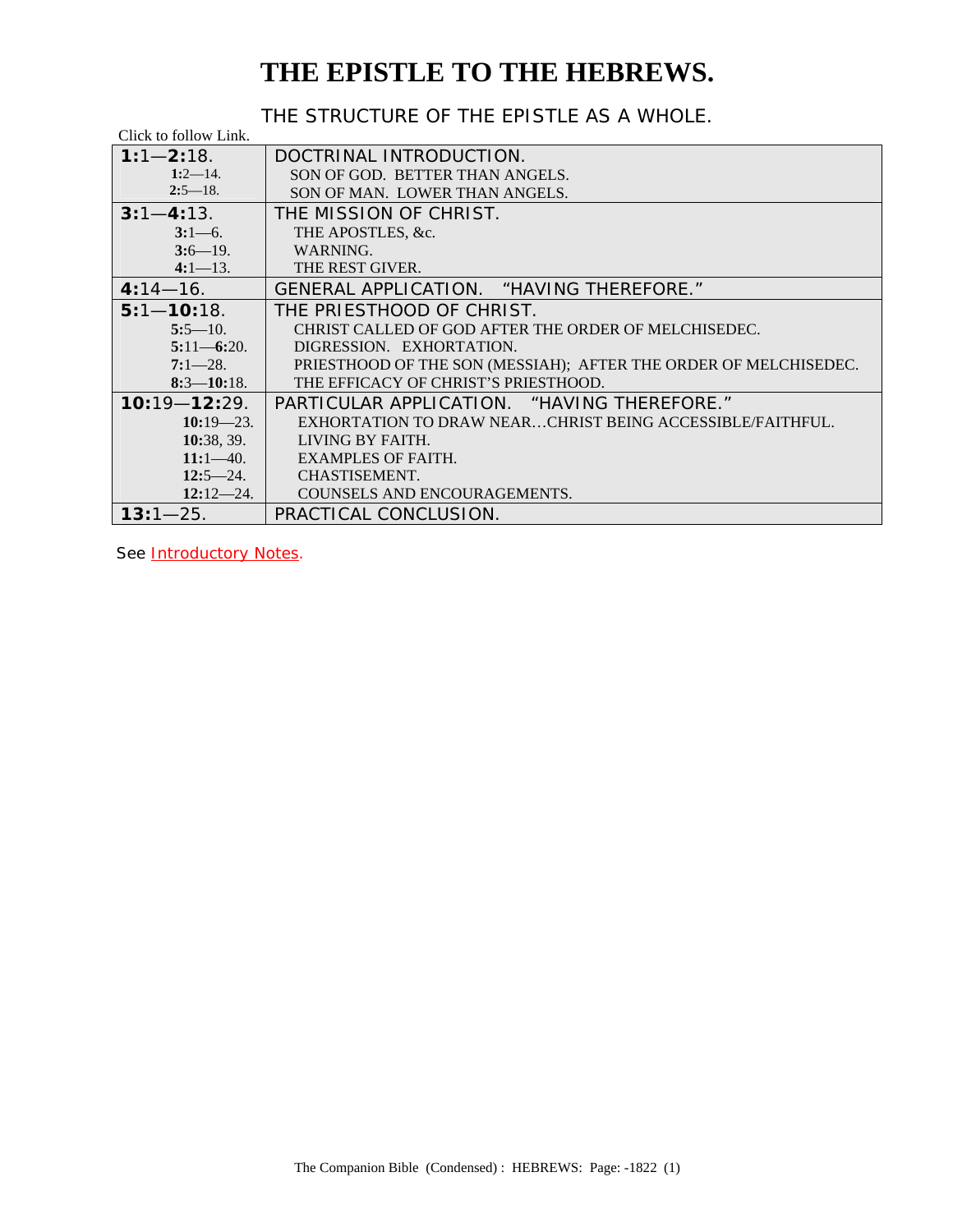### THE EPISTLE TO THE HEBREWS.

### INTRODUCTORY NOTES.

<span id="page-1-0"></span> The general subject of the Epistle is that the Messiah of the Old Testament Scriptures must suffer as *Man* (i.e. as Incarnate Man), and that Jesus is the Messiah.

 ADDRESSED. "To the Hebrews": to the nation under its earliest name, Palestinian Jews and the *Diaspora* (John 7:35) alike. Outwardly for believers (cp. [6:8;](#page-9-0) [12:15, 16;](#page-22-0) [13:10\)](#page-24-0).

 AUTHORSHIP. The arguments in favour of the Pauline authorship are much more weighty than those in favour of all other candidates put together, and they may be stated thus:---

 **1.** The thought and reasonings are Paul's, whatever the style and language may be. All his other epistles were written to churches mainly composed of Gentiles. In addressing such an epistle to *Hebrews*, he would naturally write as an instructed scribe, one brought up "at the feet of Gamaliel, and taught according to the perfect manner of the law of the fathers" (Acts 22:3). It is therefore futile to argue that if Paul were really the author, the language and style would have been in exact accord with those of the other epistles. Had this been so, it would be an argument *against*, and not in favour of, Paul's authorship.

**2.** There is a certain amount of external testimony that Paul was the writer, but none as to any other.

 **3.** The testimony of 2 Pet. 3:15, 16, strictly interpreted, proves that Paul wrote an epistle to the *Hebrews*, and if this is not the epistle, where is it? No trace or indication of any other has ever been found.

 **4.** Its anonymity is eminently in favour of Pauline authorship. The suspicion with which the Jews regarded Paul, and their furious hatred of him (cp. Acts 21:21; 2 Cor. 11:24; Phil. 3:2; 1 Thess. 2:15, &c.), would be ample reason why, in addressing so important a letter to his own race, he should withhold his name. If it was necessary at the time of it publication to send out such an epistle, equally necessary was it that it should not be handicapped with a name regarded generally by the Jews as that of an infamous renegade. The argument of the value of an unsigned article in any important journal applies with great force in the case of *Hebrews*.

 **5.** DATE of writing and publication. Owing to the fixed idea in the minds of most commentators that the reference to Timothy in 13:23 (see note there) *must* have been connected with the Naronian persecution, the date is usually assigned to a period shortly before the destruction of the Temple, which took place late in A.D.  $69$  ( $Ap. 50$ . VI). The very latest "guess" is that "it may have been written at any time between A.D 65 and 85". This is vague and unconvincing. In Ap. 180 the chronological position of *Hebrews* is shown, A.D. 53- 54. Modern tradition places it after 2 Tim., *circa* A.D. 68. That the former is correct seems clear for the following reasons:---

 (**a**) If *Hebrews* was written in or about the year 68, Paul's ministry had existed for twenty-two years (since his and Barnabas's "separation" for the work, in 46, Acts 13:2) without the aid of a written statement of such paramount importance as this. What was the immediate object of publishing *then*, only a year or two before the destruction of the Temple, and very shortly before his own death (2 Tim. 4:6), so weighty an argument that Jesus was both Messiah and true Man, and as Man must have suffered? That the Old Covenant was ended and its place taken by a New (Heb. 8:13)? It is incredible that the apostle who was inspired to write and publish *Romans* at a comparatively early date should not have been allowed to put forth *Hebrew*s till the very end of his ministry. "To the Jew first" is verily applicable in this connection.

 (**b**) Paul was at Jerusalem for the Council meeting (51) when the very subjects of *Hebrews* had evidently been bitterly discussed (Acts 15:5—7). Shortly thereafter he writes Thess. 1 and 2, both of which contain poignant references to "shameful treatment" at the hands of his own people.

 (**c**.) Some authoritative statement must be placed in the hands of even an early ambassador in regard to new and altered relationships between his supreme head and those to whom he is commissioned and sent. The 1919 Treaty of Versailles may be used as illustration. No representative there reported ultimately by word of mouth to his country, but by presentation of a copy of the entire Treaty. So with this treatise-epistle. Paul, as God's ambassador to the *Diaspora* and Gentiles, *must* have had some documentary argument, proof, and testimony, in support of his (and of Timothy's and others') oral teaching and instruction, for circulation among the "many thousands" of Jews who *believed* at and after Pentecost, yet all of whom were "zealous of the Law" (Acts 2:41; 4:4; 6:7; 21:20), and with whom Paul and his fellow-workers must have come into contact. To Have attached his own name to this would have defeated his purpose, as above mentioned.

 (**d**) The approximate time therefore for writing and publishing such a body of doctrine must have been shortly after the beginning of his ministry, and, consequently, *Hebrews* was in all probability written during the eighteen months of Paul's sojourn at Corinth, during which he was "teaching among them the word of God" (Acts 18:11).

 (**e**) Lastly, weighty support is given to these conclusions by the position *Hebrews* occupies in the four most important MSS., N, A, B, C, and in others. In some MSS. *Hebrews* is found in different positions with regard to the other books of the New Testament. In certain it appears as it stands in our Bibles, but in these four, N (*Codez Sinaiticus*), A (*Codex Alexandrinus*), B (*Codex Vaticanus*), and C (*Codex Ephraemi*), it is placed after 2 *Thessalonians*. This testimony to the foregoing is significant, and is not to be lightly set aside.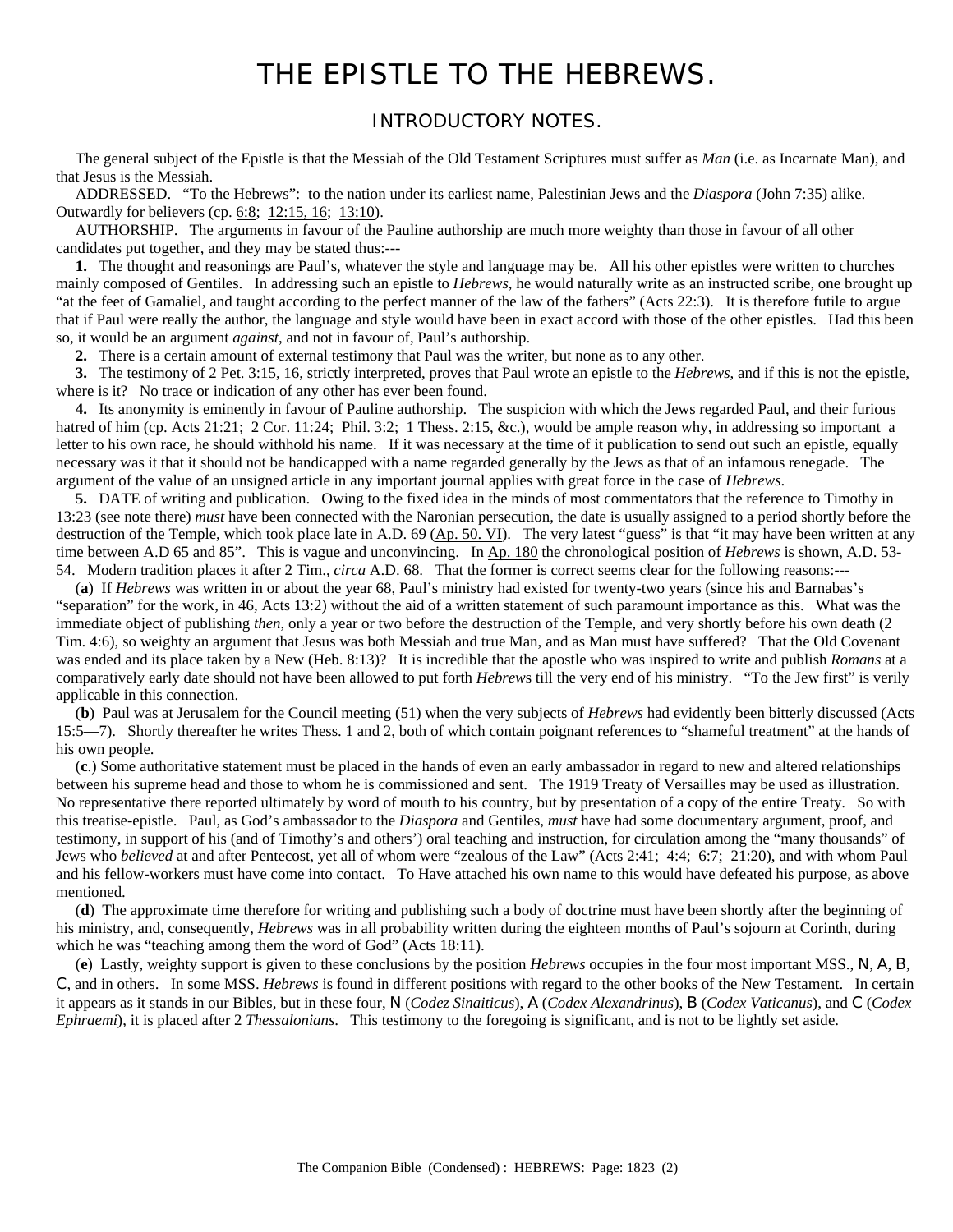### **THE EPISTLE OF PAUL THE APOSTLE TO THE HEBREWS.**

<span id="page-2-0"></span>**1** God, Who *in many portions* and *in many ways* <sup>o</sup>spake *of old to* the fathers *in* the <sup>o</sup>prophets,

**TITLE**, The. Most texts read "To Hebrews". Cp. Matt. Title, and *v*. 1.

| God, Who in many portions and in many ways $\circ$ spake                                                                                                                                 |                                                                                                                                                             |
|------------------------------------------------------------------------------------------------------------------------------------------------------------------------------------------|-------------------------------------------------------------------------------------------------------------------------------------------------------------|
| <i>of old to the fathers in the</i> $^{\circ}$ prophets,                                                                                                                                 | DOCTRINAL INTRODUCTION.<br>$1: 1 - 2: 18.$                                                                                                                  |
| <i>l</i> Spake at the end of these days <sup>1</sup> to us <sup>1</sup> in His $\mathrm{^{\circ} Son},$ Whom                                                                             | $1: 1, 2-.$<br>God speaking.                                                                                                                                |
| <b>He</b> appointed heir of all things, by Whom $\ldots$ He $\textdegree$ made                                                                                                           | $-2 - 14.$<br>Son of God. Better than angels.<br>2:14.<br>God speaking.                                                                                     |
| he <sup>o</sup> worlds <i>also</i> ;                                                                                                                                                     | Son of Man. Lower than angels.<br>$2:5.18$ .                                                                                                                |
| Who being the <i>effulgence</i> of <i>His</i> $^{\circ}$ glory, and the <i>exact</i>                                                                                                     | 1 God. Ap. 98. i. i. 1.                                                                                                                                     |
| <i>mpression</i> of His <i>substance</i> and upholding all things by                                                                                                                     | at sundry times $=$ in many portions. Gr. <i>polumeros</i> . Only here.                                                                                     |
| he $^{\circ}$ word of <b>H</b> is $^{\circ}$ power, <i>having made purification of</i>                                                                                                   | in divers manners $=$ in many ways. Gr. <i>polutropos</i> . Only here.                                                                                      |
| $\gamma$ sins, sat down on the right hand of the $\gamma$ Majesty on $\gamma$ high;                                                                                                      | spake. Gr. laleo. Ap. 121.7.<br>in time past $=$ of old. Gr. <i>palai</i> . Elsewhere, Matt. 11. 21. Mark 15. 44.                                           |
| <i>Having become</i> so much better than the angels, as He                                                                                                                               | Luke 10. 13. 2 Pet. 1. 9. Jude 4.                                                                                                                           |
| <i>ath inherited</i> a $^{\circ}$ more excellent $^{\circ}$ name than they.                                                                                                              | $unto = to.$<br><b>by</b> = in. Gr. en. $\Delta p$ . 104. viii.                                                                                             |
| $\mathbf{S}^{\circ}$ For $^1$ to which of the angels said He at any time, "Thou                                                                                                          | prophets. Ap. 189.<br><b>2 Hath  spoken</b> = Spake.                                                                                                        |
| In true My <sup>2</sup> Son, this day have <b>I</b> brought Thee to the birth?"                                                                                                          | $\mathbf{in} \dots \mathbf{days} = \mathbf{at}$ the end of these days. I. e. at the period closed by the                                                    |
| And again, "I will be to $\lim$ for $a$ $\circ$ Father, and He shall be                                                                                                                  | ministry of John.<br><b>in.</b> Gr. <i>epi</i> . Ap. 104. ix. 1.                                                                                            |
| o <b>Me <i>for a</i> 'S</b> on? <b>''</b>                                                                                                                                                | Son. Gr. huios. Ap. 108. iii. No article, but its absence only "more<br>emphatically and definitely expresses the exclusive character of His                |
| But when He again shall have brought in the                                                                                                                                              | Sonship". See 5.8.                                                                                                                                          |
| $\mathcal{C}$ firstbegotten into the $\mathcal{C}$ world, <b>H</b> e saith, "And let all the                                                                                             | SON OF GOD. BETTER THAN ANGELS.                                                                                                                             |
| ingels of God $\degree$ worship <b>H</b> im."                                                                                                                                            | $1: -2: 14.$                                                                                                                                                |
| And with reference to the angels He saith, "Who maketh"                                                                                                                                  | $-23.$<br>Glory of His Person and work.<br>47.<br>Superiority over angels.                                                                                  |
| <b>H</b> is angels $\textdegree$ Spirits, and <b>H</b> is $\textdegree$ ministers a flame of fire."                                                                                      | 8.12.<br>Glory of His character and eternal being.                                                                                                          |
| But unto the <sup>2</sup> Son <i>He saith</i> , "Thy throne, O $^{\circ}$ God, <i>is</i> $^{\circ}$ for                                                                                  | 13, 14.<br>Superiority over angels.                                                                                                                         |
| ever and ever: the $\circ$ sceptre of rightness is the sceptre of                                                                                                                        | hath. Omit.<br><b>by</b> . Gr. dia. Ap. 104. v. 1.                                                                                                          |
| Thy kingdom.                                                                                                                                                                             | also. Read after "worlds".                                                                                                                                  |
| Thou <i>lovedst</i> $\partial$ righteousness, and <i>hatedst</i> $\partial$ iniquity;                                                                                                    | made. Gr. prepared.<br><b>worlds.</b> Gr. <i>aion.</i> Ap. 129. 2 and 151. II. A. i. Cp. 11. 3.                                                             |
| <b>Solution</b> <i>i</i> God, <i>even</i> Thy God, $\circ$ anointed Thee                                                                                                                 | <b>3 brightness</b> = effulgence. Gr. <i>apaugasma</i> . Only here. Cp. Wisdom                                                                              |
| with the oil of gladness above Thy $^{\circ}$ fellows."                                                                                                                                  | 7.26.<br>glory. See $p. 1511$ .                                                                                                                             |
| <b>0</b> And, 'Thou, $\mathrm{{}^{^\circ}\!Lord}$ , $\mathrm{{}^{^\circ}\!in}$ the beginning $\mathrm{{}^{^\circ}\!hast}$ laid the                                                       | <b>express image.</b> Gr. <i>charakter</i> . Only here. The word means the exact<br>impression as when metal is, pressed into a die, or as a seal upon wax. |
| oundation of the $\degree$ earth; and the $\degree$ heavens are the works of                                                                                                             | parson = substance. Gr. hupostasis. See 2 Cor. 9.4.                                                                                                         |
| Thine hands:                                                                                                                                                                             |                                                                                                                                                             |
| word Gr. rhema. See Mark 9.32.<br><b>power</b> . Gr. dunamis. Ap. 172. 1.                                                                                                                | <b>when, &amp;c.</b> = having made purification of.                                                                                                         |
| by Himself. The texts omit.<br><b>our.</b> The texts omit.                                                                                                                               | sins. Gr. hamartia. Ap. 128.I. ii. 1.<br>Majesty. Gr. megalosune.                                                                                           |
| high. Cp. Ps. 93. 4; 113. 4.<br>Only here, <u>8. 1</u> . Jude 25.<br>hath inherited. more excellent. Gr. diaphoros. See Rom. 12. 6.                                                      | hath $\dots$ obtained $=$<br><b>4 Being made</b> = Having become.<br><b>name</b> . Cp. Acts 2. 21; 3. 16. Isa. 9. 6.                                        |
| <b>5 For  Thee?</b> Fig. <i>Erotesis.</i> Ap. 6.                                                                                                                                         | <b>begotten, &amp;c.</b> = brought Thee to the birth. I.e. at resurrection, when the Son became the glorified                                               |
| federal Head of a new order of beings. Cp. 5. 5; Acts 13. 33. Rom. 1. 4, with 1 Cor. 15. 45, &c, and Ps. 2. 7 (Sept.).                                                                   | $\mathbf{a}$ = for (Gr. <i>eis</i> ) a. Quoted from                                                                                                         |
| Ps. 2. 7, which, with Acts 13. 33, tells us that this day was the day of His resurrection.<br><b>6 And, &amp;c.</b> Read. "But when He again shall have brought in". Cp. 1 Thess. 4. 14. | Father. Ap. 98. III.<br>First begotten. Gr. prototokos. See Rom. 8. 29. Col. 1. 15.                                                                         |
| <b>world</b> . Gr. oikoumene Ap. 129.3.                                                                                                                                                  | worship Gr. proskuneo. Ap. 137. 1. Quoted from Deut. 32. 43, which in the Sept. reads, "Rejoice, ye                                                         |
| heavens, together with Him, and let all the angels of God worship Him. Rejoice, ye nations, with His people, &c."                                                                        |                                                                                                                                                             |

heavens, together with Him, and let all the angels of God worship Him. Rejoice, ye nations, with  $\overline{7}$  of = with reference to. Gr. *pros.* Ap. 104. xv. 3. **spirits**. Ap. 101 II. 11. **7 of** = with reference to. Gr. *pros*. Ap. 104. xv. 3. **spirits***.* Ap. 101 II. 11. **ministers**. Gr. *leitourgos.* Ap. 190.1. 4. This verse is from the Sept. of Ps. 104. 4. **8 unto.** Gr. *pros,* as *v.* 7. **God**. Ap.98. I. i. 2. **for ever, &c**. Ap. 151. II. A. ii. 6. **a** = the. **sceptre**. Cp. Ps. 2. 9. Rev. 2. 27. **righteousness** = Rightness. Gr. *euthutes* See Ap. 191. 3. **9 hast loved** = lovedst. Gr. *agapao.* Ap. 135. I. 1. **righteousness**. Gr. *dikaiosune.* Ap. 191. 3. **hated** = hatedst. **iniquity**. Gr. *anomia.* Ap. 128. III. 4. **therefore** = because of (Ap 104. v. 2) this. **hath**. Omit. **anointed**. Cp. Luke 4. 18. Acts 4. 27; 10. 38. 2 Cor. 1. 21. **above**. Gr. *para,* as *v*. 4 **fellows**. Gr. *metochos.* Here, [3. 1,](#page-4-0) [14;](#page-5-0) [6. 4;](#page-9-0) [12. 8,](#page-21-0) and Luke 5. 7. Quoted from Ps. 45. 6, 7. Of no other could this be said. **10 Lord**. Ap. 98. VI. i. *B.* 1. B. a. **in the beginning**. Gr. *kat*' *archas.* See John 1. 1. **hast . . . foundation**. Lit. didst found. Gr. *themelioo.* Ap. 146. **earth**. Gr. *ge*. Ap. 129. 4. **heavens**. See Matt. 6. 9, 10.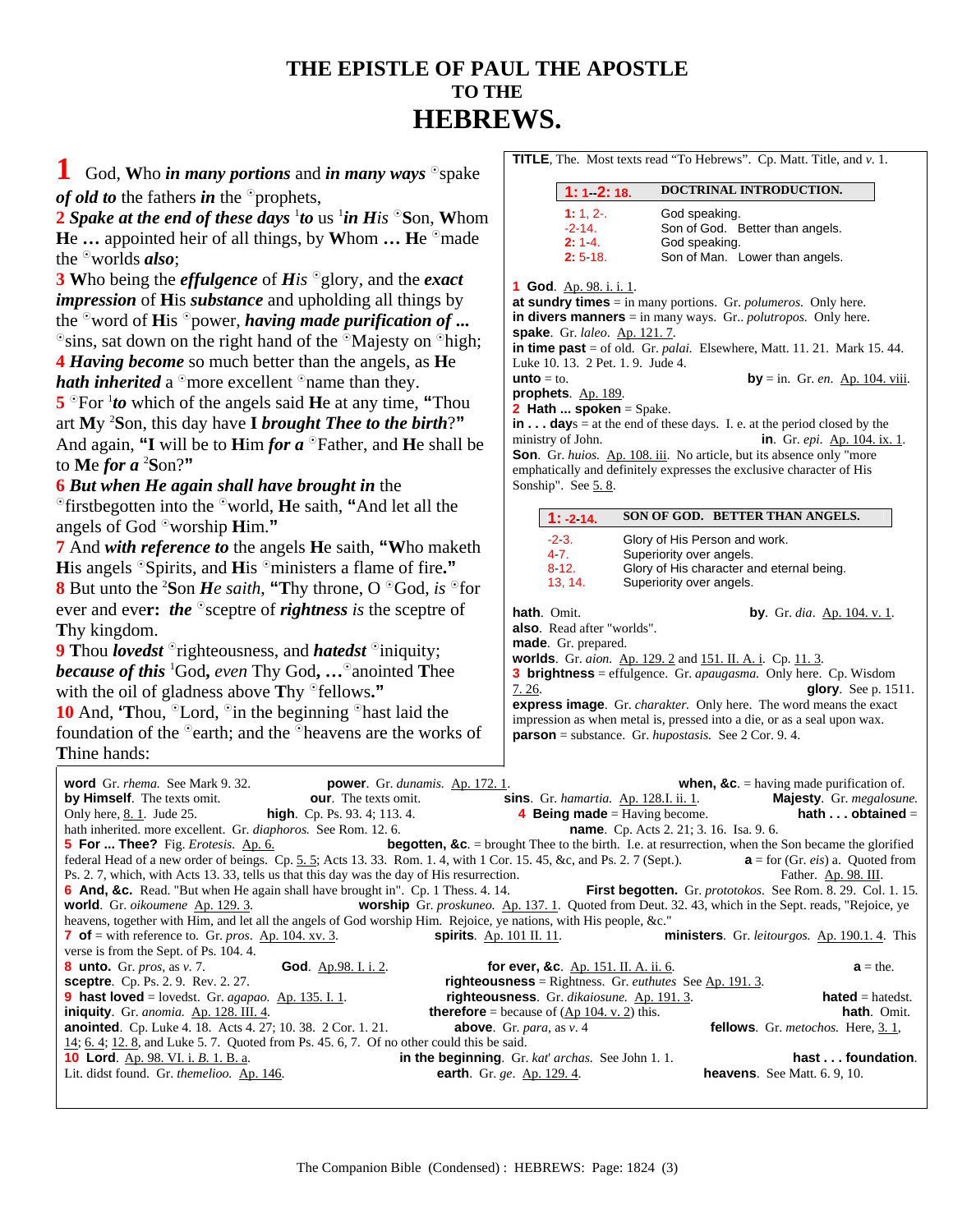### <span id="page-3-0"></span>**1. 11. HEBREWS.** † **2. 9**

**11** They shall perish; but **T**hou <sup>o</sup>remainest; and they all shall  $\mathcal{O}_{\mathbf{W}^{\otimes}}$  wax old as doth a garment;

**12** And as a <sup>o</sup>vesture shalt **T**hou *roll them up*, and they shall be <sup>o</sup>changed: but **T**hou art the same, and **T**hy years shall not <sup>o</sup>fail."

**13** But to which of the angels said **H**e at any time, **"**Sit on **M**y right hand, until **I** make **T**hine enemies *a footstool of Thy feet* ?**"** 

**14** Are they not all <sup>o</sup>ministering <sup>7</sup> spirits, <sup>o</sup>sent forth *for ministry on account of* them who *are about to inherit* salvation?

**2** *On account of this* we ought to *give heed more* 

*abundantly* to the things which we have heard, <sup>o</sup>lest *haply we should let them glide away*.

**2** For if the <sup>o</sup>word <sup>o</sup>spoken by angels was *sure*, and every *violation* and <sup>o</sup>disobedience received a <sup>o</sup>just <sup>o</sup>recompence of reward;

**3** How shall we escape, *neglecting* so great salvation; which at the first began to be <sup>2</sup>spoken by the <sup>o</sup>Lord, ... was  $\degree$  confirmed unto us by them that heard *Him*;

**4** <sup>o</sup>God also *bearing witness with them*, both with <sup>o</sup>signs and <sup>o</sup>wonders, and with divers <sup>o</sup>miracles, and *distributions* of the *Holy Spirit*,  $\Omega$  according to His own  $\Omega$  will ?

**5 For not to angels did He subject** the <sup>o</sup>world to come, *concerning which* we <sup>2</sup>speak.

**6** But <sup>o</sup> one in a certain place <sup>o</sup> testified, saying, "What is <sup>o</sup>man, that **T**hou <sup>o</sup>art mindful of him? or the <sup>o</sup>Son of Man, that **T**hou visitest **H**im?

**7 Thou** <sup>o</sup>madest **H**im *for a little while* lower than **…** angels; **Thou <sup>c</sup>rownedst <b>H**im with <sup>e</sup>glory and honour, and didst set **Him** <sup>o</sup> over the works of **Thy hands:** 

**8 T**hou hast 5 put all things in subjection under **H**is feet.**"** For in that He <sup>5</sup> put all in subjection under Him, He left  $\degree$  nothing *that is* not put under **H**im. But  $\degree$  now we  $\degree$  see not yet all things *subjected to* **H**im.

**9** But we see Him Who was made <sup>7</sup> a little lower than *angels, even Jesus*  $\Theta$  *(because of the suffering of death)* crowned with 7 glory and honour;**)** 

**11 remainest.** Gr. *diameno.* See Gal. 2. 5. **wax old**. Gr. *palaioo.* Only here, [8. 13.](#page-13-0) Luke 12. 33. **12 vesture**. Gr. *peribolaion.* Onlyhere and 1 Cor.11. 15 **fold ... up** = roll  $\dots$  up. Gr. *helisso*. Only here. But see Rev. 6. 14. **changed**. Gr. *allaaso.* See Acts 6. 14. **fail**. Gr. *ekleipo.* Only here, and Luke 16. 9; 22. 32. Verses 10-12 are from Ps. 102. 25-27. **13 to**. Gr. *pros.* Ap. 104. xv. 3. **on**. Gr. *ek.* Ap. 104. vii. **Thy footstool** = a footstool (Gr. *hupopodion*) of Thy feet. See Matt. 22. 44. Cited from Ps. 110. 1. **14 ministering**. Gr. *leitourgikos*. Only here. Cp[. 1. 7](#page-2-0) and Ap. 191. II. 4. sent forth. Gr. *apoatello.* Ap. 174. 1. **to minister** = for (Gr. *eis*) ministry (Gr. *diakonia.* Ap. 190. II*.* 1). **for**  $=$  on account of. Gr. *dia*. <u>Ap. 104. v. 2</u>. **shall be heirs** = are about to inherit; cp.  $v$ . 4. **2. 1 Therefore** = On account of (Gr. *dia*. Ap. 104. v. 2) this. **give, &c**. Lit. give heed more abundantly. **lest**. Gr. *me*. Ap. 105. II. **lest . . . slip** = lest ... we should let glide away. Gr. *pararreo.* Lit. flow beside. Only here. **at any time** = haply. **2 word**. Gr. *logos.* Ap. 121. 10. **spoken**. Gr. *laleo*. Ap. 121. 7. **stedfast**. Gr. *bebaios.* See Rom. 4. 16. Cp. *v.* 3. **transgression**. Gr. *parabasis.* See Rom. 2. 23. Cp. Ap. 128. VI. 1. **disobedience**. Gr. *parakoe.* Ap. 128. V. 2. **just**. Gr. *endikos.* See Ap. 191. 1. **recompence, &c**. Gr. *misthapodosia.* Only here, [10. 35;](#page-17-0) [11. 26.](#page-19-0)  Cp. [11. 6.](#page-18-0)  **3 if we neglect** = neglecting. Gr. *ameleo.* See 1 Tim. 4. 14. **which, &c**. Lit. receiving a beginning. **Lord**. Ap. 98. VI. i. *B*. 2. A. **and**. Omit. **confirmed**. Gr. *bebaioo.* See Rom. 15. 8. **unto**. Gr. *eis*. Ap. 104. vi. **by**. Gr. *hupo.* Ap. 104.xviii. 1. **4 God.** Ap. 98. I. i. 1. **bearing . . . witness** = bearing witness with. Gr. *sunepimartureo.* Only here. **signs, wonders, miracles**. See Ap. 176. 3, 2, 1. **gifts** = distributions. Gr. *merismos.* Only here and [4. 12.](#page-6-0) **Holy Ghost**. Ap. 101. II. 14. **according to**. Gr. *kata.* Ap. 104. x. 2. **will**. Gr. *thelesis.* Only here. Cp. Ap. 102. 2.

### **2: 5-18 [For Structure see below].**

**5 For, &c.** Read, "For not (Ap. 105. I) to angels did He subject".  $$ **world**. Gr. *oikoumene.* Ap. 129. 3. Cp. [1. 6.](#page-2-0) 

|                                                                                                                            | $2:5.18$ . |                                      | SON OF MAN. LOWER THAN ANGELS.                           |                                                                                                       |
|----------------------------------------------------------------------------------------------------------------------------|------------|--------------------------------------|----------------------------------------------------------|-------------------------------------------------------------------------------------------------------|
|                                                                                                                            | 5, 6.      |                                      | God's purpose. Not angels, but man, to have dominion.    |                                                                                                       |
|                                                                                                                            | $7, 8-$ .  | Man's equipment for dominion.        |                                                          |                                                                                                       |
|                                                                                                                            | -8.        | First Adam's failure.                |                                                          |                                                                                                       |
|                                                                                                                            | $9 - 1$    | Purpose fulfilled in the Lord Jesus. |                                                          |                                                                                                       |
|                                                                                                                            | $-918.$    | His fitness for dominion.            |                                                          |                                                                                                       |
| <b>whereof</b> = concerning (Gr. <i>peri</i> $\Delta p$ . 104. xiii. i) which,                                             |            |                                      | <b>6 one</b> Ap. 123. 3.                                 | testified. Gr. diamarturomai                                                                          |
| See Acts 2.40. <b>man.</b> Gr. anthropos. Ap. 123. 1. <b>art mindful.</b> Gr. minneskomai. Cp. 13. 3.                      |            |                                      |                                                          | <b>Son of Man.</b> See                                                                                |
| Ap. 98. XVI. No article. <b>visitest</b> . Gr. <i>episkeptomai</i> . Ap. 133. III. 5.                                      |            |                                      |                                                          | <b>7 madest lower</b> . Gr. <i>elattoo</i> . Only here, $v$ , 9, and John 3, 30                       |
| (decrease). <b>a little</b> = for a little while.                                                                          |            |                                      |                                                          | <b>the.</b> Omit. <b>crownedst.</b> Gr. <i>stephanoo.</i> See 2 Tim. 2. 5. <b>qlory.</b> See p. 1511. |
| <b>8 nothing.</b> Gr. oudeis.                                                                                              |            |                                      |                                                          | not, &c. Gr. anupotaktos. See 1Tim.1.9. This is said by Fig Prolepsis, or Anticipation. Ap.6.         |
| <b>now</b> . Emph. see. Gr. <i>horao</i> . Ap. 133. 1. 8.                                                                  |            |                                      | not yet. $Gr. \omega$                                    | <b>put under</b> $=$ subjected to.                                                                    |
| <b>9 see.</b> Gr. <i>blepo.</i> Ap. 133. I. 5. Read, "see Him Who was made  angels, even Jesus". <b>Jesus</b> . Ap. 98. X. |            |                                      |                                                          | for  honour. Parenthesis                                                                              |
| (Ap. 6) inserted. Omit the comma after "death".                                                                            |            |                                      | <b>for</b> = because of. Gr. <i>dia</i> . Ap. 104. v. 2. |                                                                                                       |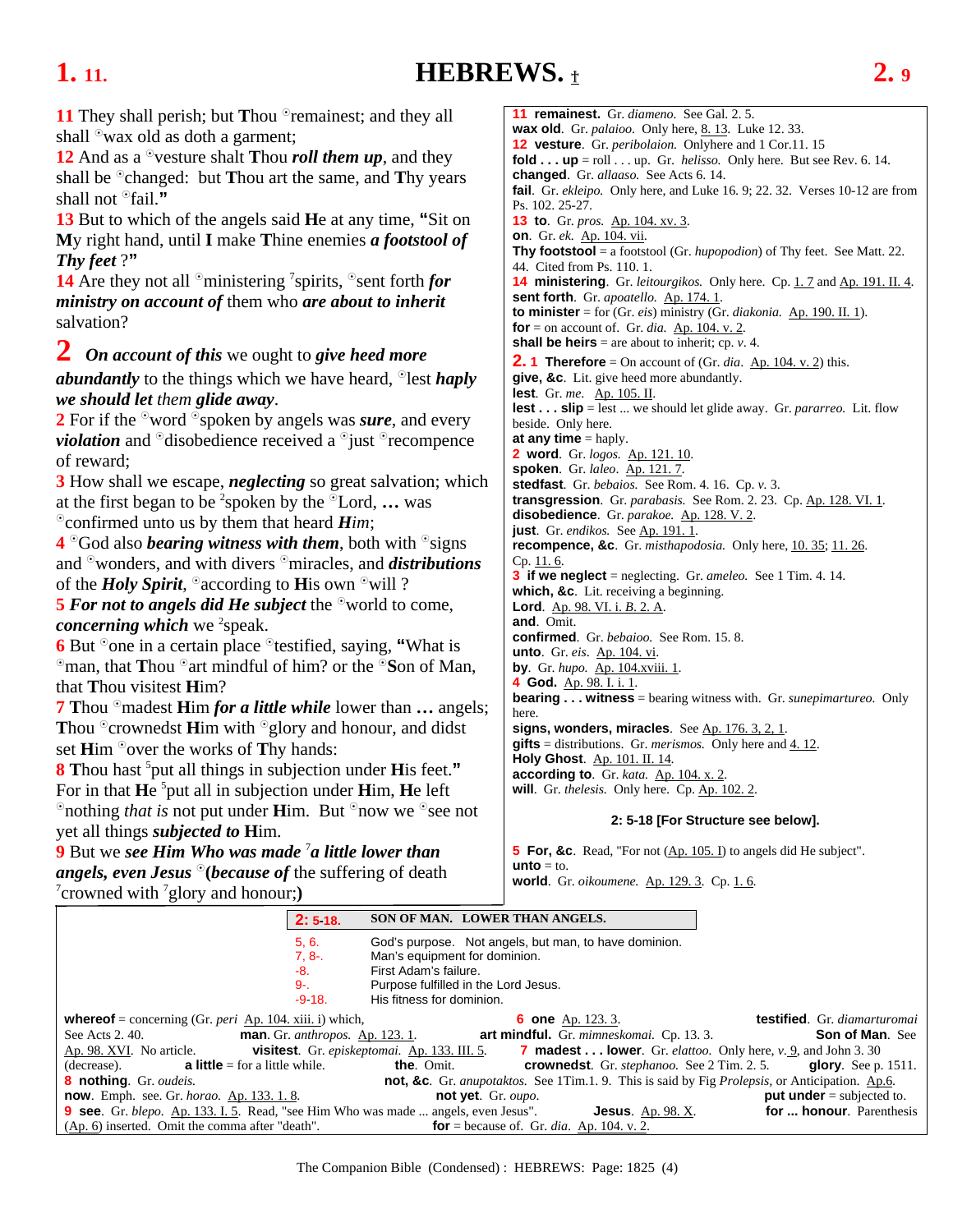### <span id="page-4-0"></span>**2. 9. HEBREWS.** † **3. 3**

that **H**e by the <sup>o</sup>grace of <sup>4</sup>God should taste death *in the place of* every man.

**10** For it became **H**im, for **Whom** *are* <sup>o</sup> all things, and by Whom *are* all things, in bringing many sons unto glory, to <sup>o</sup>make the *Author* of their salvation perfect through sufferings.

**11** For both **H**e **T**hat sanctifieth and they who are sanctified are all of *God*: for which cause **H**e is not ashamed to call them <sup>o</sup>brethren.

**12** Saying, "I will <sup>o</sup>declare Thy Name <sup>5</sup>to My brethren, in the midst of the  $\degree$ church will I  $\degree$ sing praise unto **Thee.**" **13** And again, "I will <sup>o</sup>put my trust *upon* **H**im." And again, "Behold I and the <sup>o</sup>children which <sup>4</sup>God *gave* Me."

**14** Forasmuch then as the 13children are partakers of *blood and flesh, Himself also* <sup>*o*</sup>likewise <sup>*o*</sup>took part of *flesh and blood* ; *in order that* through death **H**e might  $\partial$  destroy him *holding* the <sup>o</sup>power of death, that is, the devil;

**15** And  $\degree$  deliver them who  $\degree$  through fear of death were *through all* their lifetime <sup>S</sup>subject to <sup>S</sup>bondage.

**16** For *certainly* **H**e *taketh not hold of angels*; but **H**e took on *Him* the seed of Abraham.

**17** Wherefore *according to* all things it behoved **H**im to be made like 5 *to His* brethren, 14*in order that* **H**e might *become* a merciful and <sup>o</sup>faithful <sup>o</sup>High Priest in things <sup>o</sup>pertaining to  ${}^4$ God, to  ${}^{\circ}$ make reconciliation for the  ${}^{\circ}$ sins of the <sup>o</sup>people.

**18** For *wherein* **H**e **H**imself hath suffered being *tested*, **H**e is able to  $\vec{a}$  them that are  $\partial$  tempted.

3 Wherefore,  $\partial$  holy  $\partial$  brethren,  $\partial$  partakers of the <sup>o</sup>heavenly <sup>o</sup>calling, *discover and come to understand* the <sup>o</sup>Apostle and **High Priest of our <sup>o</sup>profession, ...** Jesus; 2 Who was  $\partial$ faithful to **H**im That appointed **H**im, as *Moses also was faithful* in all **H**is house.

**3** For *He* was <sup>o</sup>counted worthy of more <sup>o</sup>glory than Moses, inasmuch as he who

| 2:518.                                         | <b>FITNESS FOR DOMINION.</b>                                                                                                                          |
|------------------------------------------------|-------------------------------------------------------------------------------------------------------------------------------------------------------|
| -9.<br>10 13.<br>14 16.<br>17, 18.             | Vicarious death.<br>Perfected by experience of suffering.<br>Victorious death.<br>Qualified by experience of trials.                                  |
| grace. Gr. charis. Ap. 184. I. 1.              |                                                                                                                                                       |
|                                                | 10 all things. Cp. Rom. 11. 36. Eph. 3. 9. Col. 1. 17.                                                                                                |
|                                                | make perfect. Gr. teleioo. Ap. 125. 2.                                                                                                                |
|                                                | <b>Captain.</b> Gr. <i>archegos</i> . See Acts 3.15<br><b>One.</b> I.e. God.                                                                          |
|                                                | <b>brethren</b> . The Lord's condescension does not justify the irreverence of                                                                        |
| calling Him our "elder Brother".               |                                                                                                                                                       |
|                                                | <b>12 declare</b> . Gr. apangello. See Acts 4. 23.                                                                                                    |
| church. Gr. ekklesia. Ap. 186.                 |                                                                                                                                                       |
|                                                | sing praise unto. Gr. humneo. See Acts 16.25. Cited from Ps. 22.22.                                                                                   |
|                                                | 13 put my trust. Gr. peitho. Ap. 150. I. 2.                                                                                                           |
|                                                | $in =$ upon. Gr. <i>epi.</i> Ap. 104. ix. 2. Cited from 2 Sam. 22. 3.                                                                                 |
| children. Gr. paidion. Ap. 108. v.             |                                                                                                                                                       |
|                                                | <b>hath given</b> = gave. Cited from Isa. 8. 18.                                                                                                      |
|                                                | <b>14 flesh and blood.</b> The texts read "blood and flesh". In <i>Hebrews</i> flesh                                                                  |
|                                                | is never used in the moral sense of Rom. 7. 18, but always of natural body.                                                                           |
| He, &c. $=$ Himself also.                      |                                                                                                                                                       |
|                                                | likewise. Gr. paraplesios. Only here. Cp. Phil. 2. 27.                                                                                                |
|                                                | took part. Gr. metecho. See 1 Cor. 9. 10.                                                                                                             |
|                                                | the same. The same (things), i.e. flesh and blood, not the same flesh and<br>blood, which had become corrupted by Adam's sin. "This same Jesus" was a |
|                                                | direct creation of God. Cp. Luke 1.35.                                                                                                                |
| <b>that</b> = in order that $\pi$ . hina.      | <b>destroy</b> . Gr. <i>katargeo</i> . See Luke 13.7.                                                                                                 |
| <b>that had</b> = holding.                     | <b>power.</b> Gr. kratos. Ap. 172. 2.                                                                                                                 |
| through. No prep. Dat. case.                   | <b>15 deliver</b> . Gr. apallasso. See Acts 19. 12.                                                                                                   |
| <b>all</b> = through (Gr. <i>dia</i> ) all.    |                                                                                                                                                       |
|                                                | subject to. Gr. enochos. See Matt. 26. 66.                                                                                                            |
|                                                | bondage. Gr. douleia. Ap. 190. II. 2.                                                                                                                 |
|                                                | <b>16 verily</b> = certainly. Gr. <i>depou</i> . Only here.                                                                                           |
|                                                | took, &c. = taketh not $(\underline{Ap. 105. I})$ hold of angels.                                                                                     |
|                                                | took. Gr. epilambanomai. First occ. Matt. 14. 31. Cp. Acts 9. 27.                                                                                     |
| <b>17</b> in = according to, as in v. 4.       | $be = become.$                                                                                                                                        |
| faithful. Gr. pistos. Ap. 150. III.            |                                                                                                                                                       |
|                                                | High Priest. Occ. very frequently in Gospels and Acts; seventeen times in                                                                             |
|                                                | Hebrews; and nowhere else after Acts. A significant silence.                                                                                          |
|                                                | pertaining to. Gr. pros. Ap. 104. xv. 3.                                                                                                              |
|                                                | make reconciliation. Gr. hilaskomai. See Luke 18. 13 and Ap. 196.                                                                                     |
| <b>sins</b> . Gr. hamartia. Ap. 128. I. ii. 1. |                                                                                                                                                       |
| <b>people.</b> Gr. laos. See Acts 2.47.        |                                                                                                                                                       |
| <b>18 in that</b> = wherein.                   |                                                                                                                                                       |
|                                                | <b>tempted</b> = tried or tested. Cp. Matt. 4. 1 and Luke 22. 23.                                                                                     |
| <b>succour.</b> Cp. 2 Cor. 6. 2.               |                                                                                                                                                       |

|                                                                                                                                                                                                                                                                                                                                 | $3:1$ 4:13.                           | THE MISSION OF CHRIST.                                                                                                                                                                                                                                                                                                                                                        |
|---------------------------------------------------------------------------------------------------------------------------------------------------------------------------------------------------------------------------------------------------------------------------------------------------------------------------------|---------------------------------------|-------------------------------------------------------------------------------------------------------------------------------------------------------------------------------------------------------------------------------------------------------------------------------------------------------------------------------------------------------------------------------|
|                                                                                                                                                                                                                                                                                                                                 | $3:16-.$<br>$3: -6.19$ .<br>4:113.    | The Apostle and High Priest.<br>Warning.<br>The Rest-giver.                                                                                                                                                                                                                                                                                                                   |
|                                                                                                                                                                                                                                                                                                                                 | 3:16.                                 | THE APOSTLE, &C.                                                                                                                                                                                                                                                                                                                                                              |
|                                                                                                                                                                                                                                                                                                                                 | 2.<br>3.<br>4.<br>5.<br>$6 -$         | Christ.<br>His faithfulness.<br>Greater than Moses.<br>Reason.<br>Moses' faithfulness.<br>The Son.                                                                                                                                                                                                                                                                            |
| <b>3.1 holy.</b> See Acts 9.13.<br><i>epouranios.</i> See John 3.12.<br><b>calling</b> . Cp. 12. 25.<br><b>profession</b> . Gr. <i>homologia</i> . See 2 Cor. 9.13.<br>Ap. 189<br><b>2 faithful.</b> Gr. <i>pistos.</i> Ap. 150. III.<br><b>3 this Man</b> $=$ He.<br><b>counted worthy.</b> Gr. <i>axioo.</i> See Acts 15, 38. | <b>brethren.</b> I.e. of one another. | <b>partakers.</b> Gr. metochos. See 1.9.<br>heavenly. Gr.<br><b>Apostle.</b> Only here applied to the Lord.<br><b>consider</b> . Ap. 133. II. 4.<br><b>Christ</b> . The texts omit.<br><b>Jesus.</b> Ap. 98. X.<br><b>also Moses</b> = Moses also. See Rom. 5. 14. The name occ. eleven times in Hebrews.<br>glory. Seep. $1511$ .<br><b>than.</b> Gr. <i>para</i> . See 1.4. |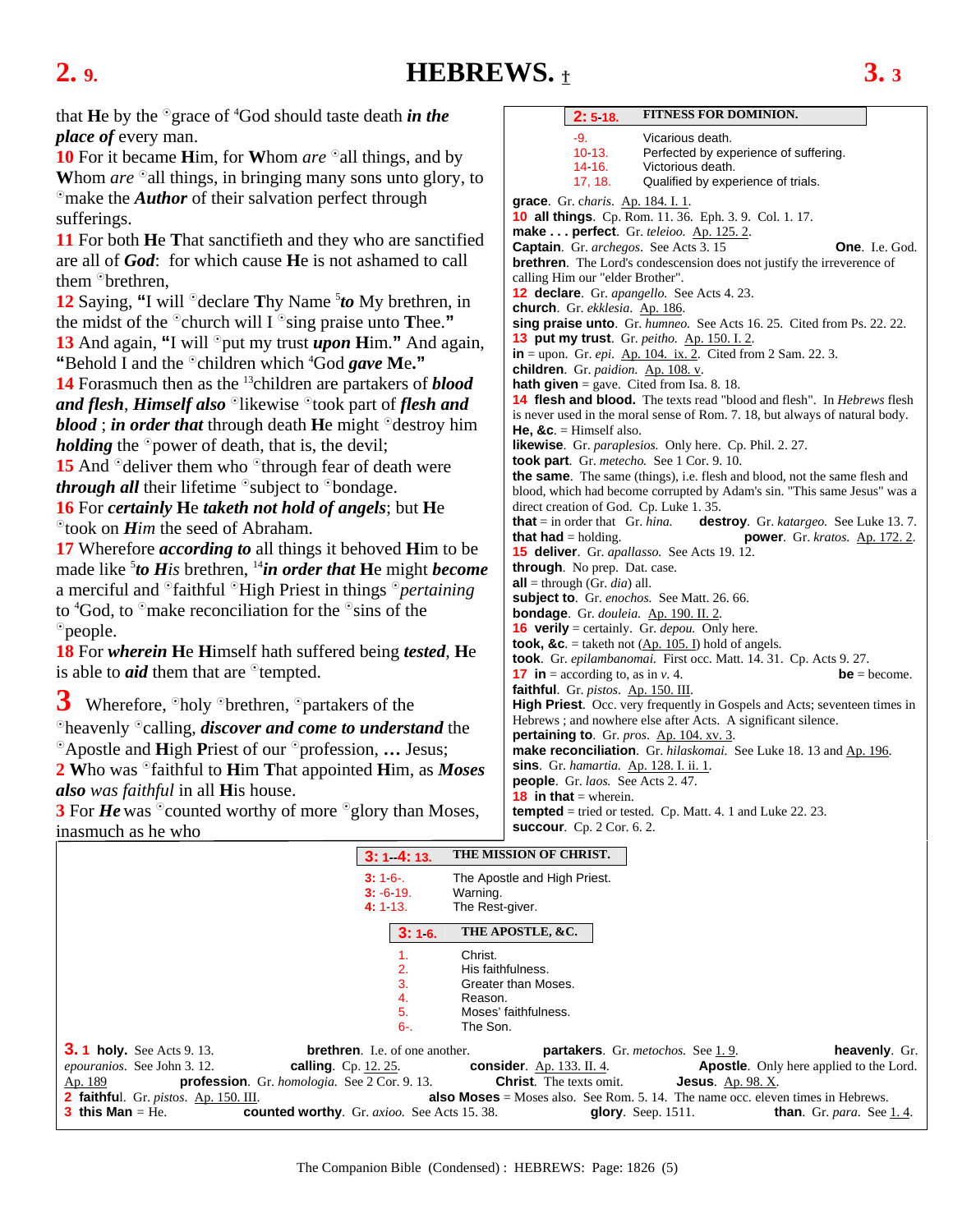### <span id="page-5-0"></span>**3. 3. HEBREWS.** † **4. 1**

*built* the house hath more honour than the house.

**4** For every house is builded by *some one*; but **H**e **T**hat built all things *is* <sup>o</sup>God.

5 And <sup>5</sup>*Moses also* verily *was* <sup>2</sup>faithful in all **H**is house, as a servant, for a testimony of those things which were *about to be spoken*;

**6** But <sup>o</sup>Christ as *Son* over **His ...** house; Whose house are we,  $\partial$  if we *retain* the *assurance* and the  $\partial$  rejoicing of the hope *steadfast* unto the end.

7 Wherefore (as THE Holy Spirit saith, "To day <sup>6</sup>if ye *should* hear **H**is voice,

**8** Harden not your hearts, as in the <sup>o</sup>provocation, *according to* the day of temptation in the wilderness:

**9** When your fathers tempted Me, by testing Me, and <sup>o</sup>saw **M**y works forty years.

**10** Wherefore **I** was <sup>o</sup> grieved with *this race*, and said, They do alway err in *their* heart; and they *knew not* **M**y ways.

**11** So **I** sware in My wrath, <sup>o</sup>They shall not enter <sup>o</sup>into My rest.**")**

**12** Take heed, brethren, *lest ever* there be in *any one* of you an <sup>o</sup>evil heart of unbelief, in *falling away* from the <sup>o</sup>living <sup>4</sup>God.

**13** But <sup>o</sup> exhort one another *according to each day*, while it is called To day; *in order that not*  $\binom{12}{2}$ *any one* of you be <sup>8</sup> hardened through the  $\partial$  deceitfulness of  $\partial$ sin.

14 For we *have become* <sup>1</sup> partakers of <sup>6</sup>Christ, <sup>6</sup>if we <sup>6</sup>retain the  $\delta$ beginning of our  $\delta$  confidence  $\delta$  stedfast unto the end; **15** *In its being said*, "To day <sup>6</sup> if ye will hear **H**is voice,  $\frac{8}{3}$  harden not your bearts, as in the <sup>8</sup> provocation."

harden not your hearts, as in the <sup>8</sup>provocation."

**16** For <sup>o</sup> some, *having heard*, did <sup>o</sup> provoke: howbeit not all that came  $\delta$  out of Egypt by <sup>2</sup>Moses.

**17** But with whom was **H**e 10grieved forty years? *was it* not with them that **…**<sup>o</sup>sinned, whose <sup>o</sup>carcases fell in the wilderness?

**18** And to whom sware **H**e that they should not enter into **His** <sup>11</sup> rest, *if not* to them that *disbelieved* ?

**19** *And* we <sup>o</sup>see that they could not enter in <sup>o</sup>because of unbelief.

**4** Let us therefore fear, *lest haply*, a promise being left *us* of entering into **H**is <sup>o</sup>rest, <sup>o</sup>any of you should seem to *have failed* of it.

**hath builded** = built. Gr. *kataskeuazo.* Occ. eleven times. Six in Heb., four in Gospels ("prepare"). See Matt. 11. 10; &c. **4 some man** = some one. Gr. *tis*. Ap. 123. 3. **God**. Ap. 98. I. i. 1. **5 servant**. Gr. *therapon.* Ap. 190. I. 8. Used of Moses. EX. 14. 31 (Sept.). **to be spoken after** = about to be spoken. Gr. *laleo.* Ap. 121. 7. **6 Christ**. Ap. 98. IX. **a Son** = Son. <u>Ap. 108. iii</u>, and se[e 1. 2.](#page-2-0) **own**. Omit. **3: -6-19. WARNING.** 

|                                                                                                                                                 | 3: -6 19.                                   | WARNING.                                                                          |                                                                                          |  |  |  |
|-------------------------------------------------------------------------------------------------------------------------------------------------|---------------------------------------------|-----------------------------------------------------------------------------------|------------------------------------------------------------------------------------------|--|--|--|
|                                                                                                                                                 | $-6.$                                       | Condition of belonging to the Lord's house.                                       |                                                                                          |  |  |  |
|                                                                                                                                                 | 7, 8.                                       | "Harden not."                                                                     |                                                                                          |  |  |  |
|                                                                                                                                                 | 9.                                          | Provocation.                                                                      |                                                                                          |  |  |  |
|                                                                                                                                                 | 10.                                         | God grieved.                                                                      |                                                                                          |  |  |  |
|                                                                                                                                                 | 11.                                         | God's oath.                                                                       |                                                                                          |  |  |  |
|                                                                                                                                                 | 12, 13.                                     | Unbelief.                                                                         |                                                                                          |  |  |  |
|                                                                                                                                                 | 14.                                         | Condition of being partakers of Christ.                                           |                                                                                          |  |  |  |
|                                                                                                                                                 | 15.                                         | "Harden not."                                                                     |                                                                                          |  |  |  |
|                                                                                                                                                 | 16.                                         | Provocation.                                                                      |                                                                                          |  |  |  |
|                                                                                                                                                 | 17.<br>18.                                  | God grieved.<br>God's oath.                                                       |                                                                                          |  |  |  |
|                                                                                                                                                 | 19.                                         | Unbelief.                                                                         |                                                                                          |  |  |  |
|                                                                                                                                                 |                                             |                                                                                   |                                                                                          |  |  |  |
|                                                                                                                                                 | <b>if</b> . Gr. ean. <u>Ap. 118. 1. b</u> . |                                                                                   |                                                                                          |  |  |  |
|                                                                                                                                                 |                                             | <b>hold fast.</b> Gr. katecho. See 2 Thess. 2. 6.                                 |                                                                                          |  |  |  |
|                                                                                                                                                 |                                             | confidence. Gr. parrhesia. See Acts 4. 13; 28. 31.                                |                                                                                          |  |  |  |
|                                                                                                                                                 |                                             | rejoicing. Gr. kauchema. See Rom. 4.2.                                            |                                                                                          |  |  |  |
|                                                                                                                                                 | firm. Same as "stedfast", v. 14.            |                                                                                   |                                                                                          |  |  |  |
|                                                                                                                                                 | <b>7 Holy Ghost.</b> Ap. 101. II. 3.        |                                                                                   | $will = should.$                                                                         |  |  |  |
|                                                                                                                                                 |                                             | 8 Harden. Gr. skleruno. See Acts 19.9.                                            |                                                                                          |  |  |  |
|                                                                                                                                                 |                                             |                                                                                   | <b>provocation</b> . Gr. <i>parapikrasmos</i> . Only here and $v.15$ . Used in the Sept. |  |  |  |
|                                                                                                                                                 |                                             | in Ps. 95. 8, from which this is quoted. Cp. $\nu$ . 16.                          |                                                                                          |  |  |  |
|                                                                                                                                                 |                                             | $in =$ according to. Gr. kata. $A_p$ . 104. x. 2.                                 |                                                                                          |  |  |  |
|                                                                                                                                                 | in, or by, a testing.                       |                                                                                   | 9 proved. Gr. dokimazo, to put to the test, but the texts read en dokimasia,             |  |  |  |
|                                                                                                                                                 | saw. Gr. eidon. Ap. 133. I. 1.              |                                                                                   |                                                                                          |  |  |  |
|                                                                                                                                                 |                                             |                                                                                   | <b>10 grieved</b> . Gr. <i>prosochtizo</i> . Only here and v. 17. Many times in the      |  |  |  |
|                                                                                                                                                 |                                             | Sept., including Ps. 95. 10, whence this is quoted.                               |                                                                                          |  |  |  |
|                                                                                                                                                 | <b>that.</b> The texts read "this".         |                                                                                   |                                                                                          |  |  |  |
|                                                                                                                                                 |                                             |                                                                                   |                                                                                          |  |  |  |
| generation. Gr. genea, nation, or race. Primarily of those in wilderness,<br>prophetically of whole race.<br><b>alway</b> . Ap. 151. II. F. ii. |                                             |                                                                                   |                                                                                          |  |  |  |
| <b>have  known</b> = knew. Gr. <i>ginosko.</i> Ap. 132.1. ii.                                                                                   |                                             |                                                                                   |                                                                                          |  |  |  |
| <b>11 They, &amp;c.</b> Lit. If (Ap. 118. 2. a) they shall.                                                                                     |                                             |                                                                                   |                                                                                          |  |  |  |
|                                                                                                                                                 | into. Gr. eis. Ap. 104. vi.                 |                                                                                   |                                                                                          |  |  |  |
|                                                                                                                                                 |                                             | rest. Gr. katapausis. See Acts 7.49.                                              |                                                                                          |  |  |  |
|                                                                                                                                                 |                                             | 12 Take heed. Gr. blepo. Ap. 133. I. 5.                                           | <b>lest</b> . Gr. me. Ap. 105. II.                                                       |  |  |  |
|                                                                                                                                                 |                                             | $any = any one$ . Gr. tis. Ap. 123. 3.                                            |                                                                                          |  |  |  |
|                                                                                                                                                 |                                             | evil. Gr. poneros. Ap. 128. III. 1.                                               |                                                                                          |  |  |  |
|                                                                                                                                                 |                                             | <b>departing</b> = falling away. Cp. Luke 8. 13. 1 Tim. 4. 1.                     |                                                                                          |  |  |  |
|                                                                                                                                                 |                                             | <b>living God.</b> See 9. 14; 10. 31; 12. 22. Acts 14. 15. Cp. Deut. 5. 26.       |                                                                                          |  |  |  |
|                                                                                                                                                 |                                             | 13 exhort. Gr. parakaleo. Ap. 134. I. 6.                                          |                                                                                          |  |  |  |
|                                                                                                                                                 |                                             | <b>daily</b> . Lit. according to $(Gr. \text{ kata}, \text{ as } v. 8)$ each day. |                                                                                          |  |  |  |
|                                                                                                                                                 |                                             | <b>lest</b> = in order that (Gr. <i>hina</i> ) not (Gr. <i>me</i> ).              |                                                                                          |  |  |  |
|                                                                                                                                                 |                                             | deceitfulness. Gr. apate. See Eph. 4. 22.                                         |                                                                                          |  |  |  |
|                                                                                                                                                 |                                             | <b>sin</b> . Gr. hamartia. Ap. 128. I. ii. 1.                                     |                                                                                          |  |  |  |

| <b>14 are made</b> = have become.                                     | <b>beginning</b> . Gr. <i>arche</i> . See Ap. 172. 6. |                                                                         | <b>confidence.</b> Gr. hupostasis. See 1.3.                                                                    |  |  |
|-----------------------------------------------------------------------|-------------------------------------------------------|-------------------------------------------------------------------------|----------------------------------------------------------------------------------------------------------------|--|--|
| <b>stedfast</b> . See $v$ . 6 and 2. 2.                               |                                                       |                                                                         | <b>15 While, &amp;c.</b> Lit. In (Gr. <i>en</i> ) its being said. I.e. the exhortation of $v$ . 13             |  |  |
| is to them. Cp. $vv$ . 7, 8.                                          |                                                       | <b>16 some.</b> Gr. tines. Ap. 124.4.                                   |                                                                                                                |  |  |
| when $\dots$ heard = having heard.                                    |                                                       | <b>provoke.</b> Gr. <i>parapikraino</i> . Only here. Often in the Sept. | <b>out of.</b> Gr. ek. Ap. 104. vii.                                                                           |  |  |
| <b>17 had.</b> Omit.                                                  | <b>sinned</b> . Gr. hamartano. Ap. 128. I. i.         |                                                                         | <b>carcases.</b> Gr. <i>kolon</i> . Only here. See Num. 14. 29 (Sept.).                                        |  |  |
| <b>18 but</b> = if not. Gr. <i>ei me</i> .                            |                                                       |                                                                         | <b>believed not</b> = disbelieved or disobeyed. Gr. <i>apeitheo.</i> Cp. Ap. 128. v. 1, and Rom. 2. 8; 10. 21. |  |  |
| <b>19 So</b> = And.                                                   | see. Gr. blepo, as in $v$ . 12.                       | because of. Gr. dia. Ap. $104. v. 2$ .                                  |                                                                                                                |  |  |
| 4. 1-13 [For Structure see next page].                                |                                                       |                                                                         |                                                                                                                |  |  |
| <b>4.1 lest</b> = lest haply. Gr. me pote.                            |                                                       | rest. Gr. katapausis. See Acts 7.49.                                    | <b>any.</b> Gr.tis. Ap. 123.3.                                                                                 |  |  |
| <b>come short</b> = have failed. Gr. <i>hustereo.</i> See Rom. 3. 23. |                                                       |                                                                         |                                                                                                                |  |  |

The Companion Bible (Condensed) : HEBREWS: Page: 1827 (6)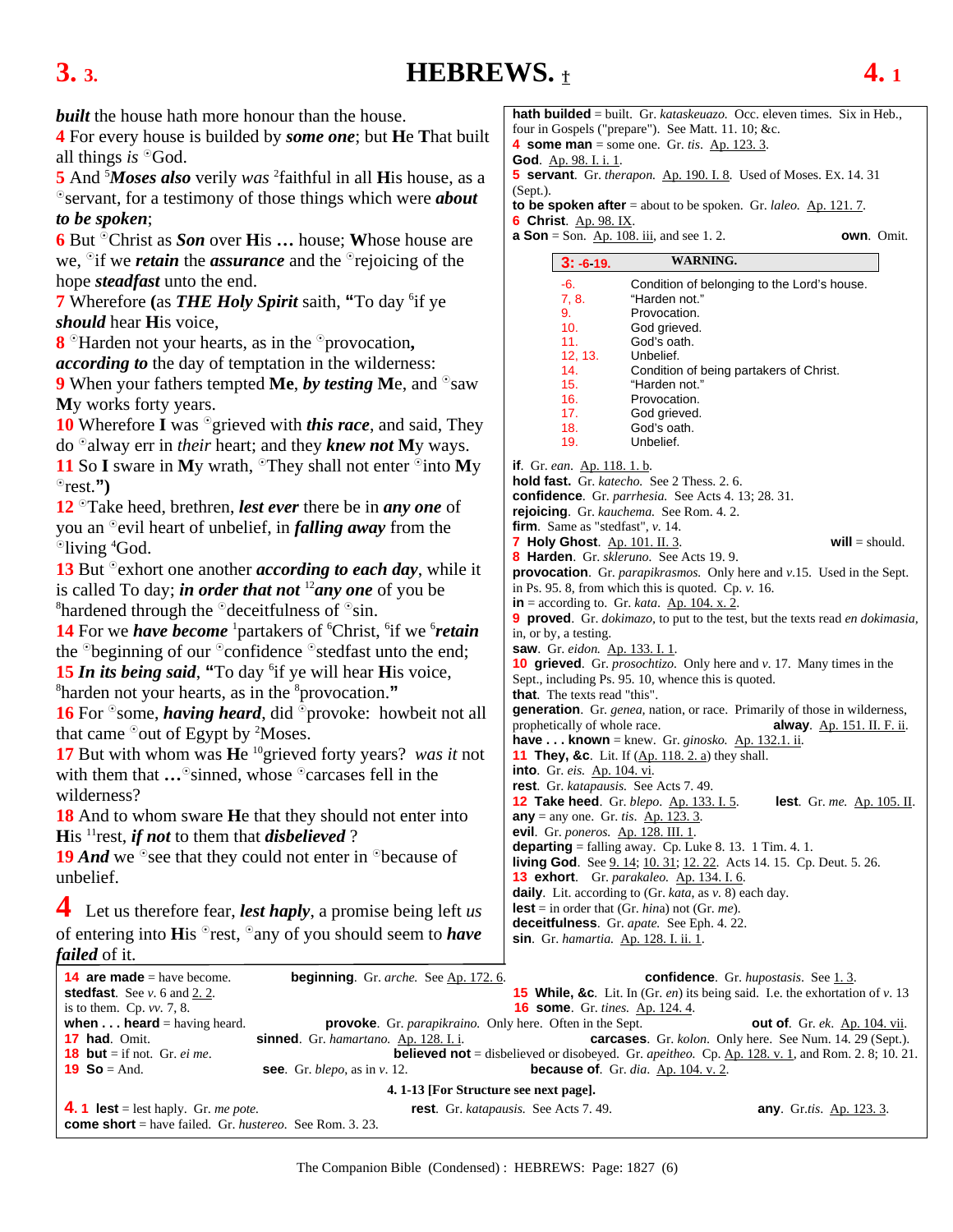### <span id="page-6-0"></span>**4. 2. HEBREWS.**  $\pm$  **4.** 12

| THE REST-GIVER.<br>2 We also were evangelized, as they also were but the $\degree$ word<br>4:113.<br>of hearing did not profit them, since they were not united by<br>1 <sub>1</sub><br>Exhortation. "Let us fear, lest."<br>2.<br>Reason. The Word of God.<br>faith to those that heard.<br>3, 4, 5.<br>God's rest and it's character.<br><b>3</b> For we which $\ldots$ <sup>o</sup> believed do enter into <sup>1</sup> rest, as <b>H</b> e said,<br>6, 7, 8.<br>Perfect rest future.<br>Rest for God's people, and its character.<br>9, 10.<br>"As I have sworn in My wrath, $\partial$ if they shall enter into My<br>11.<br>Exhortation. "Let us labour, lest."<br><sup>1</sup> rest:" although the works were finished $\degree$ from the<br>12, 13.<br>Reason. God and His Word.<br><sup>o</sup> foundation of the <sup>o</sup> world.<br>2 unto us, &c.= we also were evangelized. Gr. euangelizo. Ap. 121.4.<br>4 For He <i>hath said</i> in a certain place <i>concerning</i> the seventh<br>as, &c. = as they also (were).<br>word. Gr. logos. Ap. 121. 10.<br>day on this wise, "And <sup>o</sup> God did <sup>o</sup> rest on the seventh day<br><b>preached</b> = of hearing. Gr. akoe. $\Delta p$ . 121. 9.<br><sup>3</sup> from all <b>H</b> is works."<br>mixed. Gr. sunkerannumi. Only here and 1 Cor. 12. 24. The texts prefer<br>5 And in this <i>place</i> again, <sup>3"</sup> If they shall enter into My <sup>1</sup> rest."<br>the acc. pl. of this word, agreeing with "them", rather than the nom, sing.<br>agreeing with "word". There is the addition of one letter in the Gr. Read<br>6 Seeing therefore it remained that $\delta$ some must enter <i>into it</i> ,<br>"them, since they were not united by faith to those that heard".<br>and they who were first evangelized entered not in $\Phi$ because<br>faith. Gr. pistis. Ap. 150. II. 1. Occ. thirty-two times in Heb.<br>3 have. Omit.<br>of <i>disobedience</i> : |  |  |  |  |  |
|--------------------------------------------------------------------------------------------------------------------------------------------------------------------------------------------------------------------------------------------------------------------------------------------------------------------------------------------------------------------------------------------------------------------------------------------------------------------------------------------------------------------------------------------------------------------------------------------------------------------------------------------------------------------------------------------------------------------------------------------------------------------------------------------------------------------------------------------------------------------------------------------------------------------------------------------------------------------------------------------------------------------------------------------------------------------------------------------------------------------------------------------------------------------------------------------------------------------------------------------------------------------------------------------------------------------------------------------------------------------------------------------------------------------------------------------------------------------------------------------------------------------------------------------------------------------------------------------------------------------------------------------------------------------------------------------------------------------------------------------------------------------------------------------------------------------------------------------------------------------------------------------------------------------------------------------------------------|--|--|--|--|--|
|                                                                                                                                                                                                                                                                                                                                                                                                                                                                                                                                                                                                                                                                                                                                                                                                                                                                                                                                                                                                                                                                                                                                                                                                                                                                                                                                                                                                                                                                                                                                                                                                                                                                                                                                                                                                                                                                                                                                                              |  |  |  |  |  |
|                                                                                                                                                                                                                                                                                                                                                                                                                                                                                                                                                                                                                                                                                                                                                                                                                                                                                                                                                                                                                                                                                                                                                                                                                                                                                                                                                                                                                                                                                                                                                                                                                                                                                                                                                                                                                                                                                                                                                              |  |  |  |  |  |
|                                                                                                                                                                                                                                                                                                                                                                                                                                                                                                                                                                                                                                                                                                                                                                                                                                                                                                                                                                                                                                                                                                                                                                                                                                                                                                                                                                                                                                                                                                                                                                                                                                                                                                                                                                                                                                                                                                                                                              |  |  |  |  |  |
|                                                                                                                                                                                                                                                                                                                                                                                                                                                                                                                                                                                                                                                                                                                                                                                                                                                                                                                                                                                                                                                                                                                                                                                                                                                                                                                                                                                                                                                                                                                                                                                                                                                                                                                                                                                                                                                                                                                                                              |  |  |  |  |  |
|                                                                                                                                                                                                                                                                                                                                                                                                                                                                                                                                                                                                                                                                                                                                                                                                                                                                                                                                                                                                                                                                                                                                                                                                                                                                                                                                                                                                                                                                                                                                                                                                                                                                                                                                                                                                                                                                                                                                                              |  |  |  |  |  |
|                                                                                                                                                                                                                                                                                                                                                                                                                                                                                                                                                                                                                                                                                                                                                                                                                                                                                                                                                                                                                                                                                                                                                                                                                                                                                                                                                                                                                                                                                                                                                                                                                                                                                                                                                                                                                                                                                                                                                              |  |  |  |  |  |
|                                                                                                                                                                                                                                                                                                                                                                                                                                                                                                                                                                                                                                                                                                                                                                                                                                                                                                                                                                                                                                                                                                                                                                                                                                                                                                                                                                                                                                                                                                                                                                                                                                                                                                                                                                                                                                                                                                                                                              |  |  |  |  |  |
|                                                                                                                                                                                                                                                                                                                                                                                                                                                                                                                                                                                                                                                                                                                                                                                                                                                                                                                                                                                                                                                                                                                                                                                                                                                                                                                                                                                                                                                                                                                                                                                                                                                                                                                                                                                                                                                                                                                                                              |  |  |  |  |  |
|                                                                                                                                                                                                                                                                                                                                                                                                                                                                                                                                                                                                                                                                                                                                                                                                                                                                                                                                                                                                                                                                                                                                                                                                                                                                                                                                                                                                                                                                                                                                                                                                                                                                                                                                                                                                                                                                                                                                                              |  |  |  |  |  |
|                                                                                                                                                                                                                                                                                                                                                                                                                                                                                                                                                                                                                                                                                                                                                                                                                                                                                                                                                                                                                                                                                                                                                                                                                                                                                                                                                                                                                                                                                                                                                                                                                                                                                                                                                                                                                                                                                                                                                              |  |  |  |  |  |
|                                                                                                                                                                                                                                                                                                                                                                                                                                                                                                                                                                                                                                                                                                                                                                                                                                                                                                                                                                                                                                                                                                                                                                                                                                                                                                                                                                                                                                                                                                                                                                                                                                                                                                                                                                                                                                                                                                                                                              |  |  |  |  |  |
|                                                                                                                                                                                                                                                                                                                                                                                                                                                                                                                                                                                                                                                                                                                                                                                                                                                                                                                                                                                                                                                                                                                                                                                                                                                                                                                                                                                                                                                                                                                                                                                                                                                                                                                                                                                                                                                                                                                                                              |  |  |  |  |  |
|                                                                                                                                                                                                                                                                                                                                                                                                                                                                                                                                                                                                                                                                                                                                                                                                                                                                                                                                                                                                                                                                                                                                                                                                                                                                                                                                                                                                                                                                                                                                                                                                                                                                                                                                                                                                                                                                                                                                                              |  |  |  |  |  |
|                                                                                                                                                                                                                                                                                                                                                                                                                                                                                                                                                                                                                                                                                                                                                                                                                                                                                                                                                                                                                                                                                                                                                                                                                                                                                                                                                                                                                                                                                                                                                                                                                                                                                                                                                                                                                                                                                                                                                              |  |  |  |  |  |
|                                                                                                                                                                                                                                                                                                                                                                                                                                                                                                                                                                                                                                                                                                                                                                                                                                                                                                                                                                                                                                                                                                                                                                                                                                                                                                                                                                                                                                                                                                                                                                                                                                                                                                                                                                                                                                                                                                                                                              |  |  |  |  |  |
| believed. Gr. pisteuo. Ap. 150. I. 1. i.<br><b>7 Again seeing, He defineth</b> a certain day, saying in <sup>o</sup> David,<br>in. Gr. en. Ap. 104. viii.<br>if, &c. See $3.11$ .                                                                                                                                                                                                                                                                                                                                                                                                                                                                                                                                                                                                                                                                                                                                                                                                                                                                                                                                                                                                                                                                                                                                                                                                                                                                                                                                                                                                                                                                                                                                                                                                                                                                                                                                                                            |  |  |  |  |  |
| "To day," so long after a time; as it is said, "To day <sup>o</sup> if ye<br>from. Gr. apo. Ap. 104. iv.                                                                                                                                                                                                                                                                                                                                                                                                                                                                                                                                                                                                                                                                                                                                                                                                                                                                                                                                                                                                                                                                                                                                                                                                                                                                                                                                                                                                                                                                                                                                                                                                                                                                                                                                                                                                                                                     |  |  |  |  |  |
| foundation. See Ap. 146.<br><b>world</b> . Gr. kosmos. Ap. 129. 1.<br>will hear His voice, <sup>o</sup> harden not your hearts."                                                                                                                                                                                                                                                                                                                                                                                                                                                                                                                                                                                                                                                                                                                                                                                                                                                                                                                                                                                                                                                                                                                                                                                                                                                                                                                                                                                                                                                                                                                                                                                                                                                                                                                                                                                                                             |  |  |  |  |  |
| 4 spake $=$ hath said.<br>8 For <sup>3</sup> if <i>Joshua caused them to rest</i> , then would He not                                                                                                                                                                                                                                                                                                                                                                                                                                                                                                                                                                                                                                                                                                                                                                                                                                                                                                                                                                                                                                                                                                                                                                                                                                                                                                                                                                                                                                                                                                                                                                                                                                                                                                                                                                                                                                                        |  |  |  |  |  |
| God. Ap. 98. I. i. 1.<br><i>after these things</i> have $\delta$ spoken $\delta$ <i>concerning</i> $\delta$ another day.<br>rest. Gr. katapauo. See Acts 14. 18. Quoted from Gen. 2. 2.                                                                                                                                                                                                                                                                                                                                                                                                                                                                                                                                                                                                                                                                                                                                                                                                                                                                                                                                                                                                                                                                                                                                                                                                                                                                                                                                                                                                                                                                                                                                                                                                                                                                                                                                                                      |  |  |  |  |  |
| the seventh, &c. = on (Gr. en) the seventh, &c.<br><b>9</b> There remaine th therefore $\partial a$ <b>Rest Day</b> to the $\partial$ people of                                                                                                                                                                                                                                                                                                                                                                                                                                                                                                                                                                                                                                                                                                                                                                                                                                                                                                                                                                                                                                                                                                                                                                                                                                                                                                                                                                                                                                                                                                                                                                                                                                                                                                                                                                                                              |  |  |  |  |  |
| <b>therein</b> = into (Gr. <i>eis</i> ) it.<br><b>6 some.</b> Gr. tines. Ap. 124.4.                                                                                                                                                                                                                                                                                                                                                                                                                                                                                                                                                                                                                                                                                                                                                                                                                                                                                                                                                                                                                                                                                                                                                                                                                                                                                                                                                                                                                                                                                                                                                                                                                                                                                                                                                                                                                                                                          |  |  |  |  |  |
| <sup>4</sup> God.<br><b>to whom, &amp;c.</b> = who were first evangelized. See $v$ . 2.                                                                                                                                                                                                                                                                                                                                                                                                                                                                                                                                                                                                                                                                                                                                                                                                                                                                                                                                                                                                                                                                                                                                                                                                                                                                                                                                                                                                                                                                                                                                                                                                                                                                                                                                                                                                                                                                      |  |  |  |  |  |
| 10 For he that is entered into his <sup>1</sup> rest, he also hath <i>rested</i><br><b>because of.</b> Gr. dia. Ap. 104. v. 2. Cp. 3. 19.<br>unbelief = disobedience. Gr. apeitheia. See Rom. 11. 30. Eph. 2. 2; &c.                                                                                                                                                                                                                                                                                                                                                                                                                                                                                                                                                                                                                                                                                                                                                                                                                                                                                                                                                                                                                                                                                                                                                                                                                                                                                                                                                                                                                                                                                                                                                                                                                                                                                                                                         |  |  |  |  |  |
| <sup>3</sup> from his  works, as <sup>4</sup> God <i>did</i> <sup>3</sup> from <b>H</b> is <i>own</i> .<br>7 Again, &c. Read Again (seeing), &c. Fig. Ellipsis. Ap. 6.                                                                                                                                                                                                                                                                                                                                                                                                                                                                                                                                                                                                                                                                                                                                                                                                                                                                                                                                                                                                                                                                                                                                                                                                                                                                                                                                                                                                                                                                                                                                                                                                                                                                                                                                                                                       |  |  |  |  |  |
| 11 Let us labour therefore to enter into that $\frac{1}{1}$ rest, in order<br><b>limiteth</b> = defineth. Gr. <i>horizo</i> . See Acts 2. 23.                                                                                                                                                                                                                                                                                                                                                                                                                                                                                                                                                                                                                                                                                                                                                                                                                                                                                                                                                                                                                                                                                                                                                                                                                                                                                                                                                                                                                                                                                                                                                                                                                                                                                                                                                                                                                |  |  |  |  |  |
| <i>that not</i> any man fall <i>in</i> the same <sup>o</sup> example of <i>disobedience</i> .<br><b>David.</b> In Ps. 95. 7, 8. Pss. 92-99 (with the exception of 94) are used on                                                                                                                                                                                                                                                                                                                                                                                                                                                                                                                                                                                                                                                                                                                                                                                                                                                                                                                                                                                                                                                                                                                                                                                                                                                                                                                                                                                                                                                                                                                                                                                                                                                                                                                                                                            |  |  |  |  |  |
| "the Inauguration of the Sabbath".<br>12 For the <sup>2</sup> word of <sup>4</sup> God <i>is <b>living</b></i> , and $\degree$ powerful, and                                                                                                                                                                                                                                                                                                                                                                                                                                                                                                                                                                                                                                                                                                                                                                                                                                                                                                                                                                                                                                                                                                                                                                                                                                                                                                                                                                                                                                                                                                                                                                                                                                                                                                                                                                                                                 |  |  |  |  |  |
| <b>after, &amp;c.</b> = so long after.<br><b>after.</b> Gr. meta. Ap. 104. xi. 2.<br>$\circ$ sharper <i>above</i> any $\circ$ twoedged $\circ$ sword, $\circ$ piercing even to the<br>if. Gr. ean. Ap. 118. 1. b.                                                                                                                                                                                                                                                                                                                                                                                                                                                                                                                                                                                                                                                                                                                                                                                                                                                                                                                                                                                                                                                                                                                                                                                                                                                                                                                                                                                                                                                                                                                                                                                                                                                                                                                                            |  |  |  |  |  |
| $^{\circ}$ dividing asunder of $^{\circ}$ soul and $^{\circ}$ spirit, and of the $^{\circ}$ joints and<br>harden. See $3.8$ .                                                                                                                                                                                                                                                                                                                                                                                                                                                                                                                                                                                                                                                                                                                                                                                                                                                                                                                                                                                                                                                                                                                                                                                                                                                                                                                                                                                                                                                                                                                                                                                                                                                                                                                                                                                                                                |  |  |  |  |  |
| <b>8</b> Jesus = Joshua. Cp. Acts 7.45.<br>$\degree$ marrow, and is a $\degree$ discerner of the thoughts and $\degree$ intents of                                                                                                                                                                                                                                                                                                                                                                                                                                                                                                                                                                                                                                                                                                                                                                                                                                                                                                                                                                                                                                                                                                                                                                                                                                                                                                                                                                                                                                                                                                                                                                                                                                                                                                                                                                                                                           |  |  |  |  |  |
| <b>had given  rest</b> = caused  to rest. Gr. $katapauo$ , as $v. 4$ .<br>the heart.                                                                                                                                                                                                                                                                                                                                                                                                                                                                                                                                                                                                                                                                                                                                                                                                                                                                                                                                                                                                                                                                                                                                                                                                                                                                                                                                                                                                                                                                                                                                                                                                                                                                                                                                                                                                                                                                         |  |  |  |  |  |
|                                                                                                                                                                                                                                                                                                                                                                                                                                                                                                                                                                                                                                                                                                                                                                                                                                                                                                                                                                                                                                                                                                                                                                                                                                                                                                                                                                                                                                                                                                                                                                                                                                                                                                                                                                                                                                                                                                                                                              |  |  |  |  |  |
| <b>afterward</b> = after (Gr. <i>meta</i> ) these things.<br>spoken. Gr. laleo. Ap.121.7.<br><b>another.</b> Ap. 124. 1.<br>9 rest = a Rest Day. I.e. the great day of "rest" under the rule of the great "Priest (King) upon His throne". See Zech. 6. 13. Gr. sabbatismos. Only here. The                                                                                                                                                                                                                                                                                                                                                                                                                                                                                                                                                                                                                                                                                                                                                                                                                                                                                                                                                                                                                                                                                                                                                                                                                                                                                                                                                                                                                                                                                                                                                                                                                                                                  |  |  |  |  |  |
| verb sabbatizo, to keep sabbath, occ. several times in the Sept.<br>people. Gr. laos. See Acts 2.47, and cp. Gal. 6.16.                                                                                                                                                                                                                                                                                                                                                                                                                                                                                                                                                                                                                                                                                                                                                                                                                                                                                                                                                                                                                                                                                                                                                                                                                                                                                                                                                                                                                                                                                                                                                                                                                                                                                                                                                                                                                                      |  |  |  |  |  |
| His. Add "own".<br><b>10 ceased</b> = rested, as $v. 4$ .<br>own. Omit.                                                                                                                                                                                                                                                                                                                                                                                                                                                                                                                                                                                                                                                                                                                                                                                                                                                                                                                                                                                                                                                                                                                                                                                                                                                                                                                                                                                                                                                                                                                                                                                                                                                                                                                                                                                                                                                                                      |  |  |  |  |  |
| <b>11 labour</b> . Gr. spoudazo. See Gal. 2. 10.<br><b>lest</b> . Gr. hina me, as $3.13$ .<br><b>after</b> = in. Gr. en. Ap. 104. viii.                                                                                                                                                                                                                                                                                                                                                                                                                                                                                                                                                                                                                                                                                                                                                                                                                                                                                                                                                                                                                                                                                                                                                                                                                                                                                                                                                                                                                                                                                                                                                                                                                                                                                                                                                                                                                      |  |  |  |  |  |
| example. Gr. hupodeigma. See John 13. 15.                                                                                                                                                                                                                                                                                                                                                                                                                                                                                                                                                                                                                                                                                                                                                                                                                                                                                                                                                                                                                                                                                                                                                                                                                                                                                                                                                                                                                                                                                                                                                                                                                                                                                                                                                                                                                                                                                                                    |  |  |  |  |  |
| REASON. GOD AND HIS WORD.<br>4: 12, 13.                                                                                                                                                                                                                                                                                                                                                                                                                                                                                                                                                                                                                                                                                                                                                                                                                                                                                                                                                                                                                                                                                                                                                                                                                                                                                                                                                                                                                                                                                                                                                                                                                                                                                                                                                                                                                                                                                                                      |  |  |  |  |  |
| $12 -$<br>God Whose Word is wonderful.                                                                                                                                                                                                                                                                                                                                                                                                                                                                                                                                                                                                                                                                                                                                                                                                                                                                                                                                                                                                                                                                                                                                                                                                                                                                                                                                                                                                                                                                                                                                                                                                                                                                                                                                                                                                                                                                                                                       |  |  |  |  |  |
| $-12-$ .<br>What His Word is. Living, powerful, a sharp sword.<br>$-12-$ .<br>What His Word does. Pierces, divides asunder.                                                                                                                                                                                                                                                                                                                                                                                                                                                                                                                                                                                                                                                                                                                                                                                                                                                                                                                                                                                                                                                                                                                                                                                                                                                                                                                                                                                                                                                                                                                                                                                                                                                                                                                                                                                                                                  |  |  |  |  |  |
| $-12.$<br>What His Word is. A critic of the heart.                                                                                                                                                                                                                                                                                                                                                                                                                                                                                                                                                                                                                                                                                                                                                                                                                                                                                                                                                                                                                                                                                                                                                                                                                                                                                                                                                                                                                                                                                                                                                                                                                                                                                                                                                                                                                                                                                                           |  |  |  |  |  |
| 13.<br>God Whose eye sees all.                                                                                                                                                                                                                                                                                                                                                                                                                                                                                                                                                                                                                                                                                                                                                                                                                                                                                                                                                                                                                                                                                                                                                                                                                                                                                                                                                                                                                                                                                                                                                                                                                                                                                                                                                                                                                                                                                                                               |  |  |  |  |  |
| sharper. Gr.                                                                                                                                                                                                                                                                                                                                                                                                                                                                                                                                                                                                                                                                                                                                                                                                                                                                                                                                                                                                                                                                                                                                                                                                                                                                                                                                                                                                                                                                                                                                                                                                                                                                                                                                                                                                                                                                                                                                                 |  |  |  |  |  |
| <b>12 quick</b> = living. Gr. <i>zao</i> . Cp. Ap. 170. 1.<br><b>powerful.</b> Gr. <i>energes.</i> See 1 Cor. 16. 9, and cp. $\Delta p$ . 172. 4.<br>tomoteros. Only here.<br><b>than</b> = above. Gr. huper. $\Delta p$ . 104. xvii 2.<br><b>twoedged.</b> Gr. <i>distomos</i> . Only here and Rev. 1.16; 2.12.                                                                                                                                                                                                                                                                                                                                                                                                                                                                                                                                                                                                                                                                                                                                                                                                                                                                                                                                                                                                                                                                                                                                                                                                                                                                                                                                                                                                                                                                                                                                                                                                                                             |  |  |  |  |  |
| sword. Gr. machaira. Same word Eph. 6. 17, but not Luke 2. 35. Rev. 1. 16; &c.<br>piercing. Gr. diikneomai. Only here.                                                                                                                                                                                                                                                                                                                                                                                                                                                                                                                                                                                                                                                                                                                                                                                                                                                                                                                                                                                                                                                                                                                                                                                                                                                                                                                                                                                                                                                                                                                                                                                                                                                                                                                                                                                                                                       |  |  |  |  |  |
| dividing asunder. Gr. merismos. See 2.4.<br><b>soul.</b> Ap. 110. III. 2. and 170. 3.<br>spirit. Ap. 101. II. 6.<br>joints. Gr.                                                                                                                                                                                                                                                                                                                                                                                                                                                                                                                                                                                                                                                                                                                                                                                                                                                                                                                                                                                                                                                                                                                                                                                                                                                                                                                                                                                                                                                                                                                                                                                                                                                                                                                                                                                                                              |  |  |  |  |  |
| harmos. Only here.<br>discerner. Gr. kritikos. Only here.<br>thoughts. Gr.<br>marrow. Gr. muelos. Only here.<br>enthumesis. See Acts 17.29.                                                                                                                                                                                                                                                                                                                                                                                                                                                                                                                                                                                                                                                                                                                                                                                                                                                                                                                                                                                                                                                                                                                                                                                                                                                                                                                                                                                                                                                                                                                                                                                                                                                                                                                                                                                                                  |  |  |  |  |  |
| <b>intents</b> . Gr. ennoia. Only here and 1 Pet. 4. 1. The written Word is a sword (cp. Eph. 6. 17), and the living<br>Word has a sword (Rev. 1. 16; 19. 15). Once, and once only, has God used the word kritikos; thus confining it to His own Word as a "critic". That Word is to                                                                                                                                                                                                                                                                                                                                                                                                                                                                                                                                                                                                                                                                                                                                                                                                                                                                                                                                                                                                                                                                                                                                                                                                                                                                                                                                                                                                                                                                                                                                                                                                                                                                         |  |  |  |  |  |
| be man's Judge (John 12. 48. Cp. Ap. 122 and 177). Yet man claims the word "critic" and dares to sit in judgment on that very Word which is to judge him, in                                                                                                                                                                                                                                                                                                                                                                                                                                                                                                                                                                                                                                                                                                                                                                                                                                                                                                                                                                                                                                                                                                                                                                                                                                                                                                                                                                                                                                                                                                                                                                                                                                                                                                                                                                                                 |  |  |  |  |  |
| what he terms "higher criticism", which is only human reasoning based on the deceit of his own heart (Jer. 23. 26). "In the last day" man will be criticized                                                                                                                                                                                                                                                                                                                                                                                                                                                                                                                                                                                                                                                                                                                                                                                                                                                                                                                                                                                                                                                                                                                                                                                                                                                                                                                                                                                                                                                                                                                                                                                                                                                                                                                                                                                                 |  |  |  |  |  |
| (judged) by the same Word on which he now sits in judgment. "Dividing asunder of soul and spirit" means not only differentiating between that which is<br>begotten of the flesh and that which is begotten of the Spirit (John 3. 6) in the individual; but also between the natural (Gr. psuchikos) man and the spiritual (Gr.                                                                                                                                                                                                                                                                                                                                                                                                                                                                                                                                                                                                                                                                                                                                                                                                                                                                                                                                                                                                                                                                                                                                                                                                                                                                                                                                                                                                                                                                                                                                                                                                                              |  |  |  |  |  |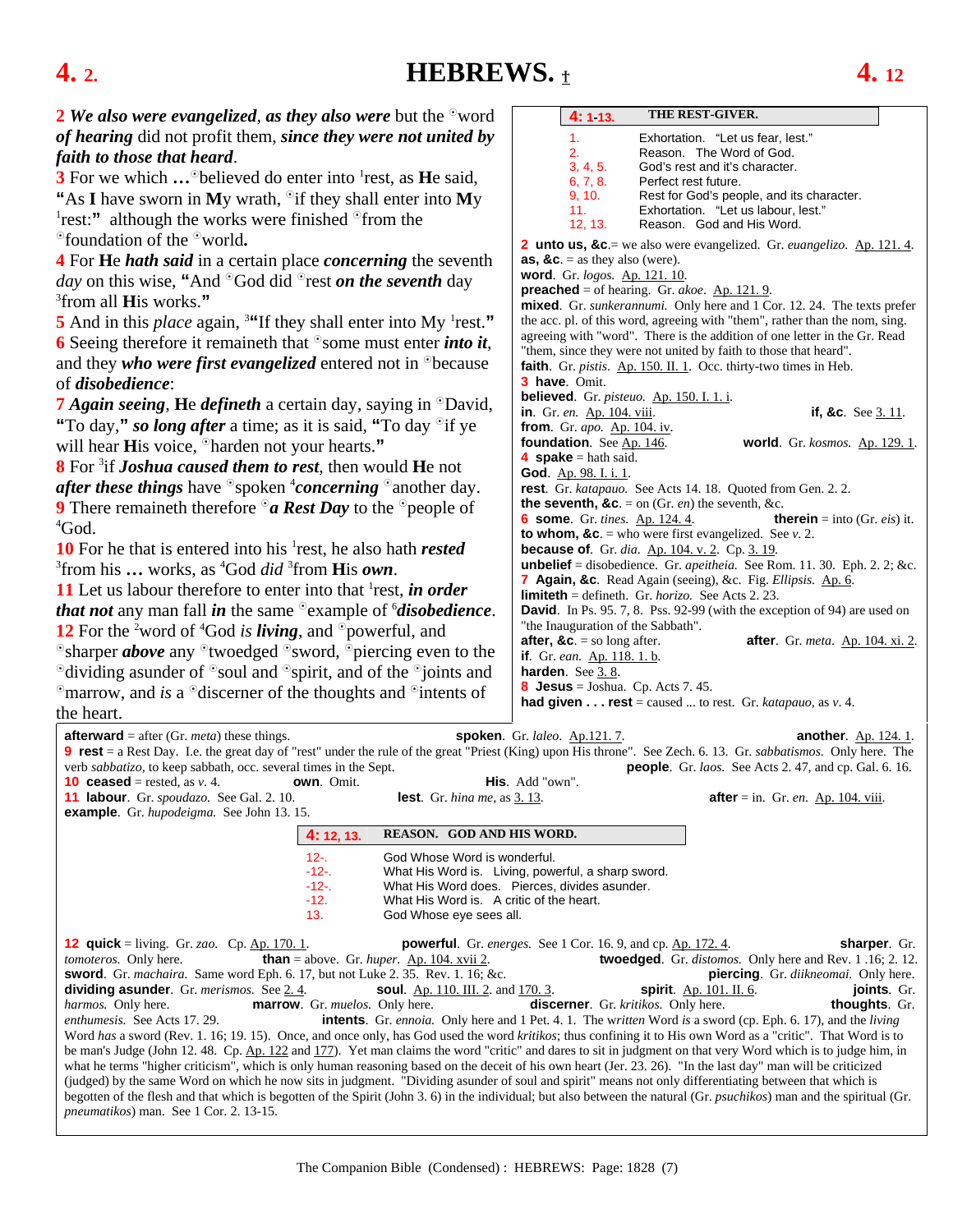### <span id="page-7-0"></span>**4. 13. HEBREWS.** † **5. 4**

**13** And there is not a created thing <sup>o</sup>that is not manifest *before His eyes*: but all things *are* naked and *opened up (as separating into parts) to* the eyes of **H**im with **W**hom *is our account*.

**14** *Having therefore* a great  $\Omega$ **High Priest, That is** *passed through* into the <sup>o</sup>heavens, <sup>o</sup>Jesus the <sup>o</sup>Son of <sup>4</sup>God, let us hold fast *our* profession.

**15** For we have not an 14**H**igh **P**riest *not able to sympathize with* our *weakness*; but was *according to all things* tempted *according to our likeness, yet apart from*  $\delta$ sin.

**16** Let us therefore *draw near with boldness* <sup>13</sup>*to* the throne of <sup>o</sup>grace, *in order that* we may *receive* <sup>o</sup>mercy, and find grace *for seasonable help*.

**5** For every high priest taken from among men is ordained for men in things *pertaining* to God, *in order that* he may  $\degree$  offer both gifts and sacrifices for  $\degree$  sins:

**2** *Being able to*  $\Omega$  have compassion on [*those that are*] *sinners through ignorance*, and on them that are *erring*; for that he himself also is <sup>o</sup>compassed with *weakness*.

**3** And *on account of it* he ought, as *concerning* the

<sup>o</sup> people, so *for himself also*, to <sup>1</sup>offer *concerning* <sup>1</sup>sins. **4** And *not any one* taketh this honour *to* himself, but **…** 

*when called* of 1 God, *even as Aaron also was*.

**13 Neither, &c**. = And there is not (Gr. *ou*) a created thing. See Rom. 8. 39.

**that, &c**. Lit. not manifested. Gr. *aphanes.* Only here. Cp. Ap. 106. I. i. **in His sight** = before His eyes. The Divine X-rays allow nothing to be hidden. Fig. *Anthropopatheia.* Ap. 6.

**opened**. Gr. *trachelizomai.* Only here. This word in classical Gr. is used of bending back the neck (*trachelos*) of animals to be sacrificed, and may refer to the separating of the victim into its parts. See Lev. 1. 6-9 ; &c. **unto** = to. **with**. Gr. *pros.* <u>Ap. 104. xv. 3</u>. **we have to do**. Lit. is our account (Gr. *logos,* as *v.* [2\).](#page-6-0)

| $\mathbf{W}$ in $\mathbf{W}$ is $\mathbf{W}$ . Ext. is our account (Or. $\mathcal{W}_{\mathcal{S}}(v_{\beta}, \mathbf{w})$ is $\mathcal{V}$ . $\mathcal{L}$ ).                 |  |  |  |  |
|--------------------------------------------------------------------------------------------------------------------------------------------------------------------------------|--|--|--|--|
| <b>GENERAL APPLICATION.</b><br>4: 14 16.                                                                                                                                       |  |  |  |  |
| Our great High Priest. The Son of God.<br>$14 -$<br>$-14.$<br>Exhortation based upon it.<br>Our great High Priest. The Son of Man.<br>15.<br>Exhortation based upon it.<br>16. |  |  |  |  |
| <b>14 Seeing  have</b> = Having therefore.<br><b>High Priest.</b> See 2.17.                                                                                                    |  |  |  |  |
| <b>passed into</b> = passed through. Same word as in 1 Cor. 10. 1; 16. 5. Cp.                                                                                                  |  |  |  |  |
| 7.26. Eph. 4.10.<br><b>heavens.</b> See Matt. $6.9, 10$ .                                                                                                                      |  |  |  |  |
| <b>Jesus.</b> Ap. 98. X.<br><b>Son of God.</b> Ap. 98. XV.                                                                                                                     |  |  |  |  |
| <b>profession</b> . See $3.1$ .                                                                                                                                                |  |  |  |  |
| <b>15</b> which cannot = not (Gr. $me$ ) able to.                                                                                                                              |  |  |  |  |
| <b>be touched of</b> = sympathize with. Gr. <i>sumpatheo</i> . Only here and                                                                                                   |  |  |  |  |
| 10. 34. Cp. 1 Pet. 3. 8. <b>infirmities</b> . See John 11. 4, same Gr. word.                                                                                                   |  |  |  |  |
| in all points. According to $(Gr. \text{ kata}, \underline{Ap}, 104. \text{ x}, 2)$ all things.                                                                                |  |  |  |  |
| <b>tempted.</b> Gr. <i>peirazo</i> . See 2.18.                                                                                                                                 |  |  |  |  |
| <b>like, &amp;c</b> . Lit. according to (Gr. <i>kata</i> , as above) our likeness. Gr.                                                                                         |  |  |  |  |
| <i>homoiotes.</i> Only here and 7.15.                                                                                                                                          |  |  |  |  |
| <b>without</b> = apart from. Gr. <i>choris</i> .                                                                                                                               |  |  |  |  |
| sin. Gr. hamartia. Ap. 128. I. ii. 1.                                                                                                                                          |  |  |  |  |
| <b>16 come</b> = draw near. Gr. <i>proserchomai</i> . A key word; occ. seven times                                                                                             |  |  |  |  |

in Heb. : here, [7. 25;](#page-12-0) [10. 1](#page-15-0)[, 22;](#page-16-0) [11. 6;](#page-18-0) [12. 18, 22.](#page-22-0) **boldly** = with (Gr. *meta.* Ap. 104. xi. 1) boldness (Gr. *parrhesia.* See [3. 6\)](#page-5-0). **grace**. Gr. *charis.* Ap. 184. I. 1. **that** = in order that. Gr. *hina.* **obtain** = receive. **mercy**. Gr. *eleos.* Occ. twenty-eight times, twenty-three times associated with God. Cp. Exod. 34. 6, 7. God's own character of Himself, which the O.T. saints delight to quote. Deut. 4. 31. 2 Chron. 30. 9. Neh. 9. 17. Ps. 86. 15; 103. 17; 111. 4; 130. 7; 145. 8. Joel 2. 13. Micah 7. 18, &c. **to help, &c**. = for (Gr. *eis*) seasonable (Gr. *eukairos.* Only here and Mark 6. 21) help (Gr. *boetheia.* Only here and Acts 27. 17).

|                                                                                                                                                                                                                              | 5:110.                                                                      | THE PRIESTHOOD OF CHRIST.                                                                                                                                                                                                                                                                                                    |                                    |                             |                                                                                                        |
|------------------------------------------------------------------------------------------------------------------------------------------------------------------------------------------------------------------------------|-----------------------------------------------------------------------------|------------------------------------------------------------------------------------------------------------------------------------------------------------------------------------------------------------------------------------------------------------------------------------------------------------------------------|------------------------------------|-----------------------------|--------------------------------------------------------------------------------------------------------|
|                                                                                                                                                                                                                              | 5:14.<br>5:5.10.<br>$5: 11 \quad 6: 20$<br>7:128.<br>8:1,2.<br>$8:3$ 10:18. | Priesthood in general. "For ever" (Pas gar).<br>Christ called of God after the order of Melchisedec.<br>Digression before considering Melchisedec as a type.<br>Christ called after the order of Melchisedec.<br>Summation. Christ the Antitype.<br>The efficacy of Christ's priesthood in particular. "For ever" (Pas gar). |                                    |                             |                                                                                                        |
|                                                                                                                                                                                                                              | 5:14.                                                                       | PRIESTHOOD IN GENERAL.                                                                                                                                                                                                                                                                                                       |                                    |                             |                                                                                                        |
|                                                                                                                                                                                                                              | $1 -$<br>$-1.$<br>$2 -$<br>$-2.$<br>3.<br>4.                                | The ordination of the High Priest.<br>His offering for sins.<br>His compassion for other' infirmities.<br>The reason; his own infirmities.<br>His offering for sins.<br>The ordination of the High Priest.                                                                                                                   |                                    |                             |                                                                                                        |
| <b>1 from among.</b> Gr. ek. Ap. 104. vii.                                                                                                                                                                                   |                                                                             | <b>men.</b> Gr. <i>anthropos.</i> Ap. 123. 1.                                                                                                                                                                                                                                                                                |                                    |                             | <b>pertaining to.</b> Gr. $pros$ . Ap. 104. xv. 3.                                                     |
| <b>God.</b> Ap. 98. I. i. 1.                                                                                                                                                                                                 | <b>that</b> = in order that. Gr. <i>hina</i> .                              |                                                                                                                                                                                                                                                                                                                              |                                    |                             | <b>offer.</b> Gr. <i>prosphero.</i> Occ. twenty times in Hebrews in relation to blood and bloodless    |
| "offerings". Elsewhere, only in Gospels and Acts. In the Sept. over a hundred times, eighty times in the Pentateuch.<br><b>2 Who can</b> = Being able (to). <b>have compassion on</b> . Gr. <i>metriopatheo</i> . Only here. |                                                                             |                                                                                                                                                                                                                                                                                                                              |                                    |                             | <b>sins</b> . Gr. hamartia. Ap. 128. I. ii. 1.<br><b>ignorant.</b> Gr. <i>agnoeo</i> . Sinners through |
| ignorance. Lev. 4. 2, 22, 27. Num. 15. 28.                                                                                                                                                                                   |                                                                             | <b>them, &amp;c.</b> = erring (Lev. 5. 1-6. 7). Cp. Ap. 128. VIII. 1.                                                                                                                                                                                                                                                        |                                    |                             | compassed with. Gr.                                                                                    |
| perikeimai. Here, 12.1. Mark 9.42. Luke 17.2. Acts 28.20.                                                                                                                                                                    |                                                                             |                                                                                                                                                                                                                                                                                                                              |                                    | <b>infirmity.</b> See 4.15. |                                                                                                        |
| <b>3 by reason hereof</b> = on account of (Gr. dia. Ap. 104. v. 2) it. See Lev. 4. 3-12.                                                                                                                                     |                                                                             |                                                                                                                                                                                                                                                                                                                              |                                    |                             | for $=$ concerning. Gr. <i>peri.</i> Ap. 104. xiii. 1.                                                 |
| <b>people.</b> See Acts 2.47.                                                                                                                                                                                                |                                                                             | <b>also, <math>\&amp;c</math></b> = for himself also.                                                                                                                                                                                                                                                                        |                                    |                             | <b>for.</b> The texts read $\Delta p$ , 104, xiii, 1.                                                  |
| 4 no man = not (Gr. <i>ou</i> ) any (Gr. <i>tis</i> ) one.                                                                                                                                                                   |                                                                             | <b>unto</b> $=$ to.                                                                                                                                                                                                                                                                                                          | <b>he that is.</b> The texts omit. |                             | <b>called</b> = when called.                                                                           |
| <b>as, &amp;c.</b> = even as Aaron also was. Cp. Ex. 28. 1. Num. 3. 10; and contrast Num. 16. 1-40.                                                                                                                          |                                                                             |                                                                                                                                                                                                                                                                                                                              |                                    |                             |                                                                                                        |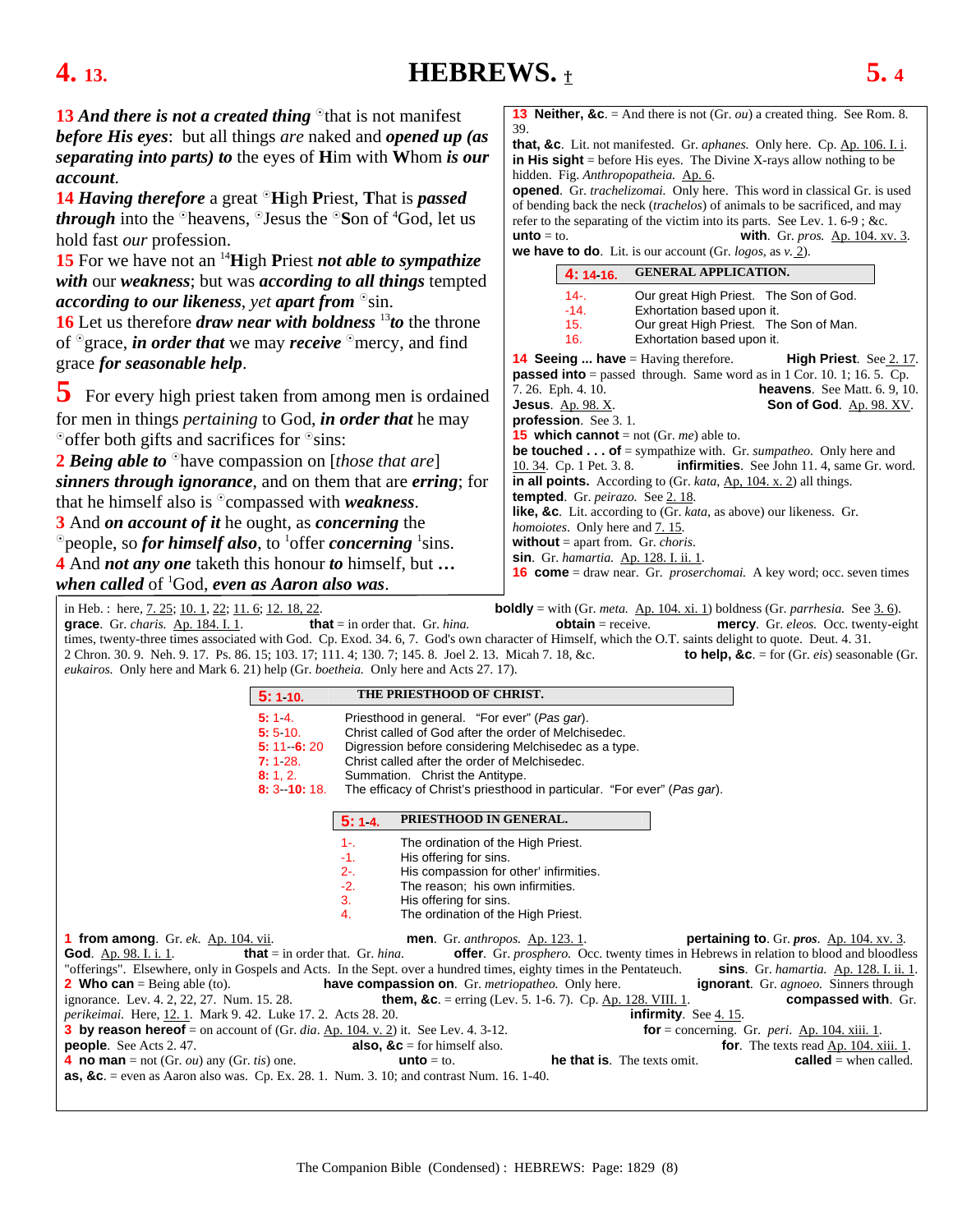### <span id="page-8-0"></span>**5.** 5. **HEBREWS.**  $\pm$  **6.** 1

| <b>5</b> So <i>Christ also</i> $^{\circ}$ glorified not <b>H</b> imself to be made $^{\circ}$ <b>H</b> igh | <b>CHRIST CALLED OF GOD AFTER THE</b><br>5:5:10.                                                                                                                    |  |  |
|------------------------------------------------------------------------------------------------------------|---------------------------------------------------------------------------------------------------------------------------------------------------------------------|--|--|
| Priest; but He That <sup>o</sup> said unto Him, <sup>o</sup> "Thou art My Son, to                          | <b>ORDER OF MELCHISEDEC.</b>                                                                                                                                        |  |  |
| day have I begotten Thee."                                                                                 | 5, 6.<br>Christ a High Priest.<br>7, 8.<br>His salvation and obedience.                                                                                             |  |  |
| 6 As He saith <i>in another place also</i> , "Thou <i>art</i> a $\partial$ Priest $\partial$ for           | His people's salvation and obedience.<br>9.                                                                                                                         |  |  |
| ever <i>according to</i> the $^{\circ}$ order of $^{\circ}$ Melchisedec.                                   | 10.<br>Christ a High Priest.                                                                                                                                        |  |  |
| <b>7</b> Who in the days of His flesh, <i>having</i> <sup>1</sup> offered up <i>both</i>                   | <b>5 also, &amp;c.</b> = Christ $(\underline{Ap. 98. IX})$ also.                                                                                                    |  |  |
| <i>prayers</i> and $\circ$ supplications with strong $\circ$ crying and tears unto                         | glorified. See p. 1511.<br>an. Omit.<br>High Priest. See 2.17.<br>said. Gr. laleo. Ap. 121.7.                                                                       |  |  |
| <b>Him That was able to save Him</b> $\frac{1}{ }$ <i>out of death, by</i>                                 | <b>Thou, &amp;c.</b> See 1.5.                                                                                                                                       |  |  |
| resurrection, and was heard for His Godly fear;                                                            | 6 also, &c. = in another <i>place</i> also.                                                                                                                         |  |  |
| <b>8</b> Though He were  Son, yet learned He <sup>o</sup> obedience from                                   | Priest. Gr. hiereus.<br><b>another.</b> Gr. heteros. Ap. 124. 2.<br>for ever. $Ap. 151.$ II. A. ii. 4. a. I.e. for the (coming) age, the                            |  |  |
| the things which <b>He</b> suffered;                                                                       | Messianic reign. The priesthood ends when He delivers up the kingdom.                                                                                               |  |  |
| 9 And having been perfected, He became the Causer of                                                       | See 1 Cor. 15. 24. Cp. Rev. 21. 22. In the "day of God" succeeding,                                                                                                 |  |  |
| <sup>o</sup> eternal salvation unto all them that obey <b>H</b> im;                                        | there will be no Temple (Rev. 21, 22), therefore neither "priest" nor<br>"offerings".<br><b>after</b> = according to. Gr. <i>kata</i> . Ap. 104. x. 2.              |  |  |
| <b>10 Having been designated High Priest <i>'according to the</i></b>                                      | <b>order</b> . Gr. taxis. Here, v. 10; 6. 20; 7. 11, 17, 21. Luke 1. 8. 1 Cor. 14.                                                                                  |  |  |
| <sup>6</sup> order of <sup>6</sup> Melchisedec.                                                            | 40. Col. 2. 5.                                                                                                                                                      |  |  |
| <b>11 Concerning Whom we have much words to say, and</b>                                                   | <b>Melchisedec.</b> See 7.1. Cited from Ps. 110.4.<br><b>7</b> when He had $=$ having.                                                                              |  |  |
| <i>difficult to explain, since ye having become</i> $\partial$ dull of hearing.                            | <b>prayers</b> = both prayers. Gr. deesis. $\Delta p$ . 134. II. 3.                                                                                                 |  |  |
| 12 For when by reason of the time ye ought to be teachers, ye                                              | supplications. Gr. hiketeria. Only here. In classical Greek the olive<br>branch in the hand of a suppliant, implying <i>need</i> and <i>claim</i> .                 |  |  |
| have need that $\delta$ one teach you again which <i>be</i> the <i>rudiments</i>                           | with. Gr. meta. Ap. 104. xi. 1.                                                                                                                                     |  |  |
| of the beginning of the $\degree$ oracles of $\degree$ God; and are become such                            | crying. Gr. krauge. See Acts 23.9.                                                                                                                                  |  |  |
| as have need of $\mathcal{S}_{m}$ milk, and not of solid food.                                             | <b>death</b> . Not from death, for the Gr. word is ek, not apo. He went down<br><i>into</i> death, but was saved <i>out of</i> (Gr. <i>ek</i> ) it by resurrection. |  |  |
| 13 For every one that <i>partaketh of</i> <sup>12</sup> milk <i>is inexperienced</i> in                    | in that, $\&c$ = for (Gr. <i>apo</i> . Cp. Acts 12. 14) His piety, or godly fear                                                                                    |  |  |
| the $\degree$ word of $\degree$ righteousness: for he is a $\degree$ babe.                                 | (Gr. eulabeia. Here and 12.28). This verse is a Divine supplement to                                                                                                |  |  |
| 14 But <sup>12</sup> solid food belongeth to them that have reached                                        | the Gospel records.<br><b>8 a.</b> Omit.                                                                                                                            |  |  |
| <i>maturity, even those who on account of its</i> $\partial$ use have their                                | <b>Son.</b> Gr. huios. Ap. 108. iii. See 1. 2.<br>obedience. See Rom. 5. 19.                                                                                        |  |  |
| $\circ$ senses <i>trained for the discrimination of</i> both good and $\circ$ evil.                        | by = from. Gr. apo. $\Delta p$ . 104. iv.                                                                                                                           |  |  |
|                                                                                                            | <b>9 being, &amp;c.</b> = having been perfected. Gr. <i>teleioo</i> $\Delta p$ . 125. 2.                                                                            |  |  |
| 6<br>Therefore having left the word of the beginning of the                                                | <b>Author</b> = Causer. Gr. $aitios$ . Only here.<br>eternal. Ap. 151. II. B. i.                                                                                    |  |  |
| Messiah, let us be borne along; the Instructor being the Holy                                              | <b>10 Called  an</b> = Having been designated. Gr. <i>prosagoreuomai</i> .                                                                                          |  |  |

*Messiah*, let us *be borne along; the Instructor being the Holy Spirit* unto *completeness*; not <sup>o</sup>laying again the <sup>o</sup>foundation

|                                                                                                                                                                                            | $5: 11 \cdot 6: 20.$                      | <b>DIGRESSION.</b>                                                                    |                                                                                                                                               |
|--------------------------------------------------------------------------------------------------------------------------------------------------------------------------------------------|-------------------------------------------|---------------------------------------------------------------------------------------|-----------------------------------------------------------------------------------------------------------------------------------------------|
|                                                                                                                                                                                            | $5: 11 \quad 6: 3.$                       | Exhortation.                                                                          |                                                                                                                                               |
|                                                                                                                                                                                            | 6:46.                                     | Peril of Apostasy.                                                                    |                                                                                                                                               |
|                                                                                                                                                                                            | <b>6:</b> 7 20.                           | Exhortation.                                                                          |                                                                                                                                               |
|                                                                                                                                                                                            | $5: 11 \quad 6: 3.$                       | <b>EXHORTATION.</b>                                                                   |                                                                                                                                               |
|                                                                                                                                                                                            | 5:11.                                     | Personal.                                                                             |                                                                                                                                               |
|                                                                                                                                                                                            | $5:12-$                                   | First principles.                                                                     |                                                                                                                                               |
|                                                                                                                                                                                            | $5: -12.$                                 | Milk and strong meat.                                                                 |                                                                                                                                               |
|                                                                                                                                                                                            | 5: 13, 14.                                | Milk and strong meat.                                                                 |                                                                                                                                               |
|                                                                                                                                                                                            | 6: 1, 2.                                  | First principles.                                                                     |                                                                                                                                               |
|                                                                                                                                                                                            | 6:3.                                      | Personal.                                                                             |                                                                                                                                               |
| <b>11 Of</b> = Concerning. Gr. <i>peri</i> . Ap. 104. xiii. 1.                                                                                                                             |                                           | <b>many things</b> . Lit. much word (Gr. logos. Ap. 121. 10).                         | <b>hard to be uttered</b> $=$ difficult to                                                                                                    |
| explain. Gr. <i>dusermeneutos</i> . Only here.                                                                                                                                             | <b>seeing</b> = since.                    | $are = have become.$                                                                  | <b>dull</b> . Same as "slothful" $(6. 12)$ . Gr.                                                                                              |
| <i>nothros.</i> Only in these two verses. Cp. Matt. 13. 14, 15. Acts 28. 27.                                                                                                               |                                           |                                                                                       |                                                                                                                                               |
| 12 for = by reason of. Gr. dia. $\Delta p$ . 104. v. 2. one. $\Delta p$ . 123. 3. first principles = rudiments (Gr. <i>stoicheion</i> . See Gal. 4. 3) of the beginning (Gr. <i>arche.</i> |                                           |                                                                                       |                                                                                                                                               |
| <b>oracles</b> . Gr. <i>logion</i> . See Acts 7.38. Rom. 3.2. <b>milk</b> . Cp. 1 Cor. 3.2. 1 Pet. 2.2.<br>Ap. 172. 6).                                                                    |                                           |                                                                                       | <b>strong meat</b> = solid food.                                                                                                              |
| <b>13 useth</b> = partaketh of. Gr. <i>metecho.</i> See 2. 14; 7. 13 (pertaineth to) and 1 Cor. 9. 10.                                                                                     |                                           |                                                                                       | <b>unskilful</b> = inexperienced of. Gr. <i>apeiros</i> . Only here.                                                                          |
| <b>word.</b> Gr. <i>logos</i> , as $v$ . 11.                                                                                                                                               |                                           | righteousness. Gr. dikaiosune. Ap. 191. 3.                                            | <b>babe</b> . Gr. <i>nepios.</i> Ap. 108. vii.                                                                                                |
| <b>14 of full age.</b> Gr. teleios. Ap. 123. 6. <b>use.</b> Gr. hexis. Ap. 125. 10. Only here. <b>Senses.</b> Gr. aistheterion. Cp. Phil. 1.9.                                             |                                           |                                                                                       |                                                                                                                                               |
| <b>exercised</b> = trained. Gr. <i>gumnazo</i> . See 1 Tim. 4. 7.                                                                                                                          |                                           |                                                                                       | <b>to discern</b> = for (Gr. <i>pros</i> , as $v$ . 5) the discrimination (Gr. <i>diakrisis</i> . See Rom. 14. 1) of. Cp.                     |
| Ap. 122.                                                                                                                                                                                   | <b>evil</b> . Gr. kakos. Ap. 128. III. 2. |                                                                                       |                                                                                                                                               |
| <b>6.1 leaving</b> = having left.                                                                                                                                                          |                                           |                                                                                       | <b>principles of the doctrine</b> = word (Gr. <i>logos.</i> $\underline{\text{Ap. 121. 10}}$ ) of the beginning (Gr. <i>arche.</i> Cp. 5.12). |
| <b>Christ</b> = the Messiah. Ap. 98. IX.                                                                                                                                                   |                                           | $\bf{g}$ on = be borne along; the Instructor being the Holy Spirit. Cp. 2 Pet. 1. 21. | perfection. Gr. teleiotes.                                                                                                                    |
| laying. Gr. kataballo. See 2 Cor. 4.9.<br>See Col. 3. 14.                                                                                                                                  |                                           |                                                                                       | foundation. Ap. 146.                                                                                                                          |

Only here.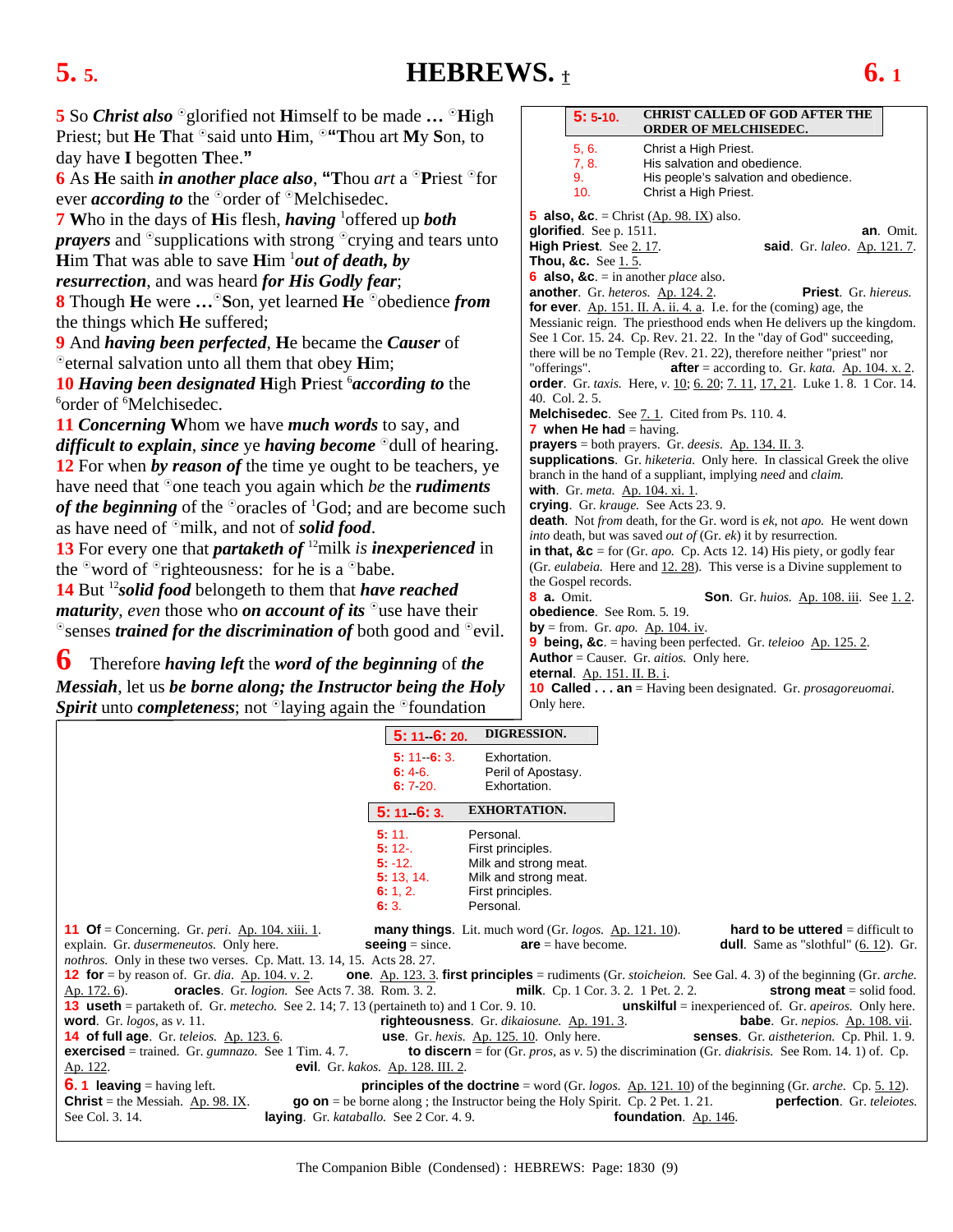<span id="page-9-0"></span>**6. 1. HEBREWS.** † **6. 15**

| <sup>o</sup> of <sup>o</sup> repentance from <i>dead works of the old nature</i> , and of                                                                      | of. Gen. of Apposition. Ap. 17.4.<br>repentance. Gr. melanoia. Ap. 111. II. 1.                                                                      |
|----------------------------------------------------------------------------------------------------------------------------------------------------------------|-----------------------------------------------------------------------------------------------------------------------------------------------------|
| <sup>o</sup> faith toward <sup>o</sup> God,                                                                                                                    | dead works. Works of the old nature. Cp. 9.14.                                                                                                      |
| 2 Of the <i>teaching</i> of <i>washings</i> , and of <sup>o</sup> laying on of hands,                                                                          | dead. Gr. nekros. Cp. Ap 139.                                                                                                                       |
| and of <sup>o</sup> resurrection of the <sup>o</sup> dead, and of <sup>o</sup> eternal <sup>o</sup> judgment.                                                  | faith. Gr. <i>pistis.</i> Ap. 150. II. 1.                                                                                                           |
| 3 And this will we do, <i>if, that is</i> <sup>1</sup> God permit.                                                                                             | toward. Gr. epi. Ap. 104. ix. 3.                                                                                                                    |
| <b>4</b> For <i>it is</i> impossible for those who were $\degree$ once                                                                                         | God. Ap. 98. I. i. 1.<br><b>2</b> doctrine = teaching,                                                                                              |
| $^{\circ}$ enlightened, and  tasted of the $^{\circ}$ heavenly $^{\circ}$ gift, and                                                                            | <b>baptisms</b> = washings. $\Delta p$ . 115. II. ii. 2.                                                                                            |
| <b>became</b> partakers of the <b>Holy Spirit</b> [gifts],                                                                                                     | laying on, &c. See Acts 8. 18; &c.                                                                                                                  |
|                                                                                                                                                                | resurrection. Gr. anastasis. Ap. 178. II. 1.                                                                                                        |
| 5 And $\frac{4}{1}$ tasted the good $\frac{6}{1}$ word of $\frac{1}{3}$ God, and the $\frac{6}{1}$ powers of                                                   | dead. Ap. 139.2.<br>eternal. Gr. aionios. Ap 151. II. B. i.                                                                                         |
| a coming age,                                                                                                                                                  | judgment. Gr. krima. Ap. 177. 6. Of the six things enumerated, two are                                                                              |
| <b>6</b> And fall away, to $^{\circ}$ renew them again unto <sup>1</sup> repentance;                                                                           | esoteric experiences, two exoteric rites, two eschatological facts, and all                                                                         |
| <i>crucifying, as they do, to themselves the</i> $\degree$ Son of $\degree$ God                                                                                | have to do with the dispensation of the kingdom. Cp. App. 70 and 140.                                                                               |
| afresh, and <i>putting</i> , as they do, Him to an open shame.                                                                                                 | <b>3</b> if $=$ if, that is. Gr. <i>eanper</i> . <u>Ap. 118. 1. b</u> .<br>4 once. Gr. hapax. Here, 9. 7, 26, 27, 28; 10. 2; 12. 26, 27. 2 Cor. 11. |
| <b>7</b> For the <sup>o</sup> earth which drinketh in the rain that cometh oft                                                                                 | 25. Phil. 4. 16 1 Thess. 2 18. 1 Pet. 3. 18, 20. Jude 3, 5. Cp. 7. 27.                                                                              |
| upon it, and bringeth forth $\partial$ herbs <i>fit</i> for them <i>on account of</i>                                                                          | enlightened. Gr. <i>photizo</i> . See Luke 11. 36. Cp. Ap. 130. 3.                                                                                  |
| whom it is <i>tilled also</i> , receive th blessing from ${}^{1}$ God:                                                                                         | have. Omit.<br><b>heavenly.</b> See $3.1$ .                                                                                                         |
| <b>8</b> But that which beareth thorns and <sup>o</sup> briers is <sup>o</sup> rejected, and                                                                   | gift. Gr. dorea. See John 4. 10.<br>were $made = became$ .                                                                                          |
| is nigh unto <b><i>a</i></b> curse; whose end is for burning.                                                                                                  | partakers. Gr metochos. See 1.9.<br>Holy Ghost. Ap. 101. II. 14.                                                                                    |
| <b>9</b> But, <sup>o</sup> beloved, we are <sup>o</sup> persuaded better things <i>concerning</i>                                                              | <b>5 word</b> . Gr. <i>rhema</i> . See Mark 9.32.                                                                                                   |
|                                                                                                                                                                | <b>powers</b> . Gr. dunamis. Ap. 172. 1 : 176. 1.                                                                                                   |
| you, and things that <i>are nigh to</i> salvation, <i>even</i> if we thus                                                                                      | <b>the  come</b> = a coming age.<br>world. Gr. aion. Ap. 129.2.                                                                                     |
| $^{\circ}$ speak.                                                                                                                                              | <b>6 If, &amp;c.</b> = And fall away. Gr. <i>parapipto</i> . Only here.<br>renew. Gr. anakainizo. Only here.                                        |
| 10 For ${}^{1}$ God <i>is</i> not ${}^{\circ}$ unrighteous to forget your work and                                                                             | <b>unto</b> . Gr. eis. Ap. 104. vi.                                                                                                                 |
| <sup>o</sup> love, which ye <i>exhibited</i> toward <b>H</b> is Name, <i>having</i>                                                                            | seeing, &c. = crucifying (as they do), &c. Gr. anattcuroo. Only here.                                                                               |
| ministered to the $\delta$ saints, and <i>ministering</i> .                                                                                                    | Son of God. Ap. 98. XV.                                                                                                                             |
| 11 And we $\partial$ desire that <i>each</i> one of you do $\partial$ <i>exhibit</i> the same                                                                  | <b>put, &amp;c.</b> = putting (as they do) Him to an open shame. Gr.<br>paradeigmatizo Only here and Matt. 1. 19 (where the texts read              |
| diligence to the $\degree$ full assurance of hope <i>until</i> the end:                                                                                        | <i>deigmatizo</i> ). Cp. Col 2. 15. The warning is that if, after accepting Jesus                                                                   |
| 12 In order that ye be not lazy or stupid, but $\partial$ followers of                                                                                         | the Nazarene as Messiah and Lord, they go back to Judaism, they cut                                                                                 |
| them who through <sup>1</sup> faith and <i>patient endurance are</i>                                                                                           | themselves off (see Gal. 5.4), as there is no other Messiah to be looked                                                                            |
| <i>inheritors of the</i> $^{\circ}$ promises.                                                                                                                  | for, and by rejecting Him they put Him to open shame. Though the<br>interpretation is for apostates who go back to Judaism, the application         |
| <b>13</b> For when <sup>1</sup> God made promise to Abraham, because He                                                                                        | remains a solemn warning to all who profess to "believe".                                                                                           |
| could swear <i>according to no one</i> greater, He sware by                                                                                                    | <b>EXHORTATION.</b>                                                                                                                                 |
| Himself,                                                                                                                                                       | 6:7 20.                                                                                                                                             |
|                                                                                                                                                                | 7.11.<br>Hope based on illustration of earth, and rain<br>upon it.                                                                                  |
| <b>14</b> Saying, $\degree$ "Surely $\degree$ blessing I will bless thee, and                                                                                  | 12 15.<br>The promises and the oath.                                                                                                                |
| multiplying I will multiply thee."                                                                                                                             | 16, 17.<br>The oath and the promises.                                                                                                               |
| 15 And so, <i>having</i> patiently endured, he $\delta$ obtained the                                                                                           | 18 20.<br>Hope based on illustration of heaven, and Jesus<br>having entered therein.                                                                |
| <sup>o</sup> promise.                                                                                                                                          |                                                                                                                                                     |
| 7 earth. Gr. ge. Ap. 129. 4.<br><b>herbs</b> Gr. <i>botane</i> . Only here.                                                                                    | <b>meet</b> = fit. Gr. <i>euthetos</i> . Only here and Luke 9. 62 and 14. 35.                                                                       |
| <b>by</b> = on account of. Gr. <i>dia</i> $\Delta p$ . 104. v. 2.                                                                                              | <b>dressed</b> = tilled. Gr. <i>georgeomai</i> . Only here. Add "also".                                                                             |
| 8 briers. Gr. tribolos Only here and Matt. 7. 16.<br><b>to be burned</b> = for $(Gr. eis)$ burning $Gr. kausis.$ Only here                                     | rejected. Gr. adokimos. See Rom. 1. 28.<br><b>cursing</b> = a curse. Cp. Ps. 37. 22.                                                                |
| 9 beloved. Gr. agapetos. Ap. 135. III.<br><b>persuaded</b> Gr. peitho Ap. 150. I. 2.                                                                           | of = concerning Gr. peri. $Ap. 104. xiii. 1$ .                                                                                                      |
| that accompany = nigh to. Antithesis to "nigh unto cursing" above. Gr. echomai. The mid. of echo is to hold on to, depend on, be close to. See Mark 1.38.      |                                                                                                                                                     |
| Acts 20 15; 21. 26.<br><b>though</b> = even if. Gr. <i>ei</i> . $\underline{Ap}$ . 118. 2. a.                                                                  | <b>speak.</b> Gr. laleo. Ap. 121 7.                                                                                                                 |
| <b>10 unrighteous</b> Gr. <i>adikos</i> . See Rom. 3.5.<br><b>labour of</b> The texts omit.<br><b>shewed</b> = exhibited Gr. <i>endeiknumi</i> See Rom. 2. 15. | love. Gr. agape. Ap. 135. II. 1.<br>have. Omit.                                                                                                     |
| ministered. Gr. diakoneo. Ap. 190. III. 1.                                                                                                                     | toward. Gr. eis. Ap. 104. vi.<br>in that ye have $=$ having.<br><b>saints</b> . See Acts 9.13.<br>do, &c. $=$ ministering.                          |
| <b>11 desire.</b> As 1 Tim. 3.-1.<br>every $=$ each.                                                                                                           | full assurance. Gr. plerophoria. See Col. 2.2.<br>$unto = until$                                                                                    |
| <b>12 That</b> = In order that. Gr. $hina$ .<br><b>slothful.</b> Gr. <i>nothros.</i> See 5.11.                                                                 | <b>followers.</b> Gr. <i>mimetes</i> . See 1 Cor. 4. 16.                                                                                            |
| <b>patience</b> = longsuffering or patient endurance. See Rom. 2. 4. Cp. the verb in $v$ . 15.<br>24. 49. Acts 1. 4. Gal. 3. 14; &c.                           | <b>inherit</b> = are inheritors of.<br>promises. Cp. Luke                                                                                           |
| <b>13 by</b> = according to. Gr. <i>kata</i> . $\underline{Ap. 104. x. 1}$ .                                                                                   | $no = no$ one. Gr. <i>oudeis</i> .                                                                                                                  |
| <b>14 Surely</b> . Gr. e (the texts read ei) men. Only here.                                                                                                   | <b>blessing, &amp;c.</b> Quoted from the Sept of Gen. 22. 17.                                                                                       |
| <b>15 after he had</b> = having. obtained. Gr. <i>epitunchano</i> . See Rom.11.7.                                                                              | <b>promise</b> . I. e. Isaac (the Land is still future); Gen. 18. 10, 14; 21. 3. Gal. 4. 23.                                                        |
|                                                                                                                                                                |                                                                                                                                                     |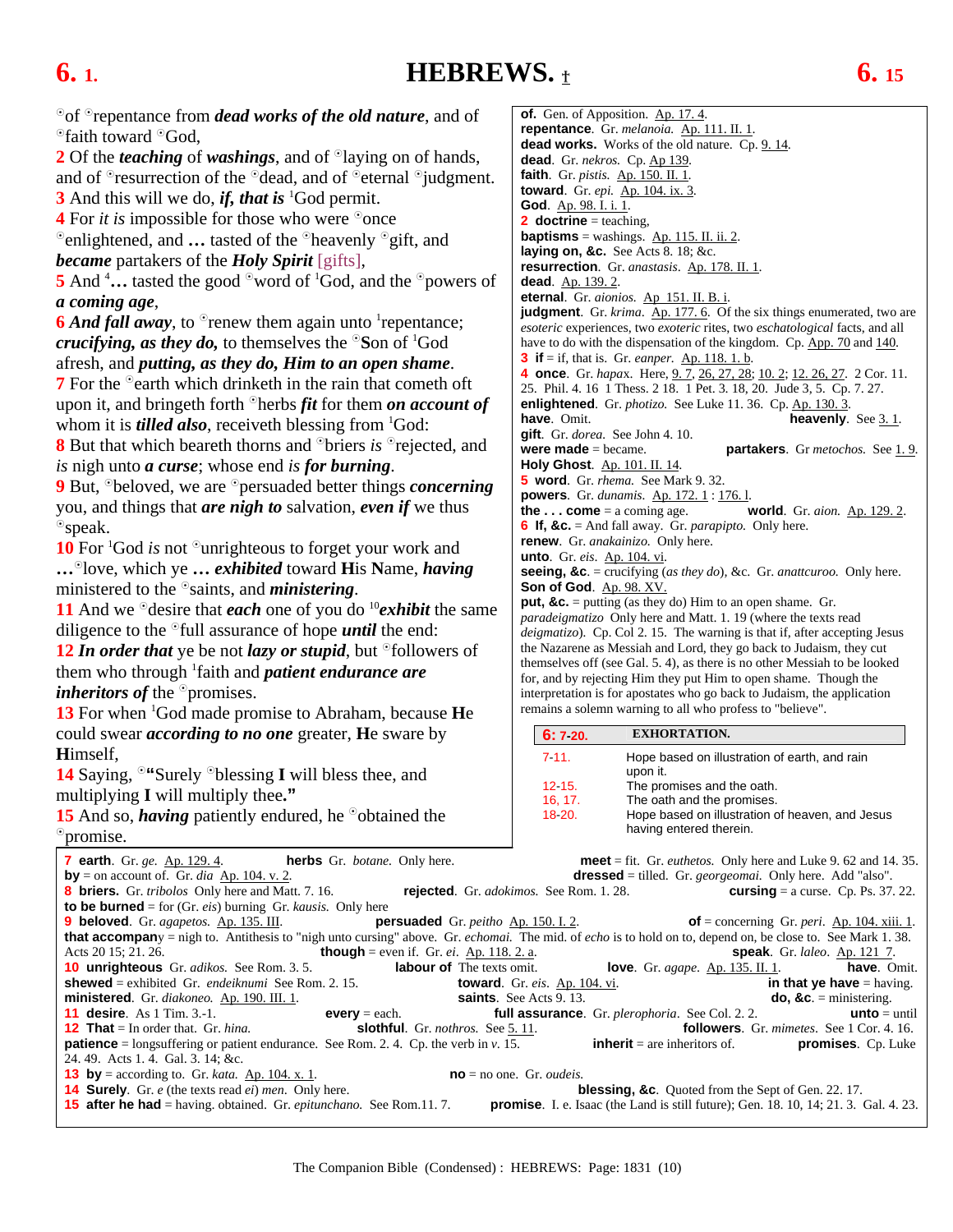### <span id="page-10-0"></span>**6. 16. HEBREWS.** † **7. 6**

**16** For <sup>o</sup>men **…** swear by the greater: and *the* oath for <sup>o</sup> confirmation *is* to them an <sup>o</sup> end of all *contradiction*. 17 *In which* <sup>1</sup>God, <sup>o</sup>willing more abundantly to shew *to* the heirs of *the promise* the *unchangeableness* of **H**is *resolve*, *intervened* by an oath:

**18** <sup>12</sup>*In order that* by  $\Omega$ <sup>0</sup>two <sup>17</sup>*unchangeable* things [God's promise and God's oath], in which *it is* impossible for 1 God to lie, we *may* have a strong *comfort*, who ... The for refuge to lay hold upon the hope  $\circ$ set before *us*:

**19** Which *hope* we have as *our anchor*, both <sup>o</sup>sure and  $\Phi$ stedfast, and *entering* into that  $\Phi$  within the  $\Phi$ veil; **20** Whither *as* **F**orerunner is for us entered, *even* Jesus, *having become* ... High Priest <sup>o</sup>for ever *according to* the <sup>o</sup>order of Melchisedec.

**7** For this <sup>o</sup>Melchisedec, king of <sup>o</sup>Salem, priest of the <sup>o</sup>Most **High** <sup>o</sup>God, who <sup>o</sup>met Abraham returning from the *smiting* of the kings, and blessed him;

**2** To whom **…** Abraham *appointed* a <sup>o</sup>tenth *part also* of all; first being by  $\delta$  interpretation King of  $\delta$  righteousness, and after that *King also* of <sup>1</sup>Salem, which is, King of peace; **3** Without father, without mother, without descent, having <sup>o</sup>neither beginning of days, nor end of <sup>o</sup>life; but <sup>o</sup>made like *to* <sup>o</sup>the **S**on of God; <sup>o</sup>abideth a priest <sup>o</sup>continually.

**4** Now <sup>o</sup>consider how great this **one** was, <sup>3</sup> to whom even the patriarch Abraham gave the <sup>2</sup> tenth of the  $\degree$ spoils.

**5** And *they indeed* that are of the <sup>o</sup>sons of Levi, who receive the  $\degree$  office of the priesthood, have a commandment to  $\degree$  take tithes of the people  $\delta$  according to the law, that is, of their brethren, though they come out of the loins of Abraham:

**6** But he whose <sup>o</sup>descent is not counted *out of* them <sup>o</sup>received tithes of Abraham, and blessed him that had the promises.

**16 men**. Gr. *anthrop*o*s*. Ap. 123. 1. **verily**. Omit. **an** = the. **confirmation**. Gr. *bebaiosis*. See Phil. 1. 7. **end**. Gr. *peras.* See Rom. 10. 18. **strife**. Gr. *antilogia.* Here, [7. 7;](#page-11-0) [12. 3.](#page-21-0) Jude 11. **17 Wherein** =  $\text{In (Gr. } en)$  which. **willing**. Gr. *boulomai.* Ap. 102. 3. **unto** = to. **promise** = the promise. See Gal. 3. 22, 29. **immutability** = unchangeableness. Gr. *to ametatheton.* The neut. of the adj. used as a noun. Here and in *v*. 18. Fig. *Antimereia*. Ap. 6 (3). **counsel**. Gr. *boule.* Ap. 102. 4. **confirmed it** = intervened. Gr. *mesiteuo.* Only here. Cp. Gal. 3. 19. **18 two, &c.** I. e. God's promise and God's oath.  $\mathbf{w}\mathbf{a}\mathbf{s} = i\mathbf{s}$ . **consolation**. Gr. *paraklesis.* See Acts 4. 36 and Ap. 134. I. 6. **have**. Omit. **fled, &c**. Gr. *katapheugo.* Only here and Acts 14. 6. **set before**. Gr. *prokeimai.* See 2 Cor. 8. 12. **19 anchor . . . soul** = our anchor. **soul**. Ap. 110. III. 2. **sure**. Gr. *asphales.* See Acts 21. 34. **stedfast**. See [2. 2.](#page-3-0) **which entereth** = entering. **into**. Gr. *eis.* Ap. 104. vi. **within**. Gr. *esoteros.* See Acts 16. 24. **veil**. See Matt. 27. 51. **20 the**  $=$  as. **Forerunner**. Gr. *prodromos.* Only here. **Jesus**. Ap. 98. X. **made** = having become.<br>**for ever**. <u>Ap 151. II. A. ii. 4. a</u>. **after**. Gr. kata. <u>Ap 104. x. 2</u> **for ever**.  $\underline{Ap}$  151. II. A. ii. 4. a. **order**. See 5.6. This order is unique, being that of a high priest without altar, offering, sacrifice, or successor.

### **7. 1-28 [For Structure see below].**

**1 Melchisedec**. See Gen. 14. 18-20. **Salem**. Only here and *v.* 2 in N. T. **Most High**. See Acts 7. 48. **God**. Ap. 98. I. i. l. **met**. Gr. *sunantao.* See Acts 10. 25. **slaughter** = defeat, or smiting. Gr. *kope.* Only here. Used Gen. 4. 17 (Sept.).

|                                                                   | 7:128.    | PRIESTHOOD OF THE SON (MESSIAH): AFTER THE<br><b>ORDER OF MELCHISEDEC.</b>                                                                                             |
|-------------------------------------------------------------------|-----------|------------------------------------------------------------------------------------------------------------------------------------------------------------------------|
|                                                                   | $1 - 3 -$ | Melchisedec's greatness. Greater than Levitical priests.                                                                                                               |
|                                                                   | $-3.$     | His priesthood not transmissible.                                                                                                                                      |
|                                                                   | 4 10.     | Greater than Abraham, and therefore than Levi.                                                                                                                         |
|                                                                   | 11.14.    | Change of priesthood. Change of law.                                                                                                                                   |
|                                                                   | 15 19.    | Change of priesthood. Disannulling of commandment.                                                                                                                     |
|                                                                   | 20 23.    | The Lord's greatness. God's oath.                                                                                                                                      |
|                                                                   | 24.       | His priesthood intransmissible.                                                                                                                                        |
|                                                                   | 25 28.    | The Lord's greatness. Greater than Levitical priests.                                                                                                                  |
| <b>2 also.</b> Read after "part".                                 |           | <b>interpretation.</b> See John 1.38.<br><b>tenth.</b> Cp. Gen. 28. 20-2, and Ap. 15.<br>$gave =$ apportioned.                                                         |
| righteousness. Gr. dikaiosune Ap. 191.3.                          |           | <b>also King</b> = King also                                                                                                                                           |
|                                                                   |           | <b>3 Without father, &amp;c.</b> Gr. apator, ametor, agenealogetos. Therefore without recorded pedigree. These three words found only here                             |
| <b>neither, nor</b> . Gr. mete.                                   |           | <b>life</b> . Gr. zoe. Ap. 170. 1. <b>made like</b> . Gr. <i>aphomoioo</i> . Only here<br><b>unto</b> $=$ to                                                           |
| the Son of God. Ap. 98. XV.                                       |           | <b>abideth</b> . See p. 1511.<br><b>continually</b> . See Ap. 151. II. H. i. Melchisedec is presented to us                                                            |
|                                                                   |           | without reference to any human qualifications for office. His genealogy is not recorded, so essential in the case of Aaron's sons (Neh. 7.64). Ordinary priests        |
|                                                                   |           | began their service at thirty, and ended at fifty, years of age (Num 4.47). The high priest succeeded on the day of his predecessor's decease. Melchisedec has no      |
|                                                                   |           | such dates recorded; he had neither beginning of days nor end of life. We only know that he <i>lived</i> , and thus he is a fitting type of One Who lives continually. |
| 4 consider. Gr. theoreo. Ap 133. I. 11.                           |           | <b>spoils.</b> Gr. <i>akrothinion</i> Only here.<br><b>man</b> = one. I e priest $(v, 3)$ .                                                                            |
| <b>5</b> verily they = they indeed                                |           | <b>office, &amp;c</b> Gr. <i>hierateia</i> . Only here and Luke 1.9.<br><b>sons</b> Gr. huios Ap 108. iii.                                                             |
| <b>take tithes of</b> Gr. apodekatoo See Luke 11.42               |           | according to. Gr. kata. $Ap. 104 x. 2$<br><b>out o</b> f. Gr. $ek$ , as above                                                                                          |
| <b>6 descent is</b> counted Gr. <i>genealogeomai</i> . Only here. |           | <b>from</b> = out of. Gr. <i>ek</i> , as above<br><b>received tithes</b> Gr. $dekatoo$ . Only here and $v$ . 9.                                                        |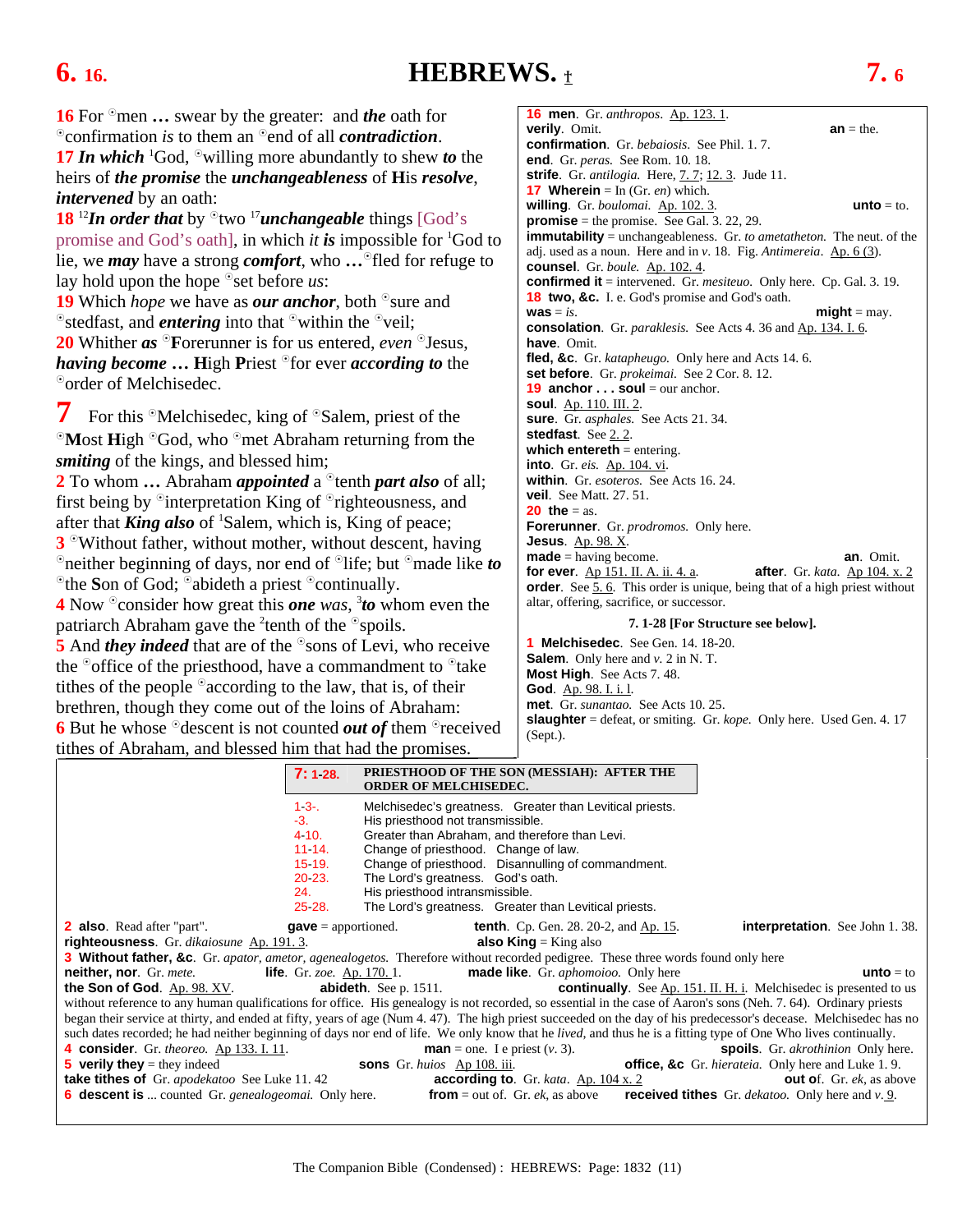### <span id="page-11-0"></span>**7. 7. HEBREWS.** † **7. 25**

**7** And *apart from* all *strife* the less is blessed *by* the better. **8** And *here indeed* men that die receive <sup>o</sup>tithes; but there *one*  $\ldots$ , of whom it is  $\delta$  witnessed that he  $\delta$  liveth. **9** And as I may so say, Levi also, who receiveth <sup>8</sup>tithes, payed tithes *through* Abraham. **<sup>10</sup>** For he was yet in the loins of his *ancestral father*, when 1 Melchisedec <sup>1</sup>met him. **11**  $\textdegree$ If therefore  $\textdegree$  perfection were by the  $\textdegree$ Levitical priesthood, **(**for *proceeding from* it the people *were furnished with law*,**)** what further need *was there* that another priest should <sup>o</sup>rise *according to* the <sup>o</sup>order of <sup>1</sup>Melchisedec, and not be called *according to* the order of Aaron? **12** For the <sup>11</sup> priesthood being  $\degree$  changed, there is made of necessity a change *of the law also*. **13** For **He** *on* Whom these things are spoken <sup>o</sup>pertaineth to another tribe, of which *no one* gave attendance at the altar. **14** For *it* is <sup>o</sup> evident that our <sup>o</sup> Lord *hath risen* out of Juda; *with regard to* which tribe <sup>o</sup>Moses <sup>o</sup>spake nothing concerning *priests*. **15** And it is yet far more  $\degree$  evident: *if* that after the *likeness* of Melchisedec there *rise* another **P**riest, **16 W**ho *hath become*, not after the law of a *fleshy* commandment, but after the  $\degree$ power of an  $\degree$ endless <sup>3</sup>life. **17** For **He**  $\circ$  testifieth, "Thou *art* a Priest  $\circ$  for ever <sup>11</sup> *according to* the 11order of 1 Melchisedec.**" 18** For there is *indeed* a *cancellation* of the commandment going before *on account of* <sup>o</sup>the weakness and unprofitableness **…** . **19** For the law made nothing perfect, but the *superinduction* of  $\Omega$  better hope *did*; by the which we draw nigh  ${}^{3}$ to  ${}^{1}$ God. **20** And <sup>o</sup>inasmuch as not <sup>7</sup>*apart from* an <sup>o</sup>oath *He was made Priest*: **21** (For those priests were made <sup>7</sup>*apart from* an <sup>20</sup>oath; but **This with an oath by <b>H**im **That said unto Him, "The <sup>O</sup>Lord**" sware and will not <sup>o</sup>repent, **Thou** *art* a **Priest** <sup>17</sup> for ever  $^{11}$ **according to** the  $^{11}$ order of  $^{1}$ Melchisedec:") **22** By so much *hath Jesus become* a <sup>o</sup> surety of a better *covenant*. **23** And they truly were many priests, because *of their being hindered from continuing by* death: **24** But *this Priest*, because He <sup>o</sup>continueth ever, hath an  $^{\circ}$ unchangeable  $^{11}$ priesthood. **25** Wherefore **H**e is able *to save also* them <sup>o</sup>to the uttermost that come  $3$ *to* <sup>1</sup>God by **oath**. Gr. *horkomosia*. Only here and *vv.* 21, [28.](#page-12-0) Cp[. 6. 16, 17.](#page-10-0) **21 LORD**. Ap. 98. VI. i. *B*. 1. B. a. **repent**. Gr. *metamelomai.* Ap. 111. I. 2. **22 By**. Gr. *kata*, as in *v*. 20. **was ... made** = hath become. **Jesus**. Ap. 98. X. **surety**. Gr. *enguos.* Only here. **testaments** = covenant. Gr. *diatheke .* See Matt. 26. 28. First of *seventeen* occs. in Heb. (Ap. 10).<br> **23** because. Gr. *dia*. Ap. 104. v. 2. **they were not, &c**. = of their being hindered from continuing. **23 23 23 24 24 24 24 25 24 25 25 25 25 25 25 25** their being. Gr. *parameno*. See 1 Cor. 16. 6. **24 this.** Supply *"Priest"*, in place of *"Man"*. **continueth**. Same as "abideth", *v*[. 3.](#page-10-0) **ever**. See *vv.* 17, 21. **unchangeable**. Gr. *aparabatos.* Lit. not passing over to another. Only here. **25 also to save** = to sa **unchangeable**. Gr. *aparabatos.* Lit. not passing over to another. Only here. **25 also to save** = to save also. *eis to panteles.* See Luke 13. 11. **7 without**. Gr. *choris*, apart from. **contradiction**. See [6. 16](#page-10-0) (strife). **of** = by. Gr. *hupo.* <u>Ap. 104. xviii.</u> 1. Both these adjectives, "the less" Who liveth for ever. **11 If**. Ap. 118. 2. a. 1. **thereof**. Omit. than the Law.

and "the better", are by Fig. *Heterosis* (of Gender, Ap. 6. 7) in the neuter gender though referring to persons. **8 here**. Add "indeed". **men**. Ap. 123. 1. **tithes**. Same as "tenth", *v*[. 2.](#page-10-0)  **he**. Read *one*. *receiveth them.* Omit. **witnessed**. Gr. *martureo.* See p. 1511. **liveth** I. e. as there is no mention of his death Melchisedec in the Scripture record is an illustration of perpetuity of life, a type of Him **9 payed tithes**. Gr. Pass, of *dekatoo,* as *v.* [6.](#page-10-0)  **in** = through. Gr. *dia*. <u>Ap. 104. v. 1</u>. **10 father**. I. e. ancestral father. **perfection** Gr. *teleiosis.* Only here and Luke 1. 45 (performance). Cp. Ap. 125. 2. **Levitical**. Only here. **priesthood**. Gr. *hierosune.* Only here and *vv,* 12, 14, 24. **under** = upon (as a basis). Gr.  $epi$   $\overrightarrow{Ap}$ . 104 ix. 2, but the texts read ix. **received the law** = were furnished with law. Gr. *nomotheteo.* Only here an[d 8. 6](#page-12-0) (established) **another**. Gr. *heteros.* Ap. 124. 2. **rise**. Gr. *anistemi.* Ap. 178. I. 1. **after**. Gr. *kata.* **Ap. 104. x. 2. order**. See 5. 6. **12 changed**. Gr. *metatithemi.* See Acts 7. 16. **change**. Gr. *metathesis*. Only here, [11. 5;](#page-18-0) [12. 27.](#page-23-0) **also, &c.**  $=$  of the law also. **13 of** = on. Gr. *epi*. <u>Ap. 104. ix. 3</u>. **pertaineth**. Gr. *metecho.* See [2. 14.](#page-4-0) **no man** = no one. Gr. *oudeis.* **14 evident**. Gr. *prodelos.* See 1 Tim. 5. 24. **Lord**. Ap. 98. VI. i. *B*. 2. A. **sprang** = hath risen. Gr. *anatello*. Generally used of the sun rising.<br>**of** = with regard to. Gr. *eis.* Ap. 104. vi. **Moses.** See 3.2.  $of$  = with regard to. Gr. *eis*.  $Ap. 104$ . vi. **spake**. Gr. *laleo.* Ap. 121. 7. **concerning**. Gr. *peri*. **priesthood**. The texts read "priests". **15 evident**. Gr. *katadelos.* Only here. Cp. *v.* 14. **for** = if. Gr. *ei*. Ap. 118. 2. a. **similitude**. Gr. *homoiotes.* Se[e 4. 15.](#page-7-0) **ariseth**. Same as "rise", *v*. 11. **16 is made** = hath become. **carnal**. Gr. *sarkikos*, but texts read *sarkinos.* See 2 Cor. 3. 3. **power**. Gr. *dunamis.* Ap. 172. 1; 176. 1. **endless**. Ap. 151. II. D*.* **17 testifieth**. Same as "witnessed", *v.* 8. **for ever.** Se[e 6. 20.](#page-10-0) Quoted from Ps 110. 4. **18 verily** = indeed. **disannulling**. Gr. *athetesis.* Only here and [9. 26.](#page-15-0) Cp. Gal. 3. 15. **for** = on account of. Gr. *dia*. **the weakness**. See Rom. 5. 6. **unprofitableness**. Gr. *anopheles.* Only here and Tit. 3. 9. **19 made . . . perfect**. Gr. *teleioo.* Ap. 125. 2. **bringing in** = superinduction. Gr. *epeisogoge.* Only here. **a better hope**. Note that there are also a better covenant (*v*. 22); better promises  $(8.6)$ ; better sacrifices  $(9.23)$ ; a better substance  $(10.34)$ ; a better country  $(11. 16)$ ; a better resurrection  $(11. 35)$ ; a better thing [\(11. 40\)](#page-20-0). In chap. 1*,* Christ is shown to be better than angels; in 3, better than Moses; in 4, better than Joshua; in 7, better than Aaron; in 10, better **20 inasmuch as**. Gr. *kath*' (Ap. 104. x. 2) *hoson.*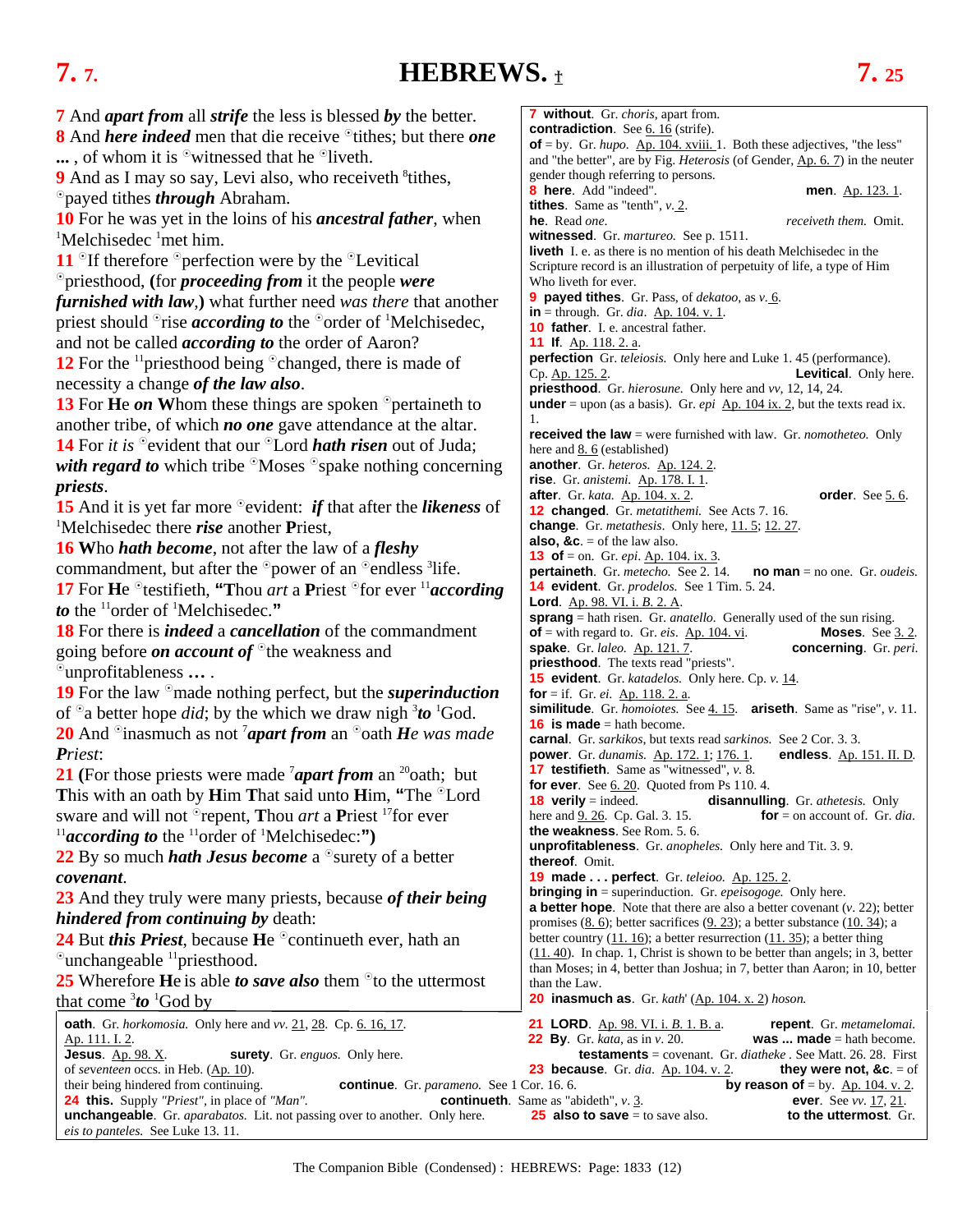### <span id="page-12-0"></span>**7.** 25. **HEBREWS.**  $_1$  **8.** 7

**26** For such an **High Priest became us, Who** is <sup>o</sup>holy, <sup>o</sup>harmless, <sup>o</sup>undefiled, <sup>o</sup>separate from sinners, and <sup>o</sup>made higher than *those that dwell in the Heavens*;

**27 W**ho needeth not  $\partial$  daily, as *the* high priests, to  $\partial$  offer up sacrifice, first for **H**is own  $\circ$ sins, *and* then for the people's: for this **He** did *once for all*, when **He**  $\degree$  offered up **H**imself.

28 For the law *appointeth* <sup>8</sup>men high priests which have infirmity; but the <sup>o</sup>word of the <sup>20</sup>oath, which *was after* the law, *appointeth* the  $\mathcal{S}$ Son, Who is *perfected*  $\mathcal{S}$ for evermore.

**8** Now *upon* the things which we have spoken *this is* the *main* 

*point***:** We have <sup> $\circ$ </sup> **such** an **H**igh **P**riest, **Who** *sat down* on the right hand of the throne of the  $\mathcal{M}$ ajesty in  $\mathcal{N}$  the heavens;

**2** A <sup>o</sup>Minister of the *Holy of Holies*, and of the <sup>o</sup>true *tent*, which the <sup>o</sup>Lord <sup>o</sup>pitched, ... not <sup>o</sup>man.

**3** For every high priest is ordained to <sup>o</sup>offer gifts and sacrifices: wherefore *it* is of necessity that *this High Priest also* to  $\degree$  offer. **4** For <sup>o</sup> if **H**e were on <sup>o</sup> earth, **H**e *would not even be* a priest, seeing that there are  $\ldots$  *those who offer* gifts  $\Omega$  according to  $\ldots$  law:

**5** Who <sup>o</sup> serve *for* the *pattern* and shadow of <sup>o</sup> heavenly things, as  $\degree$ Moses was  $\degree$ admonished of God when he was about to  $\degree$ make the *tent*: for, <sup>o</sup>"See," saith **He, "***thou shalt make* all things <sup>4</sup> according to the *model* shewed to thee in the mount.**"** 

**6** But now hath **H**e obtained a  $^{\circ}$  more excellent  $^{\circ}$  ministry, by how much ... **He** is the <sup>o</sup>Mediator of a better <sup>o</sup>covenant *also*, which was <sup>o</sup> established upon better promises.

**7** For <sup>4</sup> if that first *covenant* had been <sup>o</sup>faultless, then *would* no place have been sought for the second.

**seeing He ever liveth** = ever living, *as He is.*  **ever**. Ap. 151. II. G. ii. **make intercession**. Gr. *entunchano.* See Acts 25. 24. **26 holy**. Gr. *hosios.* See Acts 2. 27. **harmless**. Gr. *akakos.* See Rom. 16. 18. **undefiled**. Gr. *amiantos.* Here, [13. 4.](#page-23-0) Jas. 1. 27. 1 Pet. 1. 4. **separate**. Gr. c*hori*z*o*. See Acts 1. 4. Cp. Gen. 49. 26. Deut. 33. 16. **made, &c**. Cp. [4. 14.](#page-7-0)  **the heavens**. See Matt. 6. 9, 10. I. e. than those who dwell in them, by Fig. *Metonymy* (Adjunct). Ap. 6 (4). **27 daily**. Gr. *kath*' (Ap. 104. x. 2) *hemeran.*  **those** = the. **offer up**. Gr. *anaphero.* Here, [9. 28;](#page-15-0) [13. 15.](#page-24-0) Matt. 17. 1. Mark 9. 2. Luke 24. 51. Jas. 2. 21. 1 Pet. 2. 5, 24. **sins**. Gr. *hamartia.* Ap. 128. I. ii. 1. **once** = once for all. Gr. *ephapax.* See Rom. 6. 10. **28 maketh** = appointed. **word**. Gr. *logos*. Ap. 121. 10. **since** = after. Gr. *meta.* Ap. 104. xi. 2. Cp. Ps. 110. 4. **Son**. Cp. *v*[. 3.](#page-10-0)  **consecrated** = perfected, as *v*[. 19.](#page-11-0) **for evermore**. Ap. 151. II. A. ii. 4. d. **8. 1 of** = upon. Gr. *epi.* <u>Ap. 104. ix. 2</u>. **sum** = main point. Gr. *kephalaio.* See Acts 22. 28. **such**. Emphatic. **is set** = sat down. See [1. 3.](#page-2-0)  **on**. Gr. *en.* Ap. 104. viii. Majesty. Gr. *megalosune*. See 1.3. **in**. Gr. *en.* **the heavens**. See Matt. 6. 9, 10. **2 Minister.** Gr. *leitourgos.* Ap. 190. I. 4. **sanctuary**. Lit. the Holies, i.e. the Holy of Holies. Cp. 9.3. Gr. *hagion.* Neut. used ten times in Heb. : here, [.9. 1, 2, 3, 8,](#page-13-0) [12, 24,](#page-23-0) 25; 10*.* [19;](#page-16-0) [13. 11.](#page-24-0) **true**. Gr. *alethinos.* Ap. 175. 2. **tabernacle** = tent. Gr. *skene.* **LORD**. Ap. 98. VI. i. *B*. 1. A. b. **pitched**. Gr. *pegnumi.* Only here. **and**. Omit. **man**. Gr. *anthropos.* Ap. 123. 1.

| 8: 3 10: 18.                                                                                                                    | THE EFFICACY OF CHRIST'S PRIESTHOOD.                                                                                                                                                                                                                                                                                                                                                                                                                                                                                                                                                                                                                                                                                                                                                                                                                                                                                                                                                                                                                                                                                                                                                                                              |
|---------------------------------------------------------------------------------------------------------------------------------|-----------------------------------------------------------------------------------------------------------------------------------------------------------------------------------------------------------------------------------------------------------------------------------------------------------------------------------------------------------------------------------------------------------------------------------------------------------------------------------------------------------------------------------------------------------------------------------------------------------------------------------------------------------------------------------------------------------------------------------------------------------------------------------------------------------------------------------------------------------------------------------------------------------------------------------------------------------------------------------------------------------------------------------------------------------------------------------------------------------------------------------------------------------------------------------------------------------------------------------|
| 8:36.<br>8:713.<br>9:15.<br>9:6:10.<br>$9:11.14$ .<br>$9: 15 \, 23.$<br>9:24.<br>$9: 25 \cdot 10: 18.$                          | A more excellent ministry. A better covenant on better promises.<br>The Old and New Covenants compared and contrasted.<br>The earthly sanctuary a copy of the heavenly pattern.<br>The offerings.<br>A greater and more perfect tabernacle. His own blood.<br>The Old and New Covenants compared and contrasted.<br>The heavenly sanctuary the pattern of the earthly copy.<br>The offerings.                                                                                                                                                                                                                                                                                                                                                                                                                                                                                                                                                                                                                                                                                                                                                                                                                                     |
| <b>heavenly</b> . See $3.1$ .<br><b>also</b> . Read after "covenant".<br><u>Ap. 190. II. 4.</u><br>established. Gr. nomotheteo. | <b>3 offer.</b> See 5.1. <b>this Man  also.</b> Read "this <i>High Priest</i> also". <b>4 if.</b> Gr. ei. Ap. 118. 2. a. <b>earth</b> . Gr. ge. Ap. 129. 4.<br><b>should not be</b> = would not even be. <b>priests</b> . The texts omit. Read "those who offer". <b>according to</b> . Gr. kata. Ap. 104. x. 2. <b>the</b> . Omit.<br>5 serve. Gr. latreuo. Ap. 190. III. 5. <b>unto</b> = for. <b>unto</b> = for. <b>example</b> . Gr. <i>hupodeigma</i> , rendered "pattern", 9.23. See John 13.15<br><b>Moses.</b> See 3.2. <b>admonished of God.</b> Gr. <i>chrematizo</i> . See Luke 2. 26. <b>make</b> . Gr. <i>epiteleo.</i> Ap. 125. 3.<br>See. Gr. horao. Ap. 133. I. 8. <b>that, &amp;c.</b> The texts read, "thou shalt make". <b>pattern</b> . Gr. tupos. See John 20. 25. Here it means "model".<br>See Ex. 25. 9. The Sept. uses this word for <i>tab'nith</i> in Ex. 25. 40, whence this is quoted, but in v. 9 of the same chapter uses for the same Heb. word<br><b>6 more excellent</b> . See 1.4. <b>ministry</b> . Gr. leitourgia.<br><i>paradeigma</i> , which does not occur in the N.T. Cp. the verb in 6.6.<br><b>Mediator</b> . Gr. mesites. See Gal. 3. 19. <b>Covenant</b> . Gr. diatheke. See 7. 22. |
| 8:713.                                                                                                                          | THE OLD AND NEW COVENANTS COMPARED AND CONTRASTED.                                                                                                                                                                                                                                                                                                                                                                                                                                                                                                                                                                                                                                                                                                                                                                                                                                                                                                                                                                                                                                                                                                                                                                                |
| 7, 8.<br>9.<br>10.<br>11.<br>12.<br>13.                                                                                         | The First Covenant faulty.<br>The New Covenant. Not the same in the persons taking part (Neg.).<br>The New Covenant spiritual (Pos.).<br>The New Covenant. Not the same in result (Neg.).<br>The New Covenant spiritual (Pos.).<br>The First Covenant evanescent.                                                                                                                                                                                                                                                                                                                                                                                                                                                                                                                                                                                                                                                                                                                                                                                                                                                                                                                                                                 |
| 7 faultless. Gr. amemptos. See Phil 2. 15.                                                                                      | should $=$ would.                                                                                                                                                                                                                                                                                                                                                                                                                                                                                                                                                                                                                                                                                                                                                                                                                                                                                                                                                                                                                                                                                                                                                                                                                 |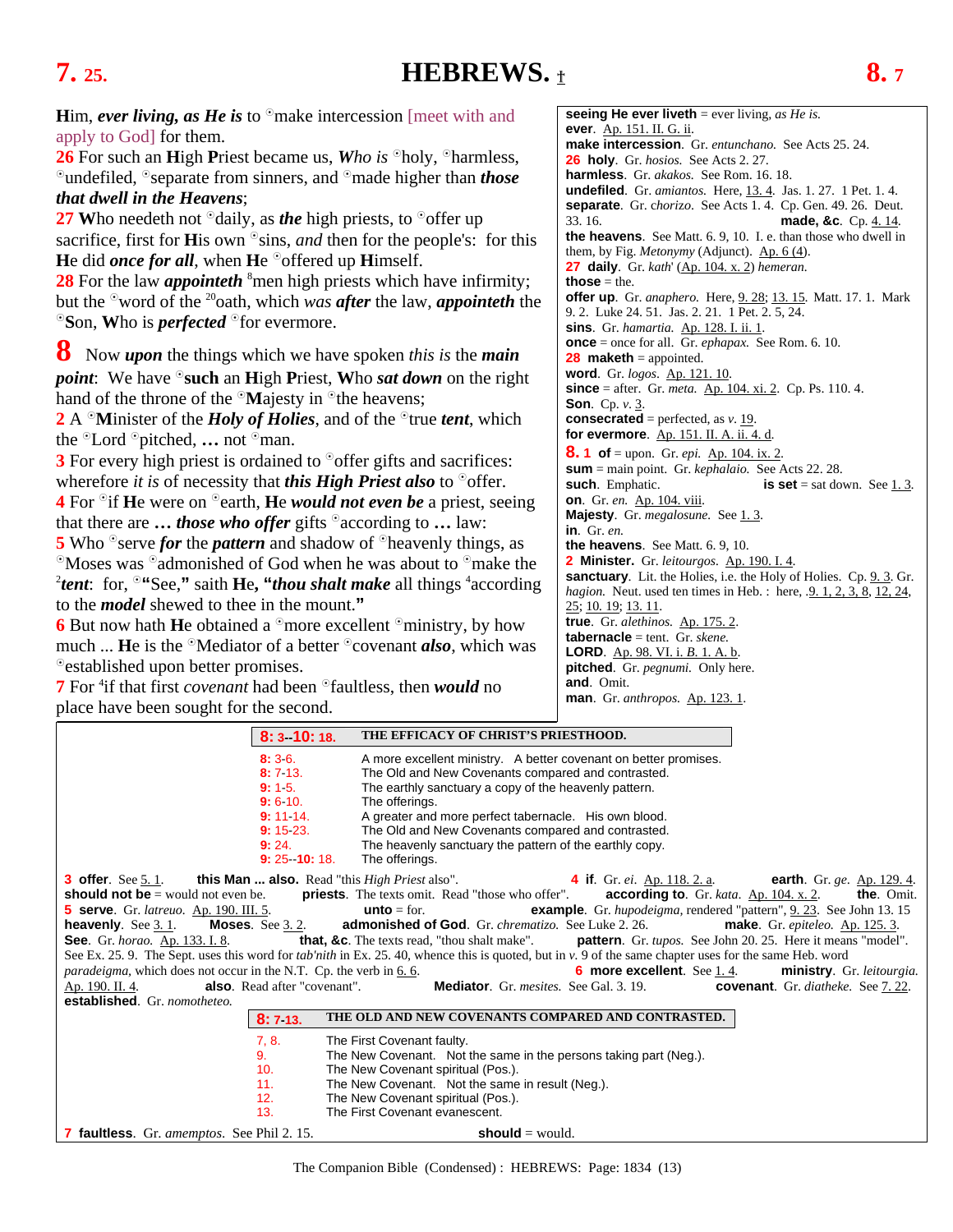### <span id="page-13-0"></span>**8. 8. HEBREWS.** † **9. 9**

made = prepared.

**8** For  $\Phi$  finding fault with them, **He** saith, "Behold, the days come, saith the <sup>o</sup>Lord, when **I** will *complete* a <sup>o</sup>new <sup>6</sup>covenant with the house of Israel and with the house of Judah: **9** Not <sup>4</sup> according to the <sup>6</sup> covenant that **I** made with their fathers in the day  $\Phi$  when **I** took them by My hand to lead them out of the  $\Omega$  and of Egypt; because they  $\Omega$  continued not in My covenant, *I also disregarded them*, saith the <sup>8</sup>Lord. **10** For this *is* the <sup>6</sup> covenant that **I** will  $\Omega$  make with the house of Israel after those days, saith the 8 Lord; **I** will put **M**y laws into their mind, and  $\degree$  write them **upon** their hearts: and **I** will be to them *for*  $\partial$ God, and they shall be to Me  $\partial$ a people: **11** And they shall not teach *each one* his *fellow-citizen*, and each one his brother, saying, <sup>o</sup>Know the <sup>2</sup>Lord: for all shall know **M**e, from the *little to great*. **12** For **I** will be  $\Omega$  merciful to their  $\Omega$  unrighteousness, and their <sup>o</sup>sins and their <sup>o</sup>iniquities will **I** remember <sup>o</sup>no more." **13** In that **He** saith, "A <sup>8</sup> new *covenant*," **He** hath <sup>o</sup> made the first old. Now that which *is made old* and <sup>o</sup>waxeth old *is near* to *vanishing*. *Now even* the first <sup>*c</sup>covenant* had also <sup>*c*</sup>ordinances of</sup> divine service, and *the sanctuary, an earthly one*. **2** For there was a *tent prepared*; the first, *in which was* the *lampstand*, and the  $\partial$  table, and the  $\partial$ shewbread; which is called the <sup>1</sup>sanctuary. **3** And *behind* the second <sup>o</sup>veil, the *leart* which is called the *Holy of Holies*; **4** Which had the golden  $^{\circ}$  censer, and the  $^{\circ}$  ark of the <sup>o</sup>covenant overlaid round about with gold, <sup>2</sup>in which was the golden  $\degree$  pot that had manna, and Aaron's rod that  $\degree$  budded, and the  $\delta$  tables of the  $\delta$  covenant; **5** And over it the *cherubim* of <sup>o</sup>glory *overshadowing* the mercyseat; *concerning is not now to speak in detail*. **6** Now *these things having been thus prepared*, the priests *go* <sup>•</sup> always into the first <sup>2</sup>tent<sup>•</sup> accomplishing the <sup>•</sup> service … . **7** But into the *Holy of Holies went* the high priest alone <sup>o</sup>once every year, not *apart from* blood, which he offered for himself and *for* the *ignorances* of the <sup>o</sup>people. **8** *THE Holy Spirit* this  $\delta$  signifying, that *the way of the Holy places* ... was <sup>o</sup>not yet <sup>o</sup>made manifest, *while the first tabernacle is as yet standing*: **9** Which *is* a *parable* for the time **… of** = concerning. Gr. *peri*. Ap. 104. xiii. 1. **we . . . speak**. Lit. it is not (Ap. 105. I) now to speak. **particularly** *=* in detail. Gr. *kata*  **8 finding fault**. Gr. *memphomai.* See Rom. 9. 19. **LORD**. Ap. 98. VI. i. *B.* 1. B. a. **make** = consummate, or complete. **new**. Gr. *kainos.* See Matt. 9. 17. **9 when, &c**. Lit. of My taking hold of. Gr. *epilambanomai*. See 2.<br>16. **the** = My. **out of** Gr. *ek.* Ap. 104. vi [16.](#page-4-0) **the** = My. **out of** Gr. *ek*. Ap. 104. vii. **continued**. Gr. *emmeno*. See Acts 14. 22. **and I regarded . . . not** = I also disregarded. Gr. *ameleo.* See 1 Tim. 4. 14. **10 make**. Gr. *diatithemi.* See Acts 3. 25. **I will put.** Lit. "giving". Same Gr. word in 2 Cor. 8. 16 ; &c. **write**. Gr. *epigrapho.* See Mark 15. 26. **in** = upon. Gr. *epi*. <u>Ap. 104. ix. 3</u>. **a** = for (Gr. *eis*).<br>**God**. <u>Ap. 98. I. i. 1</u>. **people**. See Acts 2. 47. **people**. See Acts 2. 47. **11 every man**  $=$  each one **neighbour**. The texts read *polites* (fellow)-citizen, instead of *plesios.*  **Know**. Gr. *ginosko.* Ap. 132. I. ii **know**. Gr. *oida.* Ap. 132. I. least, &c. Lit. little to great. **12 merciful**. Gr. *hileos*. See Matt. 16. 22. **unrighteousness**. Gr. *adikia* (pl.). Ap. 128. VII. 1. **sins**. Gr. *hamartia.* Ap. 128. I. ii. 1. **iniquities**. Gr. *anomia.* Ap. 128. III. 4. **no**. Gr. *ou me,* as *v.* 11. The quotation is from Jar. 31. 31-34. **13 made ... old**. Gr. *palaioo.* Se[e 1. 11.](#page-3-0)  **decayeth**. Same as "made old". **waxeth old**. Gr. *gerasko.* Only here and John 21.18. **ready** = near. **vanish away** = vanishing. Gr. *aphanismos.* Only here. Cp. Acts 13. 41. **9. 1 Then verily . . . also** = Now even. *covenant.* No Gr. word. The ellipsis is rightly supplied by "*covenant*"*.* **ordinances**. Gr. *dikaioma.* Ap. 191. 4. **divine service**. Gr. *latreia.* Ap. 190. II. 3. **worldly** = earthly. Gr. *kosmikos.* See Tit. 2. 12. **sanctuary**. See <u>8.2</u>. Read "the sanctuary, an earthly one". **2 tabernacle.** Gr. *skene,* tent, which is used by the Sept. to render the Hebrew *mishkan* (the structure) and *'ohel* (the tent which covered it).<br>Cn. Ex. 17, 19, 21. **made** = prepared **wherein**  $=$  in (Gr. *en.* Ap. 104. viii) which. **candlestick** = lampstand. Ex. 25. 31-40. According to Josephus, only one in Herod's Temple. Ten in Solomon's; see 1 Kings 7. 49. **table**. Ex. 25. 23-30. **shewbread**. Lit. the setting forth of the loaves. Ex. 25.30. **3 after** = behind. Gr. *meta.* <u>Ap. 104. xi. 2</u>. **veil.** See 6. 19. **Holice Holiest of all** = Holy of Holies. **4 censer**. Gr. *thumiaterion.* Only here. **ark**. See Ex. 25. 10-22. **covenant**. See 8. 6. Exod. 25. 10-22. **pot**. Gr*. stamnos.* Only here. See Ex. 16. 32-34. **budded**. Gr. *blastano.* Here; Matt. 13. 26. Mark 4. 27. Jas. 5. 18. See Num. 17. 8. tables. Gr. *plax*. Only here and 2 Cor. 3. 3. See Ex. 25. 16. **5 cherubims** = cherubim. Only here in NT*,* but see Rev. 4. 6. **glory**. See p. 1511. **shadowing** = overshadowing. Gr. *kataskiazo.* Only here. **mercyseat**. Gr. *hilasterion.* See Rom. 3. 25 and Ex. 25. 17.

(Ap. 104. x. 2) *meros* (part). **6 when, &c**. = these things having been thus prepared. **went** = go. **always**. Gr. *diapantos.* **accomplishing**. Gr. *epiteleo.* Ap. 125. 3. **service**. As *v*. 1. *of God***.**Omit. **7 second**. I. e. the Holy of Holies. **once**. Gr. *hapax.* See [6. 4.](#page-9-0) **every**. Lit. "of the". **without** = apart from. Gr. *choris.*  **for**. Gr. *huper*. Ap. 104. xvii. 1. **errors** = ignorances. Gr.*agnoema*. Only here. See Lev. 4. 2. **people**. Gr. *laos.* See Acts 2. 47.<br>**8 Holy Ghost**. Ap. 101. II. 3. **ignifying**. Gr. *deloo.* See 1 Cor. 1. 11. **way, & 8 Holy Ghost**. Ap. 101. II. 3. **signifying**. Gr. *deloo.* See l Cor. 1. 11. **way, &c**. Lit. "the way of the Holy (*pla*c*e*s)". **made manifest.** Gr. *phaneroo.* Ap. 106. I. v. **while as, &c**. Read "while the first tabernacle is as yet standing". **9** *was* = is. **figure**. Gr. *parabole*. Here and <u>11. 19</u> transl. "figure". Elsewhere in the Gospels always "parable", save Mark 4. 30. Luke 4. 23. **for.** Gr. eis. Ap. 104. vi. **time**. See Ap. 195. **then**. Omit.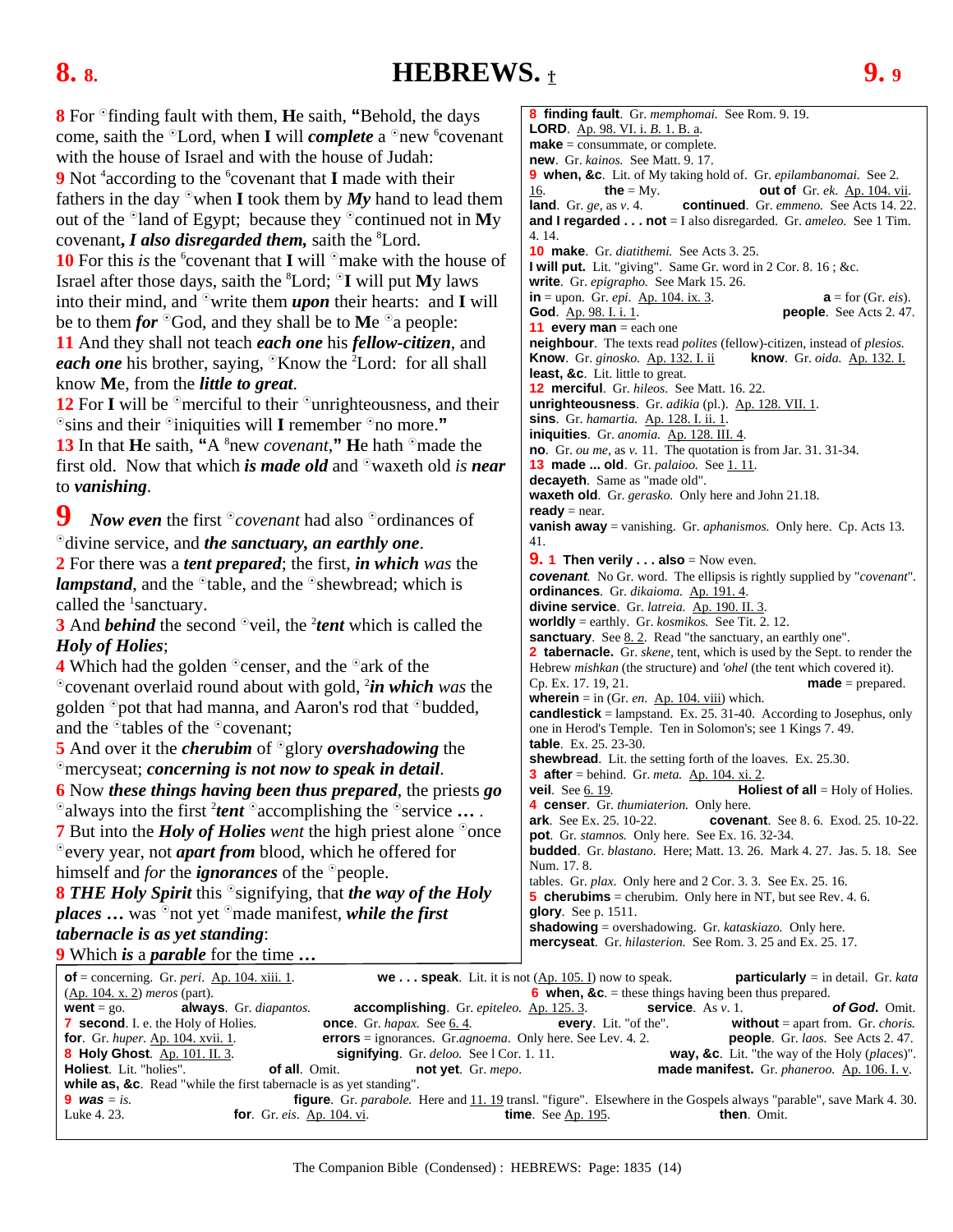### <span id="page-14-0"></span>**9. 9. HEBREWS.** † **9. 22**

present, *according to* which *are* offered both gifts and sacrifices, that could not <sup>o</sup>make him that *serves* perfect, *according to*  $\ldots$ <sup>o</sup>conscience;

**10** *Which stood* only *upon* meats and drinks, and divers  $\delta$  washings, and *rites and ceremonies*,  $\delta$  imposed *on them* until the time of  $\Phi$  reformation.

**11** But <sup>o</sup>Christ *having* come ... High Priest of *the good* things to come, by *the* greater and more perfect <sup>2</sup>tabernacle, not <sup>o</sup> made with hands, that is *to say*, not of this *creation*. **12** <sup>o</sup>Neither by the blood of goats and calves, but by **H**is own blood **H**e entered in <sup>o</sup>once into *<sup>8</sup>the Holy Places*, having *found* <sup>o</sup> eternal redemption for us.

**13** For <sup>o</sup> if the blood of <sup>o</sup> bulls and goats, and the <sup>o</sup> ashes of an heifer  $\delta$ sprinkling the unclean, sanctifeth to the  $\delta$ purifying of the flesh.

14 How much more shall the blood of <sup>11</sup>Christ, Who through the <sup>12</sup>eternal <sup>8</sup>Spirit <sup>o</sup>offered **H**imself <sup>o</sup>without spot to <sup>o</sup>God, purge your conscience from *dead work of the old nature* to  $\degree$ serve the living  $\degree$ God?

**15** And *on account of this* He is the  $\Omega$ Mediator of the *a*  $\Omega$ <sub>new</sub> *covenant*, that by *death having taken place*, for the

redemption of the transgressions *that were based upon* the first *covenant*, they which are called might receive *the promised eternal inheritance*.

**16** For where a <sup>15</sup>*covenant is, it is neces the appointed victim be brought in.* 

**17** For a <sup>15</sup> covenant is sure over the dea it is of  $\partial$  no  $\partial$  strength at all while the <sup>16</sup>*a* **18** *Wherefore not even the first testament* <sup>7</sup>without blood.

**19** For when *every command having be* to all the <sup>7</sup> people <sup>o</sup> according to ... law, he took the blood of calves and of goats, with water, and  $\delta$ sc  $\Phi$ hyssop, *and* <sup>13</sup>sprinkled both the  $\Phi$ bool people, **20** Saying,  $\degree$  "This *is* the blood of the  $\degree$ 

hath *commanded* unto you.**"** 

**21** Moreover he  $^{13}$ sprinkled with blood the vessels of the  $\delta$  ministry.

**22** And <sup>o</sup> almost all things are *according* blood; and without  $\delta$  shedding of blood

**after, &c**. = over (Gr. *epi*) the dead (victims). See Cp. Ap. 172. 3. The two covenants referred to above show the necessity of a covenant, and the ceremony of  $\Omega$ between the parts thereof. To the unconditional cov passage here has nothing to do with a "will" or "will **dedicated** = inaugurated. Gr. *erikainizo*. Only he Ap. 121. 7) by (Gr. *hupo*) Moses. See [3. 2.](#page-4-0) **according to**. Gr. *kata.* Ap. 104. x. 2. **the** = Omit. **scarlet**. Gr. *kokkinos* Only here; Matt. 27. 28. Rev. 17. 3, 4; 18 Only here and John 19. 29. **book**. See **enjoined** = commanded. **22 almost**. Gr. *schedon*. See Acts 13. 44. Gr. *en.* **Ap. 104. viii. shedding,** 

 $in =$  according to. Gr. *kata.*  $\Delta p$ . 104. x. 2. **were** = are. The Temple ritual still continuing. **make . . . perfect.** Gr. *teleioo.* Ap. 125. 2. **did the service** = serves. Gr. *latreuo.* Se[e 8. 5.](#page-12-0) **as pertaining to**. Gr. *kata,* as above. **conscience**. See Acts 23. 1. **10 in** = upon. Gr. *epi*. Ap. 104. ix. 2. **washings**. Gr. *baptismos.* Ap. 115. II. ii. 1. **Carnal, &c**. I. e. rites and ceremonies. Cp. Acts 15. 10. **imposed** *on.* Gr. *epikeimai.* See Luke 23. 23. **reformation**. Gr. *diorthosis*. Only here. In this *v.* is the Fig. *Antimereia* (Ap. 6). **11 Christ**. Ap. 98. IX. **being** = having. **an**. Omit. **good** = the good. **a** = the **perfect**. Gr. *teleios*. <u>Ap. 125. 1</u>. **made, &c**. Gr. *cheiropoietos*. See Acts 7. 48. **building** = creation. **12 Neither**. Gr. *oude.* **once**. Gr. *ephapax*. See <u>7. 27</u>.<br>**obtained** = found, as in <u>4. 16</u> (find). **eternal**. <u>Ap. 151. II. B. i</u>. **obtained** = found, as in  $\frac{4.16}{1}$  (find). **redemption**. Gr. *lutrosis.* Only here and Luke 1. 68; 2. 38. **13 if**. Gr. *ei*. Ap. 118. 2. a. **bulls, &c**. See Lev. 16. **ashes, &c**. See Num. 19. 2-20. **sprinkling**. Gr. *rhantizo.* See Ap. 136. ix. **purifying**. Gr. *katharotes.* Only here. **14 Spirit**. Same as *v*. 8. **offered**. Observe,—not sacrificed. **without spot**. Gr. *amomos.* See Eph. 1. 4. **God**. Ap. 98. I. i. 1. **from**. Gr. *apo.* Ap. 104. iv. dead works. See 6.1. **serve**. See *v.* 9 (did the service).

| ssary that the death of                                                                                                                                                                           | 9:15.23.                                                                                                              | THE OLD AND NEW COVANANTS<br><b>COMPARED AND CONTRASTED.</b>       |                                     |
|---------------------------------------------------------------------------------------------------------------------------------------------------------------------------------------------------|-----------------------------------------------------------------------------------------------------------------------|--------------------------------------------------------------------|-------------------------------------|
|                                                                                                                                                                                                   | 15.                                                                                                                   | The Old Covenant related to the promise of                         |                                     |
| <i>ad victims</i> : otherwise                                                                                                                                                                     | 16.                                                                                                                   | eternal inheritance.<br>Death necessary for its making.            |                                     |
| <i>ppointed victim</i> liveth.                                                                                                                                                                    | 17.                                                                                                                   | Reason.                                                            |                                     |
| ent was <b>inaugurated</b>                                                                                                                                                                        | 18.<br>$19.23 -$                                                                                                      | Blood necessary for its consecration.<br>Reason.                   |                                     |
|                                                                                                                                                                                                   | $-23.$                                                                                                                | The New Covenant related to the heavenly                           |                                     |
| een spoken by Moses                                                                                                                                                                               |                                                                                                                       | things themselves.                                                 |                                     |
| he took the blood of                                                                                                                                                                              | <b>15 for this cause</b> = on account of (Gr. <i>dia</i> ) this.                                                      |                                                                    |                                     |
| carlet $\degree$ wool, and                                                                                                                                                                        | Mediator. See 8.6.                                                                                                    | the $= a$ .<br><b>testament</b> = covenant, as in $v$ . 4.         | <b>new.</b> See 8.8.                |
| k, and all the <sup>7</sup> people,                                                                                                                                                               | by means, &c. Lit. death having taken place.                                                                          |                                                                    |                                     |
| <i>covenant</i> which <sup>14</sup> God                                                                                                                                                           | redemption. Gr. apolutrosis. See Rom. 3. 24. Cp. v. 12<br>transgressions. Gr. parabasis. See 2.2. Cp. Ap. 128. VI. 1. |                                                                    |                                     |
|                                                                                                                                                                                                   |                                                                                                                       | <b>under</b> = upon (based upon). Gr. <i>epi</i> . Ap. 104. ix. 2. |                                     |
| both the $2$ tent, and all                                                                                                                                                                        | <b>promise, &amp;c</b> = the promised eternal inheritance. Fig. Hypallage. $\underline{Ap. 6}$ .                      |                                                                    |                                     |
| inheritance. Cp. 1 Pet. 1.4.                                                                                                                                                                      |                                                                                                                       |                                                                    |                                     |
| <b>16 there must, &amp;c.</b> = it is necessary that the death  be brought in.<br><i>g to</i> the law purged <i>in</i><br><b>testator</b> = appointed (victim). Gr. <i>diatithemi</i> . See 8.10. |                                                                                                                       |                                                                    |                                     |
| $\delta$ is <i>not</i> remission.                                                                                                                                                                 | <b>17 of force</b> = sure. Gr. <i>bebaios</i> . See 6.19.                                                             |                                                                    |                                     |
| Gen. 15. 9-18. Jer. 34. 18.<br>$no \dots$ at all. Gr. <i>me pote</i> .<br>strength. Gr. ischuo.                                                                                                   |                                                                                                                       |                                                                    |                                     |
| we show the necessity of a victim being slain for the validity of a covenant, and the ceremony of passing                                                                                         |                                                                                                                       |                                                                    |                                     |
| venant with Abraham, Jehovah was the only party (Gen. 15, 17, 18); in the other, note vv. 18, 19. The<br><b>18 Whereupon, &amp;c.</b> = Wherefore not even.<br>l-making".                         |                                                                                                                       |                                                                    |                                     |
| <b>19 when, &amp;c.</b> Lit. every command having been spoken (Gr. <i>laleo</i> .<br>ere and <u>10. 20</u> . Cp. John 10. 22.                                                                     |                                                                                                                       |                                                                    |                                     |
| according to. Gr. kata. Ap. 104. x. 2.<br><b>the</b> = $Omit$ .<br>scarlet. Gr.                                                                                                                   |                                                                                                                       |                                                                    |                                     |
| 3. 12, 16.                                                                                                                                                                                        | wool. Gr. erion. Only here and Rev. 1. 14.                                                                            |                                                                    | hyssop. Gr. hussopos.               |
| $E_{\rm X}$ , 24.7.                                                                                                                                                                               |                                                                                                                       | <b>20 This, &amp;c.</b> Quoted from Ex. 24. 8.                     |                                     |
| 21 ministry. Gr. leitourgia. See 8.6.<br>by = according to. Gr. kata. $\Delta p$ . 104. x. 2.                                                                                                     |                                                                                                                       |                                                                    |                                     |
| <b>. &amp;c</b> Gr. haimatekchusia. Only here $\qquad$ <b>is.</b> Gr. ginomal to become                                                                                                           |                                                                                                                       |                                                                    | with $=$ in.<br>$no = not$ An 105 L |
|                                                                                                                                                                                                   |                                                                                                                       |                                                                    |                                     |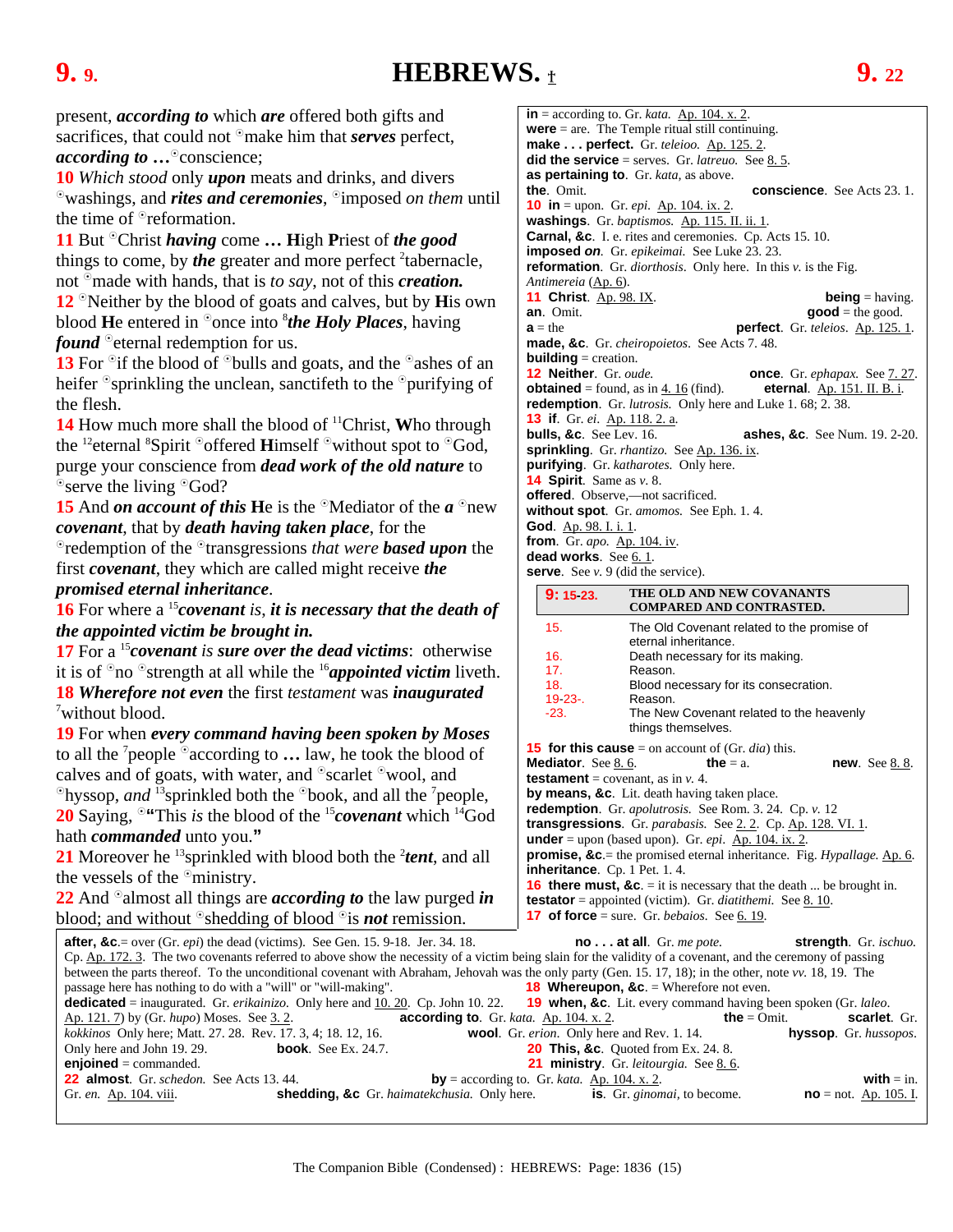### <span id="page-15-0"></span>**9. 23. HEBREWS.** † **10. 11**

**23** *It* was therefore necessary that the *copies* of things in <sup>o</sup>the heavens should be purified with these; but the heavenly things themselves with *one greater and better sacrifice* <sup>o</sup>than these. 24 For <sup>11</sup>Christ is not entered into the <sup>8</sup>holy places <sup>11</sup> made with hands, *which are* the <sup>o</sup>figures of the <sup>o</sup>true; but into <sup>23</sup>heaven

itself, now to  $\degree$  appear in the presence of  $^{14}$ God for us:

25 <sup>o</sup>Nor *yet* in order that He should offer Himself often, as the high priest entereth into the <sup>8</sup>holy place <sup>o</sup>every year [on the day *of Atonement*] <sup>22</sup>with blood  $\degree$  of others;

**26** For then must **H**e often have suffered *from* the <sup>o</sup>foundation of the world: but now <sup>7</sup>once <sup>10</sup>*upon* the <sup>0</sup> end of the *ages* hath He  $\degree$ appeared *for putting away*  $\degree$ sin by the sacrifice of **H**imself. **27** And *inasmuch as* it is  $^{\circ}$  appointed *to*  $^{\circ}$  men <sup>7</sup> once to die, but  $^3$  ofter this the  $^{\circ}$  indoment:  $^3$ after this the  $\degree$ judgment:

**28** So <sup>11</sup>Christ was <sup>7</sup>once offered to <sup>⊙</sup>bear the <sup>26</sup>sins of many; and <sup>27</sup>*to* them that <sup>⊙</sup>look for **H**im shall **H**e <sup>⊙</sup>appear the second *time* <sup>7</sup>apart from <sup>26</sup>sin unto salvation.

**10** For the law having a shadow of good things to come, *and not itself* the very <sup>o</sup>image of the things, can <sup>o</sup>never with those sacrifices which they offered  $\degree$ year by year  $\degree$ continually  $\degree$ make the comers thereunto perfect.

**2** For then would they not have ceased to be offered? because *that* the <sup>o</sup>worshippers <sup>o</sup>once purged *would* have ... <sup>o</sup>no more conscience *of unpardoned sins*.

**3** But in those *sacrifices there is* a <sup>0</sup> remembrance again made of sins *year by year*.

**4** For *it is* not possible that the blood of bulls and of goats should  $\delta$  take away <sup>2</sup> sins.

**5** Wherefore when **H**e cometh into the <sup>o</sup>world, **H**e saith, **"Sacrifice and "offering Thou** *desirest* not, but a "body hast" **Thou <sup>o</sup>prepared** *for Me***:** 

**6** In *whole burnt offerings* and *sacrifices concerning* <sup>2</sup> sin **T**hou *didst not take pleasure*.

**7** Then said **I**, *Behold*, **I** am come (in the <sup>o</sup>volume of the book it is written *concerning* Me, to do Thy  $\Omega$  will, O  $\Omega$ God."

**8** Above when **H**e said, *Sacrifices* and *offerings* and burnt offerings and *offering* for sin Thou wouldest not**,** neither hadst pleasure *therein***;** which are offered by *the* law;

**9** Then said He, 7 **"***Behold*, **I** come to do **T**hy 7 will**, …** .**" H**e taketh away the first, *in order that* **H**e may establish the second. **10** *In* the which <sup>7</sup> will we *have been* sanctified through the  ${}^{5}$  ${}^{5}$ offering of the body of  ${}^{0}$ Jesus Christ  ${}^{0}$ once *for all*. **11** And every priest standeth  $\partial$  daily  $\partial$  ministering

**23 patterns**. Here = copies; "example" in 8.5. **the heavens.** See Matt. 6. 9, 10. **heavenly**. Se[e 3. 1.](#page-4-0) **better sacrifices**. I. e. one greater and better sacrifice. Fig. *Heterosis.* Ap. 6. Cp. Ps. 51. 17. **24 figures**. Gr. *antitupon.* Only here and 1 Pet. 3. 21. **true** Gr. *alethinos.* Se[e 8. 2.](#page-12-0) **appear**. Gr. *emphanizo.* Ap. 106. I. iv.

|                                                                 | 9: 25–10: 18.                                   | <b>THE OFFERINGS.</b>                                                               |  |
|-----------------------------------------------------------------|-------------------------------------------------|-------------------------------------------------------------------------------------|--|
|                                                                 | 9:25.                                           | Yearly sacrifices ineffectual. Because                                              |  |
|                                                                 |                                                 | offered oftentimes.                                                                 |  |
|                                                                 | $9:26.28$ .                                     | Christ's sacrifice effectual. Once (hapax).                                         |  |
|                                                                 | 10:14.                                          | Yearly sacrifice ineffectual. Offered<br>continually.                               |  |
|                                                                 | 10:510.                                         | Christ's sacrifice effectual. Once for all<br>(ephapax).                            |  |
|                                                                 | 10:11.                                          | Daily sacrifices ineffectual. Offered<br>oftentimes.                                |  |
|                                                                 | 10:12:18.                                       | Christ's sacrifice effectual. Having offered<br>One, He sat down for a continuance. |  |
|                                                                 | 25 Nor yet. Gr. oude.                           | <b>that</b> = in order that. Gr. <i>hina</i> .                                      |  |
|                                                                 |                                                 | every year. Gr. kat' $(Ap. 104. x. 2)$ eniauton. On the Day of                      |  |
|                                                                 | Atonement.                                      | <b>of others.</b> Ap. 124. 6.                                                       |  |
|                                                                 |                                                 | <b>26 since</b> = from. Gr. <i>apo.</i> Ap. 104. iv.                                |  |
|                                                                 | foundation, &c. See 4.3.                        |                                                                                     |  |
|                                                                 | end. Gr. sunteleia. See Matt. 13. 39.           |                                                                                     |  |
|                                                                 |                                                 | <b>world</b> = ages. Pl. of Gr. <i>aion</i> . $\underline{Ap. 129.2}$ .             |  |
|                                                                 |                                                 | appeared. Same as "made manifest", v. 8.                                            |  |
|                                                                 |                                                 | to put away = for (Gr. eis) putting away (Gr. athetesis. See $7.18$ ).              |  |
|                                                                 | <b>sin</b> . Ap. 128. I. ii. 1.                 |                                                                                     |  |
|                                                                 |                                                 | 27 as = inasmuch as. Gr. kath' $(\underline{Ap. 104. x. 2})$ hoson.                 |  |
|                                                                 |                                                 | appointed. Gr. apokeimai. See Col. 1. 5.                                            |  |
|                                                                 | <b>unto</b> $=$ to.                             | <b>men.</b> Ap. 123. 1.                                                             |  |
|                                                                 | judgment. Gr. krisis. Ap. 177.7.                |                                                                                     |  |
|                                                                 | 28 bear. Gr. anaphero. See 7.27.                |                                                                                     |  |
|                                                                 |                                                 | look. Gr. apekdechomai. See Rom. 8. 19.                                             |  |
|                                                                 | <b>appear.</b> Gr. horao. Ap. 133. I. 8.        |                                                                                     |  |
|                                                                 | <b>10. 1 not, &amp;c.</b> = not itself (emph.). |                                                                                     |  |
|                                                                 | image. Gr. eikon. See Rom. 1. 23.               |                                                                                     |  |
|                                                                 | never. Gr. oudepote. See v. 11.                 |                                                                                     |  |
|                                                                 | year, &c. Gr. kat' eniauton, as 9.25.           |                                                                                     |  |
| <b>continually</b> . Gr. eis to dienekes. Ap. 151. II. H. i.    |                                                 |                                                                                     |  |
|                                                                 |                                                 | make perfect. Gr. teleioo. Ap. 125. 2.                                              |  |
|                                                                 | 2 worshippers. Ap. 190. III. 5.                 | <b>once</b> . See 6.4.                                                              |  |
|                                                                 | <b>should</b> = would.                          | had. Omit.                                                                          |  |
|                                                                 |                                                 | <b>no.</b> Gr. <i>medeis.</i> Lit. not $(\underline{Ap. 105. II})$ one.             |  |
|                                                                 |                                                 | <b>conscience of sins.</b> I. e. of unpardoned sins.                                |  |
|                                                                 | conscience. See 9.14.                           | sins. Gr. hamartia. Ap. 128. I. ii. 1.                                              |  |
| <b>3 remembrance again</b> . Gr. anamnesis. See 1 Cor. 11. 24.  |                                                 |                                                                                     |  |
|                                                                 |                                                 | every year. Same as "year by year", $v$ . 1.                                        |  |
|                                                                 | 4 take away. See Rom. 11. 27.                   |                                                                                     |  |
| 5 world. Gr. kosmos. Ap. 129. 1.                                |                                                 |                                                                                     |  |
|                                                                 | offering. Gr. prosphora. See Acts 21. 26.       |                                                                                     |  |
| wouldest. Gr. thelo. Ap. 102. 1. The Heb. is "demandedst".      |                                                 |                                                                                     |  |
|                                                                 | <b>body, &amp;c.</b> See Ps. 40. 6, 7.          |                                                                                     |  |
| prepared. Gr. katartizo. Ap. 125.8.<br>$Me = for Me.$           |                                                 |                                                                                     |  |
| 6 burnt offerings = whole burnt offerings. Gr. $holok automa$ . |                                                 |                                                                                     |  |
|                                                                 | Here, v. 8, and Mark 12, 33.                    |                                                                                     |  |
|                                                                 |                                                 |                                                                                     |  |

**for** = concerning. Gr. *peri*. <u>Ap. 104. xiii. 1</u>.<br> **hast, &c**. = didst not take pleasure.<br> **hast, &c.** = didst not take pleasure.<br> **hast, &c.** = didst not take pleasure.<br> **hast, &c.** = didst not take pleasure. *zome* = am come. **volume**. Gr. *kephalis.* Only here. Used in the Sept. of a roll. Ps. 40. 7. Ezra 6. 2; &c. From the head (Gr. *kephale*) of the wooden roller on which the scroll was rolled. **of** = concerning. Gr. *peri*, as above. **will**. Gr. *thelema*. <u>Ap. 102. 2</u>. **God.** Ap. 98. I. i. 1. This quotat **God.** Ap. 98. I. i. 1. This quotation is from Ps. 40 **8 Sacrifice, offering**. The Gr. words are in pl. **by**. See [9. 19.](#page-14-0) **9 O God**. The texts omit. **that** = in order that. Gr. *hina*  **10 By** = In, as *v.* 3. **are** = have been. **through**. Gr. *dia*. <u>Ap. 104. v. 1</u>. **Jesus Christ**. <u>Ap. 98. XI</u>. **once for all.** Gr. *ephapax.* See <u>7. 27</u>. **11 daily**. Gr. *kath'* (Ap. 104. x. 2) hemeran. *f***1 daily**. Gr. *kath'* (Ap. 104. x. 2) *hemeran.* **ministering**. Gr. *leitourgeo* Ap. 190. III. 6.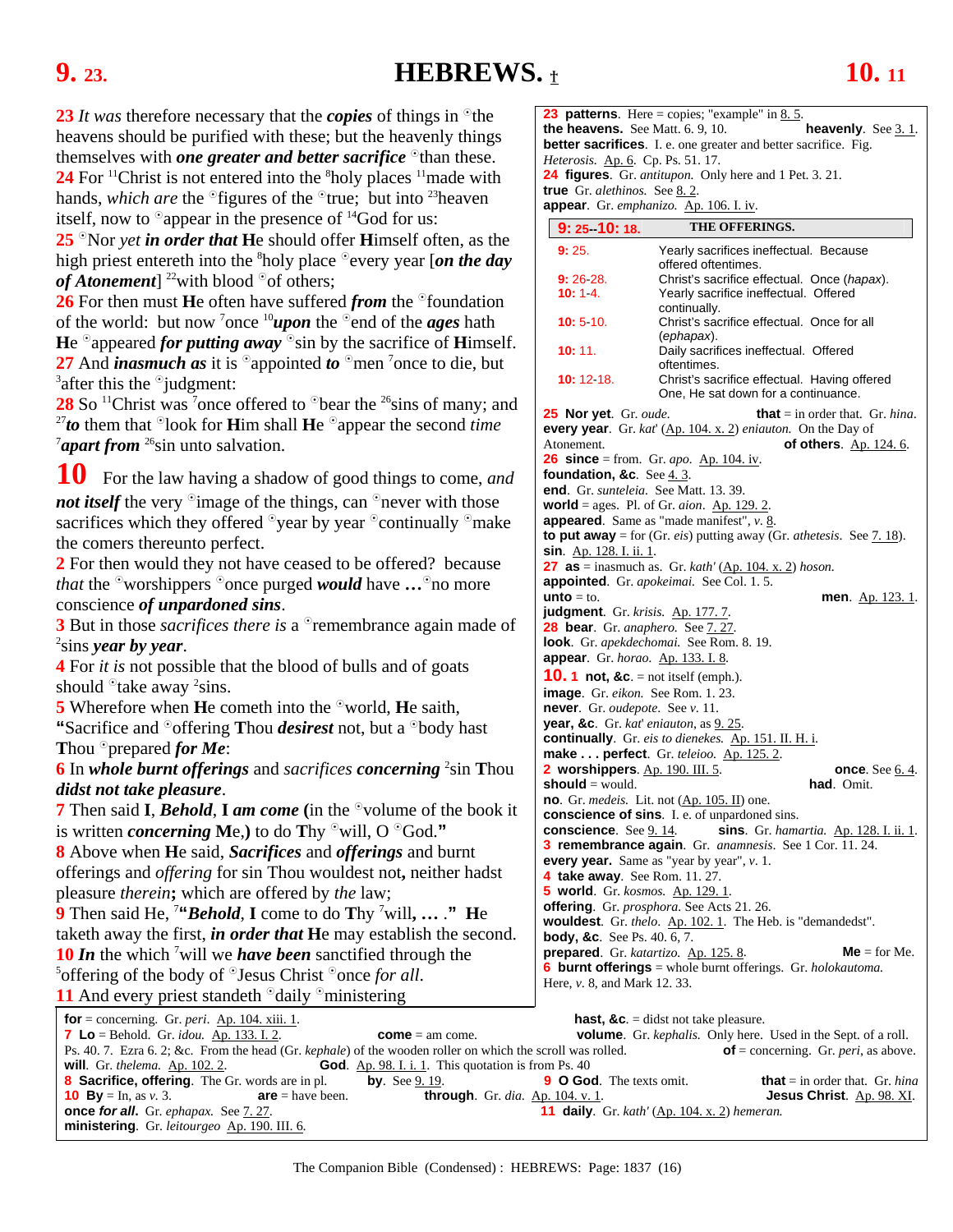# <span id="page-16-0"></span>**10. 11. HEBREWS.** † **10. 27**

and offering oftentimes the same sacrifices, which can <sup>1</sup>never take away sins:

12 But this *Priest*, *having* offered one sacrifice for <sup>2</sup>sins *continually*, sat down on the right hand of 7 God;

**13** From henceforth <sup>o</sup> expecting till **H**is enemies be made *the footstool of His feet*.

14 For by one <sup>5</sup> offering **H**e hath <sup>1</sup> perfected <sup>12</sup> *continually* them that are sanctified.

**15** Whereof *THE Holy Spirit* also *beareth witness* to us: for after *having* said before,

**16 "This** *is* **the**  $\degree$  **covenant that <b>I** will  $\degree$  make with them  $\degree$  after those days, saith the <sup>o</sup>Lord, *giving* My laws *upon* their hearts, and **upon** their minds will  $I^{\circ}$  write them;

17 And their <sup>2</sup> sins and <sup>o</sup>iniquities will **I** remember *by no means any more*.**"** 

**18** Now where remission of these *is*, *there is no longer*  ${}^{5}$ offering for  ${}^{2}$ sin.

**19** Having therefore, brethren, *confidence for the entering of the Heavenly Holiest*  $^{10}$ *in* the blood of  $^{0}$ Jesus,

**20** By a *newly slain and yet* <sup>o</sup>living way, which **He** ... *dedicated* for us, through the  $\partial$ veil, that is *to say*, **H**is flesh;

21 And *having* **a Great P**riest over the <sup>o</sup>house of <sup>7</sup>God;

**22** Let us draw near with a  $\textdegree$  true heart in  $\textdegree$  full assurance of <sup>o</sup>faith, *sprinkled as to the hearts* from an <sup>o</sup>evil <sup>2</sup>conscience, and *bathed as to the body* with pure water.

**23** Let us <sup>o</sup>hold fast the *confession* of *the hope unwavering*; (for  $\textbf{He}$  is  $\textdegree$  faithful **That promised**;)

**24** And let us <sup>o</sup>consider one another *for provoking of love* and to good works:

**25** Not <sup>o</sup>forsaking the *gathering together*, as the manner of  $\degree$ some *is*; but  $\degree$  exhorting one another: and so much the more, as ye  $\delta$  see the  $\delta$  day *drawing nigh*.

**26** For *we sinning willingly* after *having* received the

<sup>o</sup>knowledge of the truth, there <sup>o</sup>remaineth *no longer* sacrifice *concerning* <sup>2</sup>sins,

**27** But a  $\degree$  certain  $\degree$  fearful  $\degree$  looking for of  $\degree$  judgment and <sup>o</sup>fiery indignation, *about to* devour the <sup>o</sup>adversaries.

**take away**. Gr. *periaireo.* See Acts 27. 20. **12 Man** = Priest. **after He had** = having. **for ever** = continually.  $\underline{Ap. 151. II. H. ii}$ . Cp. *v.* [1.](#page-15-0) In A.V. from 1611 to 1630 the comma was placed after "ever". But in 1638 it was removed to after "sins", thus going back to the punctuation of the Bishops' Bible of 1568. The Gr. expression is not the usual one, *eis ton aiona,* but as *vv.* [1,](#page-15-0) 14, and [7. 3—](#page-10-0)*eis to dienekes* (Ap. 151. II. H), and means "continually", in distinction from "interruptedly". It is not concerned with the offering of sacrifice, but with His having sat down. So that it does not contradict [9. 28.](#page-15-0) **on**. Gr. *en*. Ap. 104. viii. **13 expecting**. Gr. *ekdechomai.* See Acts 17. 16. Cp. [9. 28.](#page-15-0)  His **footstool** = footstool of His feet. The seventh reference to Ps. 110. 1 in the NT See [1. 13.](#page-3-0) **15 Holy Ghost.** Ap. 101. II. 3. **is, &c**. = beareth witness. Gr. *martureo.* See p. 1511. **after**. Gr. *meta.* Ap. 104. xi. 2. **that He had** = having. **16 covenant**. See <u>8.6</u>. **make**. Gr. *diatithemi.* See [8. 10.](#page-13-0) **LORD**. Ap. 98. VI. i. *B*. 1. B. a. **I will put** = giving. **into** = upon. Gr. *epi*.  $\underline{Ap. 104. ix. 3}$ .  $\mathbf{in} = \text{upon, as above.}$  **write**. See <u>8. 10</u>. **17 iniquities**. Gr. *anomia.* Ap. 128. III. 4.

**no more** = by no means (Gr. *ou me.* Ap.105. III) any more (Gr. *eti*). **18 no more** = no longer. Gr. *ouketi.* The argument of the Priesthood of Christ, begun in [5. 1,](#page-7-0) here triumphantly concluded.

| 10: 19 12: 29.                                  | PATICULAR APPLICATION.                                                                      |                                               |  |
|-------------------------------------------------|---------------------------------------------------------------------------------------------|-----------------------------------------------|--|
| 10: 19 23.                                      | Exhortation to draw near in view of Christ                                                  |                                               |  |
|                                                 | being accessible and faithful.                                                              |                                               |  |
| 10: 24. 25.                                     | Duty to accept exhortation.                                                                 |                                               |  |
| 10:26:31.                                       | Warning in view of God's being the living God.                                              |                                               |  |
| 10:32:37.                                       | Patience in view of the promise.                                                            |                                               |  |
| 10:38,39.                                       | Living by faith.                                                                            |                                               |  |
| 11:140.                                         | Examples of faith.                                                                          |                                               |  |
| 12:1.                                           | Patience in view of the examples.                                                           |                                               |  |
| 12:24.                                          |                                                                                             | Exhortation to look away from examples to the |  |
|                                                 | supreme Example.                                                                            |                                               |  |
| 12:5.24.                                        | Duty to endure chastening.                                                                  |                                               |  |
| 12: 25 29.                                      | Warning in view of God's being a consuming                                                  |                                               |  |
|                                                 | fire.                                                                                       |                                               |  |
|                                                 | <b>19 boldness</b> . Gr. <i>parrhesia</i> . See 3.6.                                        |                                               |  |
|                                                 | <b>to enter</b> = for (Gr. <i>eis</i> ) the entering (Gr. <i>eisodos</i> . Acts 13. 24) of. |                                               |  |
|                                                 | <b>the holiest.</b> See 8.2. The Heavenly Holiest.                                          |                                               |  |
| <b>Jesus</b> . Ap. $98. X$ .                    |                                                                                             |                                               |  |
|                                                 | <b>20 new</b> = newly slain. Gr. <i>prosphatos</i> . Only here. The adv. Acts 18. 2         |                                               |  |
| (lately).                                       |                                                                                             | $and = and yet.$                              |  |
| <b>living way</b> . Fig. <i>Idioma</i> . Ap. 6. |                                                                                             | hath. Omit.                                   |  |
|                                                 | consecrated. Gr. enkainizo. See 9.18.                                                       | <b>veil</b> . See <u>6.19</u> .               |  |
| $24 \times 11 \times 1 \times 2 \times 2$       |                                                                                             | $h$ auga $\theta \sim \theta$                 |  |

**21 an High** = a Great. **house** See [3. 6.](#page-5-0)  **22 with**. Gr. *meta.* Ap. 104. xi. 1. **true**. Gr. *alethinos.* Ap. 175. 2.

| <b>full assurance.</b> See 6.11.                      | <b>faith.</b> Gr. <i>pistis.</i> Ap. 150. II. 1.                                    | <b>having, &amp;c.</b> = sprinkled (9. 13) as to the hearts.                                                                                                     |                                                  |
|-------------------------------------------------------|-------------------------------------------------------------------------------------|------------------------------------------------------------------------------------------------------------------------------------------------------------------|--------------------------------------------------|
| from. Gr. apo. Ap. 104. iv.                           |                                                                                     | <b>evil.</b> Gr. poneros. Ap. 128. III. 1. <b>our bodies, &amp;c</b> . = bathed (Gr. <i>louo.</i> Ap. 136. iii) as to the body.                                  |                                                  |
| 23 hold fast. Gr. katecho. See 3.6, 14.               |                                                                                     | <b>profession</b> = confession. Gr. <i>homologia</i> . See 2 Cor. 9.13. <b>OUT faith</b> = the hope.                                                             |                                                  |
| Gr. elpis.                                            |                                                                                     | <b>without wavering</b> = unwavering. Gr. <i>aklines</i> . Only here. This agrees with "confession".                                                             | faithful. Gr.                                    |
| <i>pistos.</i> Ap. $150$ . III.                       |                                                                                     | <b>24 consider.</b> Ap. 133. II. 4. <b>to provoke</b> = for $(Gr.$                                                                                               |                                                  |
|                                                       | <i>eis</i> ) provoking. Gr. <i>paroxusmos.</i> See Acts 15, 30. Cp. Acts 17, 16.    | <b>unto love</b> = of love. Ap. 135. II. 1.                                                                                                                      |                                                  |
| <b>25 forsaking.</b> Gr. enkataleipo. See Acts 2. 27. |                                                                                     | <b>assembling  together</b> . Gr. <i>episunagoge</i> . See 2 Thess. 2. 1.                                                                                        |                                                  |
|                                                       | <b>some</b> . Gr. tines. Ap. 124. 4. <b>exhorting</b> Gr. parakaleo. Ap. 134. I. 6. |                                                                                                                                                                  | see. Gr. blepo. Ap. 133. I. 5. day. See notes on |
|                                                       |                                                                                     | Isa. 2. 12. <b>approaching</b> = drawing nigh, as Jas. 5. 8. <b>26 if, &amp;c</b> = we sinning. Gr. <i>hamartano</i> . Ap. 128. I. i.                            |                                                  |
|                                                       |                                                                                     | wilfully. Gr. hekousios. Only here and 1 Pet. 5. 2 (willingly). The adj. only in Philem. 14. The sin here is the deliberate turning back to Judaism. Cp. 6. 4-6. |                                                  |
|                                                       |                                                                                     | <b>that we have</b> = having. <b>knowledge</b> . Gr. epignosis. Ap. 132. II. ii. <b>remaineth</b> . See 4.6. <b>no more</b> = no longer. Gr. ouketi.             |                                                  |
| <b>27 certain.</b> Gr. tis. Ap. 123. 3.               |                                                                                     | <b>fearful.</b> Gr. phoberos. Only here, v. 31, and 12. 21. <b>IDOOKing for.</b> Gr. ekdoche. Only here. Cp. v. 13.                                              |                                                  |
| <b>judgment</b> . See 9.27.                           |                                                                                     | <b>fiery indignation</b> = jealousy, or fervour of fire. A Hebraism. See Ps. 79. 5. Ezek. 36. 5; 38. 19. Zeph. 1. 18; 3. 8. Cp.                                  |                                                  |
| Deut. 29. 20.                                         |                                                                                     | <b>which shall</b> = about to. <b>adversaries</b> . Gr. <i>hupenantios</i> . Only here and Col. 2. 14.                                                           |                                                  |
|                                                       |                                                                                     |                                                                                                                                                                  |                                                  |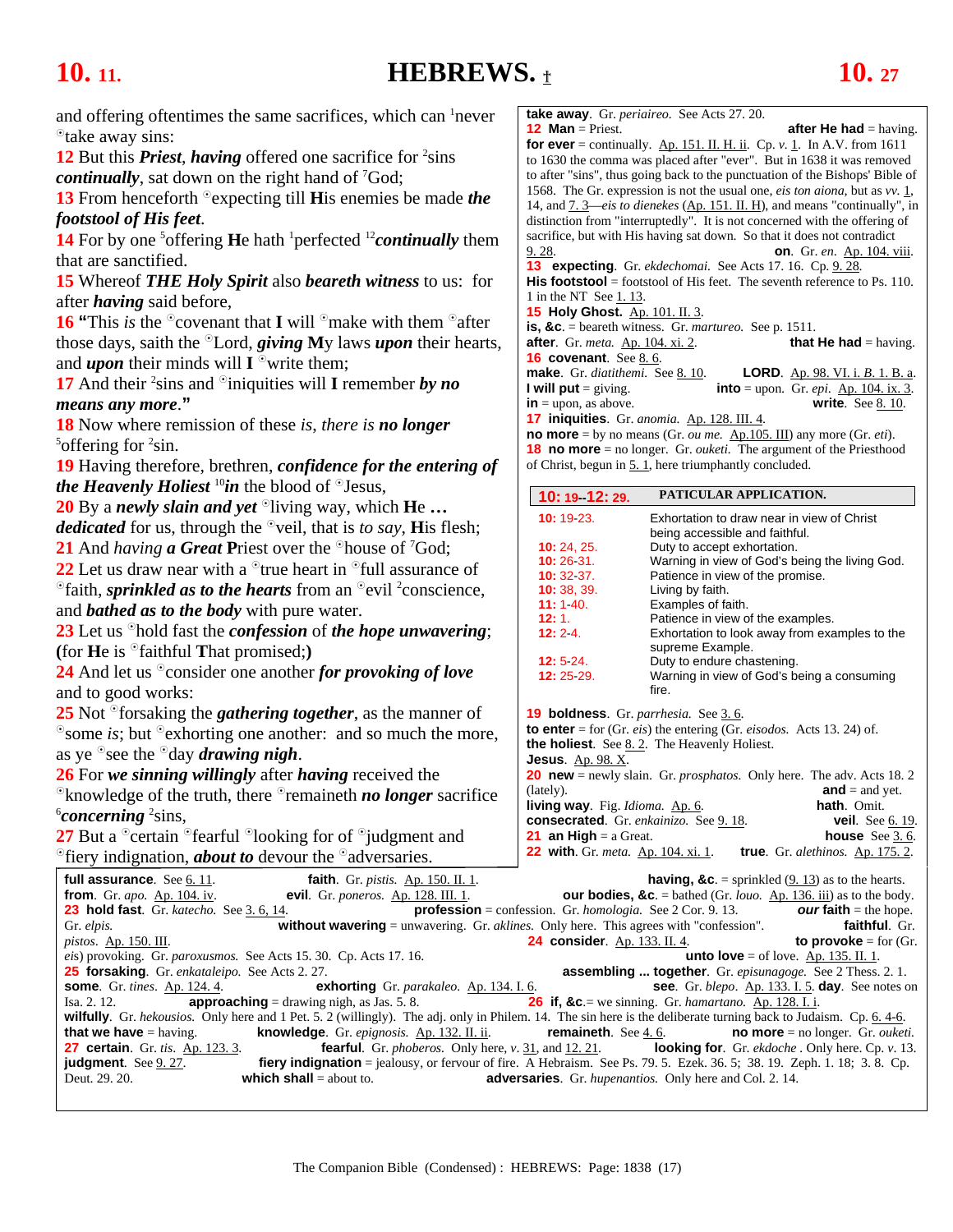## <span id="page-17-0"></span>**10.** 28. **HEBREWS.**  $\text{\textbf{t}}$  **11.** 1

| <b>28</b> Any one despising $\Omega$ Moses' law dieth $\Omega$ without mercies                                       | <b>28 He, &amp;c.</b> = Any one (Gr. <i>tis</i> ) despising (Gr. <i>atheteo</i> , set at nought. See                                                               |
|----------------------------------------------------------------------------------------------------------------------|--------------------------------------------------------------------------------------------------------------------------------------------------------------------|
| <i>upon the testimony of two or three</i> $\circ$ witnesses:                                                         | John 12.48).<br><b>Moses'.</b> See $3.2$ .<br>$\text{died} = \text{dieth}.$<br>without. See $9.7$ .                                                                |
| 29 Of how much <i>worse</i> $\degree$ punishment, suppose ye, shall he be                                            | <b>mercy</b> . Gr. <i>oiktirmos.</i> See Rom. 12. 1. The word is in the plural,                                                                                    |
| <sup>o</sup> thought worthy, who hath <i>trampled</i> under foot the <sup>o</sup> Son of                             | "mercies", for emphasis. Fig. Heterosis (of number), Ap. 6.                                                                                                        |
| <sup>7</sup> God, and hath $\degree$ counted the blood of the <sup>16</sup> covenant, with                           | <b>under</b> = upon (the testimony of). Gr. <i>epi</i> . Ap. $104$ , ix. 2.                                                                                        |
| which He was sanctified, a valueless thing, and hath insulted                                                        | witnesses. Gr. martus. See John 1.7 & cp. p. 1511. Reference to Deut.<br>$17.2 - 6.$                                                                               |
| unto <sup>15</sup> THE Holy Spirit of $^{\circ}$ grace?                                                              | <b>29 sore</b> = worse, as elsewhere. Gr. <i>cheiron</i> .                                                                                                         |
| 30 For we <sup>®</sup> know <b>H</b> im That  said, <sup>®"</sup> Vengeance <i>belongeth</i>                         | punishment. Gr. timoria. Only here.                                                                                                                                |
| to Me, I will recompense, saith the <sup>16</sup> Lord." And again, "The                                             | thought worthy. Gr. axioo. See 3.3.<br><b>trodden</b> = trampled. Same as Matt. 7. 6.<br>Son of God. Ap. 98. XV.                                                   |
| Lord shall $\degree$ judge His people."                                                                              | <b>counted</b> . Gr. hegeomai. See Acts 26. 2.                                                                                                                     |
|                                                                                                                      | <b>wherewith</b> = with (Gr. <i>en.</i> $\Delta p$ . 104. viii) which.                                                                                             |
| 31 It is a <sup>27</sup> fearful thing to fall into the hands of the $\delta$ living                                 | <b>unholy</b> = "unclean", or "valueless". Cp. Mark 7. 2. Acts 11. 8; &c.                                                                                          |
| God.                                                                                                                 | <b>done, &amp;c.</b> = insulted. Gr. <i>enubrizo</i> . Only here. Cp. Acts 14. 5.<br>grace. Gr. charis. Ap. 184. I. 1. This expression only here.                  |
| 32 But keep ever in mind the former days, in which, having                                                           | <b>30 know</b> . Gr. oida. Ap. 132. I. i.<br><b>hath</b> . Omit.                                                                                                   |
| <b>been made to see</b> , ye endured a great <sup>o</sup> fight of <i>sufferings</i> ;                               | Vengeance. Gr. ekdikesis. See Acts 7.24.<br>$unto = to.$                                                                                                           |
| <b>33 Partly indeed, being</b> <sup>o</sup> made a gazingstock both by                                               | judge. Gr. krino. Ap. 122. 1. These quotations are from Deut. 32. 35,                                                                                              |
| <i>revilings</i> and <sup>o</sup> afflictions; and partly, whilst ye became                                          | 36. Cp. Rom. 12. 19.<br><b>31 living God.</b> See 3.12.                                                                                                            |
| <sup>o</sup> companions of them that were thus living.                                                               | <b>32 call to remembrance</b> = keep ever in mind. Gr. anamimnesko. See                                                                                            |
| <b>34</b> For ye sympathized with [those that were] prisoners, and                                                   | 1 Cor. 4. 17.                                                                                                                                                      |
| took with joy the $\circ$ spoiling of your goods, $\circ$ knowing                                                    | <b>after ye were</b> $=$ having been.                                                                                                                              |
| yourselves that ye have $\dots$ a better and an $\degree$ enduring                                                   | <b>illuminated</b> . Gr. <i>Photizo</i> . See 6.4 and cp. Ap. 130.3.<br>endured. Gr. hupomeno. Same word in 12.2, 3, 7.                                            |
| <sup>o</sup> substance.                                                                                              | <b>fight.</b> Gr. <i>athlesis</i> . Only here.                                                                                                                     |
| <b>35 Cast not aside therefore your boldness</b> , which hath great                                                  | <b>afflictions</b> . Gr. <i>pathema</i> , as Rom. 8. 18.                                                                                                           |
| <sup>o</sup> recompence of reward.                                                                                   | <b>33 Partly.</b> Add "indeed".<br>whilst, $&c = being$ .<br>made a gazingstock. Gr. theatrizomai. Only here. Cp. 1 Cor. 4. 9 and                                  |
| <b>36</b> For ye have need of <i>patient endurance</i> , <sup>9</sup> <i>in order that</i> ,                         | Ap. 133. I. 11.                                                                                                                                                    |
|                                                                                                                      | reproaches. Gr. oneidismos. See Rom. 15.3.                                                                                                                         |
| <i>having</i> done the <sup>7</sup> will of <sup>7</sup> God, ye <i>may</i> receive the $\circ$ promise.             | afflictions. Gr. thlipsis. See Acts 14. 22.                                                                                                                        |
| 37 For yet a very, very little while, and The coming One will                                                        | companions. Gr. koinonos. See 2 Cor. 1.7.                                                                                                                          |
| come, and will not <sup>o</sup> tarry.                                                                               | <b>were  used</b> = were thus living. Gr. <i>anastrepho</i> . See 2 Cor. 1. 12.<br><b>34 had compassion of</b> = sympathized with. Gr. sumpatheo. See $4.15$ .     |
| 38 Now the <i>righteous</i> shall live by <sup>22</sup> faith: but <sup>o</sup> if any man                           | of me, &c. The texts read "of prisoners". Gr. <i>desmios</i> instead of                                                                                            |
| with draw, My $\degree$ soul shall have no pleasure in him.                                                          | joyfully = with (Gr. meta. $\Delta p$ . 104. xi. 1) joy.<br>desmios.                                                                                               |
| 39 But we are not of the drawing back unto destruction; but                                                          | spoiling. Gr. harpage. Only here, Matt. 23. 25 (extortion). Luke 11. 39<br>(ravening).                                                                             |
| <i>of faith</i> to the $\delta$ saving of the $\delta$ soul.                                                         | knowing. Gr. ginosko. Ap. 132. I. ii.<br>in. Omit.                                                                                                                 |
| 11                                                                                                                   | in heaven. The texts omit.<br>enduring. Gr. meno. See p. 1511.                                                                                                     |
| Now <sup>o</sup> faith is the <i>title-deed</i> of things hoped for, the                                             | substance. Gr. huparxis. See Acts 2.46. This v. contains an example                                                                                                |
| <i>proof</i> of things not <sup>o</sup> seen.                                                                        | of Fig. Paregmenon (Ap. 6).                                                                                                                                        |
| <b>35 Cast away</b> . Gr. <i>apoballo</i> . Only here and Mark 10. 50.                                               | <b>confidence.</b> Same as "boldness", $v. 19$ .                                                                                                                   |
| recompence, &c. Gr. misthapodosia. See 2.2.                                                                          | <b>36 patience.</b> See Luke 8.15.<br>after ye have $=$ having.                                                                                                    |
| promise. See $4.1$ .<br>$might = may.$                                                                               | <b>37 a little while</b> . Gr. mikron hoson hoson = a very, very little while.                                                                                     |
| See Isa. 26. 20 (Sept.).<br><b>He That shall come</b> = the Coming One. Cp. Dan. 7. 13, 14. Matt. 11. 3. Luke 7. 19. | tarry. Gr. chronizo.                                                                                                                                               |
| Only here and Matt.24. 48; 25. 5. Luke 1. 21; 12. 45.<br>See Rom. 1. 17.<br><b>if</b> . Gr. ean. Ap. 118. 1. b.      | <b>38 just</b> . Gr. <i>dikaios.</i> Ap. 191. 1. The third time of quoting Hab. 2. 4.<br>drawback. Gr. hupostello. See Gal. 2. 12.<br><b>soul.</b> Ap. 110. IV. 1. |
| <b>39 them who draw back</b> = the drawing back. Gr. <i>hupostole</i> . Only here.                                   | perdition. Gr.<br><b>unto</b> . Gr. eis. Ap. 104. vi.                                                                                                              |
| <b>them that believe</b> = of faith, $v$ . 38.<br>apoleia. See John 17.12.                                           | saving. Gr. peripoiesis. See Eph. 1. 14.<br><b>soul.</b> Ap. 110. III. 2.                                                                                          |
| <b>EXAMPLES OF FAITH.</b><br>11:140.                                                                                 |                                                                                                                                                                    |
| 17.<br>A group of three. Abel, Enoch, Noah.                                                                          |                                                                                                                                                                    |
| 8 12.<br>Abraham and Sarah.                                                                                          |                                                                                                                                                                    |
| 13 19.<br>General reflections.<br>20, 21.<br>Isaac and Jacob.                                                        |                                                                                                                                                                    |
| 22.<br>Joseph.                                                                                                       |                                                                                                                                                                    |
| 23 28.<br>Moses' parents and Moses.                                                                                  |                                                                                                                                                                    |
| 29 31.<br>Israel and Rahab.<br>32 38.                                                                                | Two groups. Faith conquering through God; faith suffering for God.                                                                                                 |
| 39, 40.<br>General reflections.                                                                                      |                                                                                                                                                                    |
| <b>11.1 faith.</b> Gr. <i>pistis</i> . Ap. 150. II. 1.                                                               | <b>substance</b> . Gr. <i>hupostasis</i> . See $\underline{1 \cdot 3}$ and 2 Cor. 9.4. Used of title-deeds in the Papyri.                                          |
| <b>evidence</b> = proof. Gr. <i>elenchos</i> . Only here and $2$ Tim. 3. 16. Cp. Rom. 10. 17.                        | <b>seen.</b> Gr. blepo. Ap. 133. I. 5.                                                                                                                             |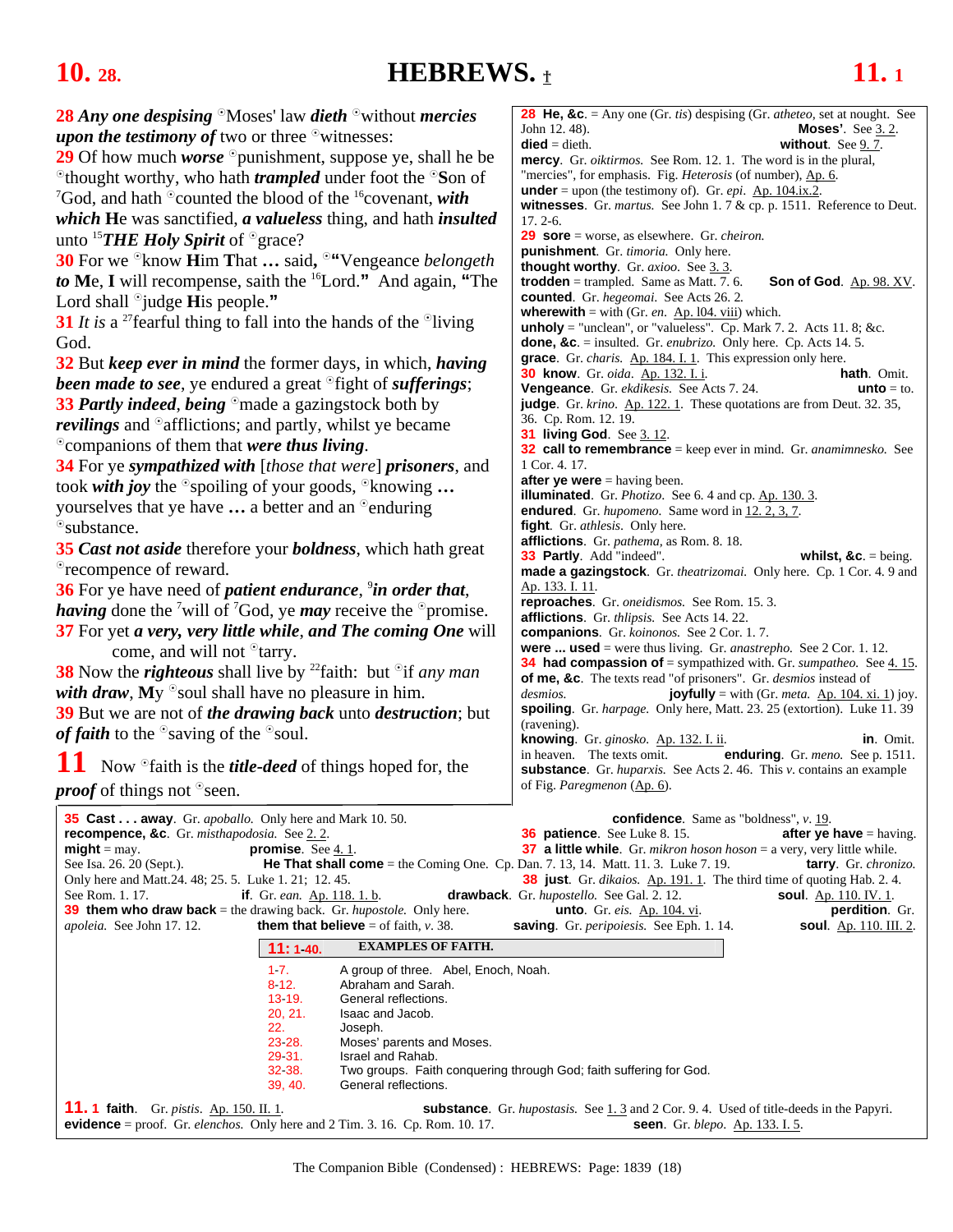### <span id="page-18-0"></span>**11.** 2. **HEBREWS. 11.** 12

| 2 For by it the <i>fathers</i> $\degree$ obtained a good report.                                                                                                                                                          | <b>2 elders</b> . See Acts 2.17 : equivalent to "fathers" of $1.1$ .                                                                                                               |
|---------------------------------------------------------------------------------------------------------------------------------------------------------------------------------------------------------------------------|------------------------------------------------------------------------------------------------------------------------------------------------------------------------------------|
| <b>3</b> Through <sup>1</sup> faith we understand that the <b>ages</b> were <b>prepared</b>                                                                                                                               | <b>obtained, &amp;c.</b> = were borne witness to. Gr. <i>martureo</i> . See p. 1511.<br><b>3</b> worlds = ages. Gr. $aion$ . $Ap. 129.2$ .                                         |
| by the $\degree$ word of $\degree$ God, <i>to the end</i> that things which are $\degree$ seen                                                                                                                            | <b>framed</b> = prepared, as $10.5$ . Gr. katartizo. Ap. 125.8.                                                                                                                    |
| came not into being of things which do <sup>o</sup> appear.                                                                                                                                                               | word. Gr. rhema. See Mark 9.32.                                                                                                                                                    |
| <b>4</b> By $^1$ faith $^{\circ}$ Abel offered to $^3$ God a more excellent sacrifice                                                                                                                                     | <b>God.</b> Ap. 98. I. i. 1.<br>$\textbf{SO} = \text{to (Gr. eis)}$ the end.                                                                                                       |
| than Cain, by which he $\degree$ obtained witness that he was                                                                                                                                                             | <b>were made</b> = came into being. Gr. <i>ginomai</i> , to become.                                                                                                                |
|                                                                                                                                                                                                                           | <b>appear</b> . Gr. <i>phaino.</i> $\underline{Ap}$ . 106. I. 1. The reference is not to creation, but<br>to the ordering by God of the dispensations, each of which succeeded but |
| $\sigma$ righteous, <sup>3</sup> God $\sigma$ testifying <i>upon</i> his gifts: and by it he being                                                                                                                        | did not spring from its predecessor as a plant does from its seed. By                                                                                                              |
| dead yet <sup>o</sup> speaketh.                                                                                                                                                                                           | rendering aionas as "worlds" here; katertisthai as "framed", instead of                                                                                                            |
| 5 By $\frac{1}{2}$ faith $\frac{1}{2}$ Enoch was $\frac{1}{2}$ translated that he should not $\frac{1}{2}$ see                                                                                                            | "prepared"; and <i>gegonenai</i> as "made", instead of "came into being", or                                                                                                       |
| death; and was not found, because <sup>3</sup> God had <i>removed</i> him:                                                                                                                                                | "came to pass", the meaning of this important statement is lost.<br><b>4 Abel</b> . Abel illustrates faith's <i>worship</i> .                                                      |
| for before his removal he was borne witness to, that he                                                                                                                                                                   | <b>than.</b> Gr. para. Ap. 104. xii. 3.<br><b>unto</b> $=$ to.                                                                                                                     |
| <sup>o</sup> pleased <sup>3</sup> God.                                                                                                                                                                                    | obtained witness. Gr. marlureo, as in v. 2.                                                                                                                                        |
| 6 But $\textdegree$ without 'faith <i>it is</i> impossible to $\textdegree$ please <i>Him</i> : for he                                                                                                                    | righteous. Gr. dikaios. Ap. 191.1.                                                                                                                                                 |
| that cometh to <sup>3</sup> God must <sup><math>\odot</math></sup> believe that <b>H</b> e $\odot$ <sup>i</sup> s, and <i>that</i> <b>H</b> e                                                                             | <b>testifying.</b> Gr. <i>martureo</i> , as above.                                                                                                                                 |
| <b>becomes</b> a <sup>o</sup> rewarder of them that <sup>o</sup> diligently seek <b>H</b> im.                                                                                                                             | <b>of</b> = upon. Gr. <i>epi</i> . Ap. $104$ , ix. 2.<br>speaketh. Gr. laleo. Ap. 121.7.                                                                                           |
|                                                                                                                                                                                                                           | <b>5</b> Enoch. In Enoch we see faith's walk.                                                                                                                                      |
| <b>7</b> By <sup>1</sup> faith <sup>o</sup> Noah, <sup>o</sup> being warned of God of things <sup>o</sup> not <sup>1</sup> seen                                                                                           | <b>translated.</b> Gr. metatithemi. See Acts 7.16.                                                                                                                                 |
| as yet, $\degree$ moved with fear, prepared an ark for the salvation of                                                                                                                                                   | see. Gr. eidon. Ap. 133. I. 1.<br><b>before.</b> Gr. $pro.$ $\Delta p.$ 104. xiv.                                                                                                  |
| his house; by the which he $\degree$ condemned the $\degree$ world, and                                                                                                                                                   | <b>translation.</b> Gr. <i>metathesis</i> . See 7.12.                                                                                                                              |
| became heir of the $\circ$ righteousness which is <i>according to</i>                                                                                                                                                     | <b>had this testimony</b> = was borne witness to, as $v$ . 2.<br>pleased. Gr. euaresteo. Only here, v. 6, and 13.16.                                                               |
| <sup>1</sup> faith.                                                                                                                                                                                                       | <b>6</b> without. Gr. choris. See 4.15.                                                                                                                                            |
| 8 By <sup>1</sup> faith <sup>o</sup> Abraham, when he was called to go out into a                                                                                                                                         | believe. Gr. pisteuo. Ap. 150. I. 1. iii.                                                                                                                                          |
| place which he was about to receive for an inheritance,                                                                                                                                                                   | is. Gr. esti. The verb substantive.<br>is. Gr. ginomai, to become.                                                                                                                 |
| obeyed; and he went out, not <sup>o</sup> knowing whither he went.                                                                                                                                                        | <b>rewarder</b> . Gr. <i>misthapodotes</i> . Only here. Cp. v. 26, and 10. 35.<br>diligently seek. Gr. ekzeteo. See Acts 15.17.                                                    |
| <b>9</b> By <sup>1</sup> faith he $\circ$ sojourned in the $\circ$ land of promise, as in a                                                                                                                               | <b>7 Noah</b> . Noah is an example of faith's witness. Cp. 2 Pet. 2. 5.                                                                                                            |
| <sup>o</sup> strange country, dwelling in <i>tents</i> with Isaac and Jacob, the                                                                                                                                          | <b>being warned of God.</b> Gr. <i>chrematizo</i> . See Luke 2.26.                                                                                                                 |
| <sup>o</sup> heirs with him of the same promise:                                                                                                                                                                          | <b>not  as yet</b> . Gr. <i>medepo</i> . Only here.                                                                                                                                |
|                                                                                                                                                                                                                           | <b>moved with fear.</b> Gr. eulabeomai. See Acts 23.10.<br>$saving = salvation.$<br><b>to</b> = for. Gr. <i>eis</i> . <u>Ap. 104. vi</u> .                                         |
| <b>10</b> For he <sup>o</sup> looked for <i>the</i> city which hath <i>the foundations</i> ,                                                                                                                              | condemned. Gr. katakrino. Ap. 122.7.                                                                                                                                               |
| whose <b>Designer</b> and <b>Maker</b> is <sup>3</sup> God.                                                                                                                                                               | <b>world.</b> Gr. kosmos. Ap. 129. 1.                                                                                                                                              |
| <b>11</b> Through faith even Sara herself was given from above                                                                                                                                                            | righteousness. Gr. dikaiosune. Ap. 191.3.                                                                                                                                          |
| $\circ$ strength $\circ$ to conceive seed, and <b>brought forth</b> a child when                                                                                                                                          | by = according to. Gr. kata. $\underline{\text{Ap. 104. x. 2}}$ .<br><b>8 Abraham.</b> In Abraham we see the obedience of faith (cp. Rom. 4.3-                                     |
| she was $\sigma$ past <i>season</i> , because she <i>counted</i> Him $\sigma$ faithful                                                                                                                                    | 22), and in Sarah faith's reckoning, or judging.                                                                                                                                   |
| Who had promised.                                                                                                                                                                                                         | should after $=$ was about to.                                                                                                                                                     |
| 12 Therefore were begotten there even of one, and that too,                                                                                                                                                               | knowing. Gr. epistamai. Ap. 132. I. v. See Ap. 50. III. Part I.                                                                                                                    |
| one having become dead, so many as the $\delta$ stars of the heaven                                                                                                                                                       | <b>9 sojourned</b> . Gr. <i>paroikeo</i> . Only here and Luke 24. 18.<br>in. Gr. eis. Ap. 104. vi.<br>land. Gr. ge. Ap. 129. 4.                                                    |
| in multitude, and as the sand which is by the sea shore                                                                                                                                                                   | strange. Gr. allotrios. Ap. 124.6.<br><b>tabernacles</b> = tents.                                                                                                                  |
| <sup>o</sup> innumerable.                                                                                                                                                                                                 | heirs with him. Gr. sunkleronomos. See Rom. 8.17.                                                                                                                                  |
|                                                                                                                                                                                                                           |                                                                                                                                                                                    |
| 10 looked. Gr. ekdechomai. See 10.13.<br>$a =$ the.<br><b>builder</b> . Gr. technites = Architect or Designer. See Acts 19. 24. From the same root we have tekton, rendered "carpenter", Matt. 13. 55. Mark 6. 3, meaning | <b>foundations</b> = the foundations. Gr. <i>themelios.</i> Rev. 21. 14-20. See $Ap. 146$ .                                                                                        |
| builder or constructor. The word used in contempt of our Lord's earthly occupation (as being apart from Rabbinical connexion and teaching) is profoundly                                                                  |                                                                                                                                                                                    |
| significant. Does it not suggest the reason why He elected for the period of His Incarnation to become a <i>carpenter</i> , rather than, e.g., a <i>shepherd</i> , as the Antitype                                        |                                                                                                                                                                                    |
| of David ? He, the great Architect, Designer, and Fabricator of "all things visible", including "the city which hath the foundations"! He, the Preparer, Arranger,                                                        |                                                                                                                                                                                    |
| and Constitutor of the ages or dispensations ( <i>aions</i> , $v$ . 3 and $1.2$ ), condescended to follow during "the days of His flesh" a trade involving the planning,<br>calculation, and manual skill of a craftsman! | <b>maker</b> . Gr. <i>demiourgos</i> . Only here. A word used by the Gnostics; and by Plato and                                                                                    |
| Xenophon for the Creator of the world.                                                                                                                                                                                    |                                                                                                                                                                                    |
| <b>11 also</b> = even.<br><b>received.</b> It was given from above.                                                                                                                                                       | strength. Gr. dunamis. Ap. 172. 1.<br>to conceive. Lit.                                                                                                                            |
| for (Gr. eis) casting down (Gr. kataboe. See Ap. 146). Cp. 2 Kings 19.3. The strength was Divinely supplied not only to conceive, but to bring to the birth.                                                              |                                                                                                                                                                                    |
| was delivered of $=$ brought forth.<br>past. Gr. para. Ap. 104. xii. 3.<br><b>judged</b> . Same as "counted", 10. 29.                                                                                                     | $age = season$ . Gr. kairos. Gen. 18. 11.<br>faithful. Gr. pistos. Ap. 150. III.                                                                                                   |
| <b>12 sprang</b> = were begotten.                                                                                                                                                                                         | <b>him, &amp;c.</b> = and that too, one having become dead. Gr. <i>nekroo</i> . See Rom. 4. 19.                                                                                    |
|                                                                                                                                                                                                                           |                                                                                                                                                                                    |

**stars, sand**. Gen. 15. 5; 22. 17; 26. 4. Ex. 32. 13. Isa. 48. 19. **sky** = heaven. See Matt. 6. 9, 10. **by**. Gr. *para*. Ap. 104. xii. 3. **innumerable**. Gr. *anarithmetos.* Only here.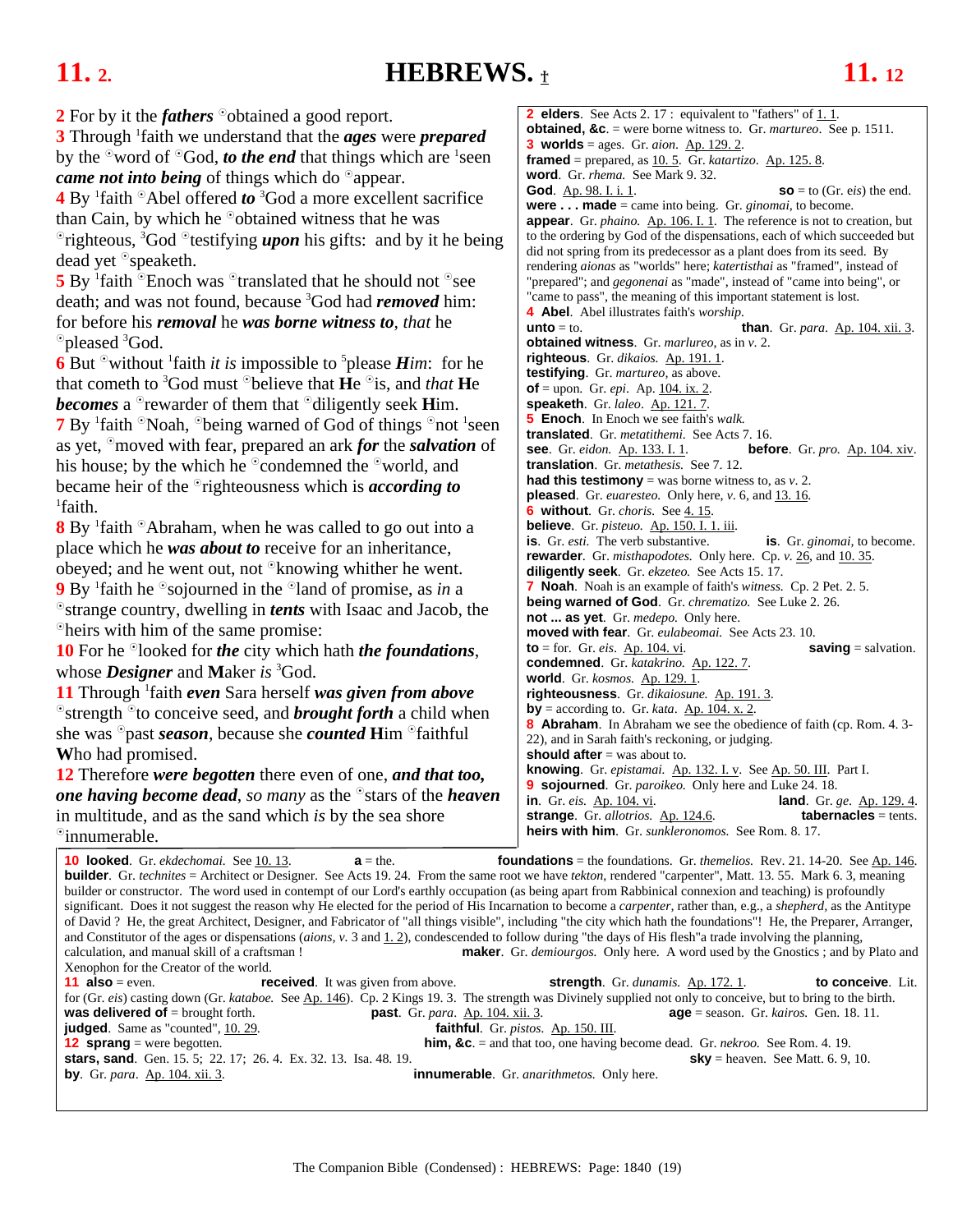## <span id="page-19-0"></span>**11.** 13. **HEBREWS.**  $\textbf{t}$  **11.** 27

| <b>13</b> These all died <i>according to</i> <sup>1</sup> faith, not having received <i>the</i>                                                  | <b>13</b> in = according to. Gr. <i>kata</i> . <u>Ap. 104. x. 2</u> . Cp. <i>v</i> . 7.                                                                  |  |
|--------------------------------------------------------------------------------------------------------------------------------------------------|----------------------------------------------------------------------------------------------------------------------------------------------------------|--|
| <i>things promised</i> , but having <sup>5</sup> seen them <i>from afar</i> , , and                                                              | <b>promises.</b> I. e. the things promised. Fig. <i>Metonymy</i> (of Adjunct).                                                                           |  |
| <sup>o</sup> embraced <i>them</i> , and confessed that they were <sup>o</sup> strangers and                                                      | <b>afar off</b> = from afar. Gr. <i>porrothen</i> . Only here and Luke 17. 12.<br>and were persuaded of. The texts omit.                                 |  |
|                                                                                                                                                  | <b>embraced.</b> Gr. <i>aspazomai</i> . Same as "salute", 13.24.                                                                                         |  |
| $\degree$ pilgrims on the $\degree$ earth.                                                                                                       | strangers. Gr. xenos. See Acts 17. 18.                                                                                                                   |  |
| <b>14</b> For they that say such things $\degree$ declare plainly that they                                                                      | <b>pilgrims</b> . Gr. <i>parepidemos.</i> Only here, $1$ Pet. $1$ . $1$ ; $2$ . $11$ . We must be                                                        |  |
| seek a true home.                                                                                                                                | strangers to the world ere we can become pilgrims in it. See Gen, 23.4.                                                                                  |  |
| <b>15</b> And <i>if indeed</i> , <sup>o</sup> if they had been mindful of that <i>country</i>                                                    | 1 Chron. 29. 15. Ps. 39. 12.<br>earth. Gr. ge, as $v. 9$ .                                                                                               |  |
| from whence they came out, they might have had opportunity                                                                                       | 14 declare plainly. Gr. emphanizo. See 9. 24. Ap. 106. I. iv.                                                                                            |  |
| to have <sup>o</sup> returned.                                                                                                                   | <b>country</b> = $a$ (true) home. Gr. <i>patris</i> . Only here and seven times in the<br>Gospels.                                                       |  |
|                                                                                                                                                  | <b>15 truly if</b> $=$ if indeed.<br><b>if.</b> Gr. <i>ei</i> . Ap. 118. 2. a.                                                                           |  |
| <b>16</b> But <i>as a matter of fact</i> they $\degree$ desire a better <i>country</i> , that                                                    | returned. Gr. anakampto. See Acts 18.21.                                                                                                                 |  |
| is, an $\Omega$ heavenly: wherefore ${}^{3}$ God is not <i>ashamed of them</i> to                                                                | <b>16 now</b> = as a matter of fact.                                                                                                                     |  |
| be $^{\circ}$ called their $^3$ God: for <b>He</b> prepared for them <i>the city</i> .                                                           | <b>desire.</b> Gr. <i>oregomai</i> . Only here, 1 Tim. 3. 1; 6. 10.                                                                                      |  |
| 17 By faith Abraham, when he was <i>tested</i> , <i>hath offered</i> up                                                                          | <b>heavenly.</b> See $3.1$ .                                                                                                                             |  |
| Isaac: and he that had $\circ$ received the promises was offering                                                                                | <b>ashamed</b> . See 2.11. Add "of them". Fig. Tapeinosis. Ap. 6.                                                                                        |  |
| up his $\degree$ only begotten <i>son</i> ,                                                                                                      | called. Gr. epikaleomai. See Acts 2.21.<br><b>hath</b> . Omit.<br>city. See $v$ . 10.                                                                    |  |
|                                                                                                                                                  | <b>17 tried</b> = tested.<br><b>offered</b> = hath offered.                                                                                              |  |
| <b>18 With reference to</b> whom it was said, That <sup>9"</sup> in Isaac shall                                                                  | received. Gr. anadechomai. See Acts 28.7.                                                                                                                |  |
| a seed be called for thee:"                                                                                                                      | <b>offered</b> = was offering.                                                                                                                           |  |
| <b>19 Reckoning</b> that <sup>3</sup> God was able to $\Omega$ raise <i>him</i> up, even                                                         | only begotten. Gr. monogenes. See John 1.14.                                                                                                             |  |
| $\degree$ from the dead; from whence <i>he did even in a figure receive</i>                                                                      | <b>18 Of</b> = With reference to. Gr. <i>pros.</i> $\Delta p$ . 104. XV. 3.                                                                              |  |
| him back.                                                                                                                                        | shall, &c. Lit. shall a seed be called for thee. This is quoted from Gen.<br>21. 12.                                                                     |  |
| 20 By <sup>1</sup> faith <sup>o</sup> Isaac blessed Jacob and Esau <sup>o</sup> concerning                                                       | <b>19 Accountings</b> = Reckoning. Gr. <i>logizomai</i> . See Rom. 4. 4.                                                                                 |  |
|                                                                                                                                                  | raise up. Gr. egeiro. Ap. 178. I. 4.                                                                                                                     |  |
| things to come.                                                                                                                                  | from the dead. Gr. ek nekron. Ap. 139.3.                                                                                                                 |  |
| 21 By $\frac{1}{2}$ faith $\frac{1}{2}$ Jacob, when he was a dying, blessed <i>each of</i> the                                                   | <b>also, &amp;c</b> . = he did even in a figure receive (Gr. $komic, RS$ Matt. 25. 27)                                                                   |  |
| $\degree$ sons of Joseph; and $\degree$ worshipped, <i>leaning</i> $\degree$ upon the top of                                                     | him back.                                                                                                                                                |  |
| his staff.                                                                                                                                       | <b>figure</b> . Gr. <i>parabole</i> . See 9.9. Isaac was, as far as Abraham was<br>concerned, to all intents and purposes, dead, and so became a type of |  |
| $22$ By <sup>1</sup> faith Joseph, when <i>he was ending life</i> , made mention                                                                 | Christ in resurrection.                                                                                                                                  |  |
| of the $^{\circ}$ departing of the sons of Israel; and $^{\circ}$ gave                                                                           | 20 Isaac. Isaac shows us faith overcoming the will of the flesh, in that                                                                                 |  |
| commandment <sup>20</sup> concerning his bones.                                                                                                  | he blessed Jacob instead of Esau.                                                                                                                        |  |
|                                                                                                                                                  | concerning. Gr. peri. Ap. 104. xiii. 1.                                                                                                                  |  |
| 23 By $\frac{1}{2}$ faith $\frac{1}{2}$ Moses, when he was born, was hid $\frac{1}{2}$ three                                                     | 21 Jacob. Jacob's faith was manifested by his blessing each of Joseph's                                                                                  |  |
| months by his parents, because they $5$ saw he was a <b>handsome</b>                                                                             | sons, putting Ephraim first according to God's will. See Gen. 48. 5-20,<br><b>both</b> = each of.<br>sons. Gr. huios. Ap. 108. iii.                      |  |
| <sup>o</sup> child; and they were not afraid of the king's <sup>o</sup> commandment.                                                             | worshipped. Gr. proskuneo. Ap. 137. 1.                                                                                                                   |  |
| 24 By $\frac{1}{2}$ faith <sup>23</sup> Moses, <i>having become grown up</i> , $\degree$ refused to                                              | upon. Gr. epi. Ap. 104. ix. 3. Jacob's worship was because he had just                                                                                   |  |
| be called the <sup>21</sup> son of Pharaoh's daughter;                                                                                           | secured Joseph's promise that he would not bury him in Egypt but in                                                                                      |  |
| 25 Having chosen rather to $\circ$ suffer affliction with the $\circ$ people                                                                     | Machpelah, thus enabling him to express his confidence in God's                                                                                          |  |
|                                                                                                                                                  | promises. This is recorded in Gen. 47. 31, before the blessing of Joseph's                                                                               |  |
| of ${}^3$ God, than to <i>have enjoyment</i> of ${}^{\circ}$ sin ${}^{\circ}$ for a season;                                                      | sons.<br><b>22 he died</b> = was ending (life).                                                                                                          |  |
| <b>26 Judged</b> the <sup>o</sup> reproach of <i>the Messiah</i> greater riches than                                                             | <b>departing</b> . Gr. exodos. Only here, Luke 9. 31, and 2 Pet. 1. 15.                                                                                  |  |
| the treasures of Egypt: for he <i>looked away</i> unto the                                                                                       | children = sons, as in $v$ . 21.                                                                                                                         |  |
| <sup>o</sup> recompence of the reward.                                                                                                           | gave commandment. Gr. entellomai. First occ. Matt. 4. 6. The faith                                                                                       |  |
| 27 By $\frac{1}{2}$ faith he forsook Egypt, not fearing the $\frac{1}{2}$ wrath of the                                                           | of Joseph was shown in his confidence that God would fulfil the promise                                                                                  |  |
| king: for he $^{\circ}$ endured, as $^{\circ}$ seeing <b>H</b> im Who is $^{\circ}$ invisible.                                                   | to Abraham, Isaac, and Jacob. Gen. 50. 24, 25. Cp. Gen. 48. 21.                                                                                          |  |
|                                                                                                                                                  |                                                                                                                                                          |  |
| <b>23 Moses.</b> See 3.2.<br>three months. Gr. trimenon. Only here.<br><i>asteios.</i> See Acts 7.20.<br>child. Gr. paidion. Ap. $108. v$ .      | of = by. Gr. $hupo.$ Ap. 104. xviii. 1.<br><b>proper.</b> Gr.<br><b>commandment</b> . Gr. diatagma. Only here. Cp. Rom. 13.2.                            |  |
| Moses' parents must have had some revelation from God, on which their faith could act.                                                           |                                                                                                                                                          |  |
| <b>24 when he was, &amp;c.</b> Lit. having become great, i.e. grown up.                                                                          | refused. Gr. arneomai. Gen. transl. "deny".                                                                                                              |  |
| <b>25 Choosing</b> = Having chosen. Gr. <i>haireomai</i> . See Phil. 1. 22.                                                                      | suffer affliction with. Gr. sunka koucheomai. Only here.                                                                                                 |  |
| <b>people.</b> Gr. <i>laos.</i> See Acts 2.47.                                                                                                   | <b>enjoy the pleasures</b> = have enjoyment (Gr. <i>apolausis</i> . See 1 Tim. 6. 17).<br>sin. Gr. hamartia.                                             |  |
| Ap. 128. I. ii. 1.<br>for a season. Gr. proskairos. See 2 Cor. 4. 18.<br><b>26 Esteeming.</b> Same as judged, $v$ . 11.<br>reproach. Gr.         |                                                                                                                                                          |  |
| <i>oneidismos.</i> See 10.33.<br>in. The texts read "of".                                                                                        | <b>Christ</b> . I. e. the Messiah. Ap. 98. IX. Gen. of Relation. Ap. 17. 5. Moses, as well as Abraham, looked forward to His                             |  |
| day. John 8.56.<br>recornpence, &c. Gr. misthapodoaia. See 2.2.                                                                                  | <b>had respect.</b> Gr. <i>apoblepo</i> , lit. look away. Only here.<br><b>27 wrath</b> . See Ex 10. 28, 29; 11. 4-8.<br>endured. Gr.                    |  |
| seeing. Gr. horao. Ap. 133. I. 8.<br>kartereo. Only here. Cp. Acts 1.14.                                                                         | invisible. Gr. aoratos. See Rom.                                                                                                                         |  |
| 1. 20. He feared not the visible king, because he had seen the Invisible. Cp. Elijah (1 Kings 17. 1; 18. 15), and Elisha (2 Kings 3. 14; 5. 16). |                                                                                                                                                          |  |
|                                                                                                                                                  |                                                                                                                                                          |  |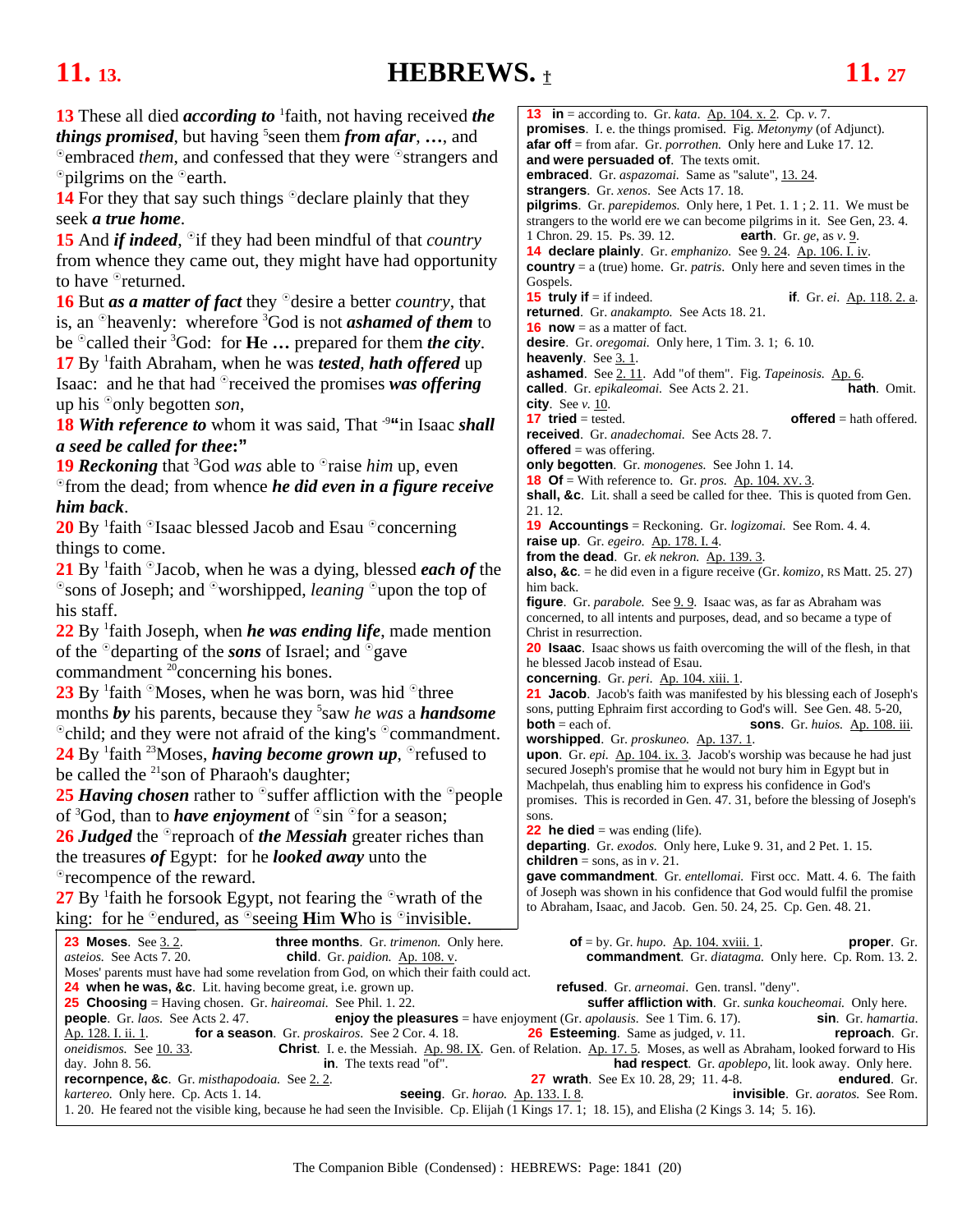## <span id="page-20-0"></span>**11. 28. HEBREWS.** † **12. 1**

peace.

lions,

**28** <sup>o</sup>Through <sup>1</sup> faith he kept the <sup>o</sup>passover, and the <sup>o</sup>sprinkling of blood, *in order that not* he that <sup>o</sup>destroyed the <sup>o</sup>firstborn should  $\degree$  touch them. 29 By <sup>1</sup> faith they <sup>o</sup>passed through the Red sea as by dry *land*: which the Egyptians *attempting* to do were *swallowed up*. **30** By <sup>1</sup> faith the walls of Jericho fell down, after they were *encircled for seven days*. **31** By <sup>1</sup> faith the harlot Rahab <sup>o</sup>perished not with them that *were disobedient*, when she had received the  $\circ$ spies with **32** And what shall I more say? for the time would <sup>o</sup>fail me *in narrating* of Gedeon, and *of* Barak, and *of* Samson, and *of* Jephthae; *of* David also, and Samuel, and of the prophets: **33** Who through  ${}^{1}$ faith  ${}^{\circ}$ subdued  ${}^{\circ}$ kingdoms, wrought  ${}^{7}$ righteousness.  ${}^{\circ}$ obteined promises.  ${}^{\circ}$ stopped the mouth  $\alpha$ <sup>7</sup>righteousness,  $\delta$ obtained promises,  $\delta$ stopped the mouths of **34** Quenched the *strength* of fire, escaped the *mouth* of the sword, out of weakness were <sup>o</sup>made strong, *became mighty in battle*, *overturned the camps* of the *strangers*. **35** Women received their 19dead *from resurrection*: and others were *bastinadoed to death*, not accepting *redemption*; *in order that* they might obtain a better <sup>o</sup>resurrection: **36** And others had <sup>o</sup>trial of *cruel* <sup>o</sup>mockings and scourgings, yea, moreover of bonds and *prison*: **37** They were  $\delta$  stoned, they were  $\delta$  sawn asunder, were tempted, *died* in the slaughter of the sword: they <sup>o</sup>wandered about in  $\Phi$ sheepskins *in*  $\Phi$  goatskins; being *in lack*,  $\Phi$ afflicted, *vilely treated*; **38 (Of whom the <sup>7</sup> world was not worthy:)** they wandered <sup>o</sup>in deserts, and in mountains, and in  $\partial$  dens and  $\partial$  caves of the <sup>13</sup>earth. **39** And these all, having <sup>2</sup> obtained a good report through  $\frac{1}{1}$  faith  $\frac{1}{1}$  received not the promise: <sup>1</sup>faith,  $\degree$  received not the promise: 40<sup>3</sup> God having <sup>o</sup>provided some better thing *concerning* us, <sup>35</sup>*in order that* they without us should not be *perfected*. **12** Wherefore *we also having so great a cloud of*  witnesses surrounding us, laying aside every <sup>o</sup>weight, 1 Cor. 5. 7. Cp. [12. 23.](#page-23-0) other prophets are included. latter in his fall. **obtained, &c.** See 6.15. 37. Dan. 6. 22, 23. **out of**. Gr. *apo.* Ap. 104. iv. 6-10. **aliens**. Same as strange, *v*[. 9.](#page-18-0)  **others**. Gr. *allos.* Ap. 124. 1.

**28 Through.** In *vv.* [3, 11,](#page-18-0) 28, the dative case is rendered "Through", in fourteen other *vv*. it is rendered "By". **passover**. Gr. *pascha.* After the Gospels only here, Acts 12. 4 (Easter), **sprinkling**. Gr. *proschusis.* Only here. **lest** = in order that (Gr. *hina*) not (Gr. *me*). **destroyed**. Gr. *olothreuo.* Only here. **firstborn**. Gr. *prototokos.* See Rom. 8. 29. This adj. is neuter plural. **touch**. Gr. *thingano.* See [12. 20.](#page-22-0) Col. 2. 21. **29 passed through**. Gr. *diabaino.* See Acts 16. 9. **assaying** = endeavouring or attempting (Gr. *peira*; here and *v.* 36). **drowned** = swallowed up. Gr. *katapino,* as 1 Cor. 15. 54*.* **30 compassed about** = encircled. Gr. *kukloo*. See Acts 14. 20. **seven days** = for (Gr. *epi*.  $\Delta p$ . 104. ix. 3) seven days. **31 perished . . . with**. Gr. *sunapollumi.* Only here. **believed not** = were disobedient. See 3.18. **spies**. Gr. *kataskopos.* Only here. The verb, in Gal. 2. 4. **32 fail.** Gr. *epileipo.* Only here. **to tell** = in narrating. Gr. *diegeomai.* See Acts 8. 33. By Fig. Paraleipsis (Ap. 6), the writer briefly alludes to many worthies, of whom time fails to speak in detail. Also Fig. *Epitrochasmos,* or *Summarising.*  In the summary are four judges, two prophets, and a group in which all Gedeon and Jephthae stand out together as higher examples of faith, Barak and Samson as associated with women, the former in his rise, the **33 through**. Gr. *dia*. Ap. 104. v. 1. **subdued**. Gr. *katagonizomai.* Only here. Cp. Luke 13. 24. **kingdoms**. See Deut. 4. 46, 47. Josh. 5-14. **stopped**. Gr. *phrasso.* See Rom. 3*.* 19. Judg. 14. 5, 6. 1 Sam. 17. 34- **34 violence** = strength,  $v \cdot 11$ . See Dan. 3. 27. **edge** = mouth. A Hebraism ; occ. over thirty times in the O.T. Cp. Luke 21. 24. See Josh. 6. 21. 2 Kings 10. 25; &c. **made strong**. Gr. *endunamoo.* Cp. Ex. 4. 10-16. Isaiah, ch. 6. .Jer. 1. **waxed, &**c.= became mighty in battle. **turned ... armies** = overturned the camps. **35 raised, &c**. = from (Gr. *ek*) resurrection (Ap. 178. II. 1). **tortured** = bastinadoed to death Gr. *tumpanizomai.* Only here. **deliverance**. Same as "redemption", 9.15. See 2 Mace. 6.19-30; 7.1-42. **that** = in order that. Gr. *hina*.

**resurrection**. Gr. *anastasis,* as above.

**36 others**. Gr. *heteros.* <u>Ap. 124. 2</u>. **trial**. See *v*. 29. **mockings**. Gr. *empaigmos.* Only here. **imprisonment** = prison. See Gen. 39. 20 (Joseph). 1 Kings 22. 26, 27 (Micaiah). **37 stoned**. 1 Kings 21. 13 (Naboth). **37 stoned**. 1 Kings 21. 13 (Naboth). 2 Chron. 24. 20, 21 (Zechariah). Jeremiah after the scene in Pathros (ch. 44), according to the Gemara. **Sawn asunder**. Gr. *prizo*. Only here. This was the death of Isaiah during the Manassean persecution (cp. 2 Kings 21, 16), according to the Gemara. **w** during the Manassean persecution (cp. 2 Kings 21. 16), according to the Gemara. **were slain** = died. slaughter of the sword. **wandered about**. Gr. *perierchomai*. See Acts 19. 13. **sheepskins**. Gr. *melote*. Only here.<br>**and**. Read "in" (Gr. *en*). **goatskins**. Gr. *aigeios (derma)*. Only here. **destitute**. Gr. *hustereo*, **and**. Read "in" (Gr. *en*). **goatskins**. Gr. *aigeios (derma*). Only here. **destitute**. Gr. *hustereo*, to lack. See Luke 15. 14. **afflicted**. Gr. *thibo*. See 2 Cor. 1. 6. **tormented** = vilely treated. Gr. *kakoucheo*. C **tormented** = vilely treated. Gr. *kakoucheo.* Cp. *v.*  $25$ ;  $13.3$  (suffer adversity). See 1 Thess. 2. 2. **38 in**. The texts read *epi*. Ap. 104. ix. 2. **dens**. Gr. *spelaion.* See Luke 19. 46. **caves**. Gr. *ope*. Only here and James 3. 11 (place). **39 received**. Same Gr. word as i[n 19. S](#page-19-0)ee Note there. **40 provided**. Gr. *problepo.* Only here. **for** = concerning. Gr. *peri*. Ap. 104. xiii. 1. **made perfect** = perfected. Gr. *teleioo.* Ap. 125. 2. Cp. [2. 10.](#page-4-0)  **12. 1 Wherefore**. Gr. *toigaroun*, a very emph. word of inference; occ. only here and 1 Thess. 4. 8. Resume from <u>10. 39.</u> **seeing. &c**. = we also having so great a cloud of witnesses surrounding us. **compassed about** = surrounding. Gr. *perikeimai.* See Acts 28. 20. **cloud** = throng. Gr. *nephos.* Only here. The usual word for "cloud" is *nephele.* **witnesses**. Gr. *martus.* See John 1. 7. Whose lives witness to the power of faith. Not "spectators", for then the word would be *autoptes* (Luke 1. 2) or *epo* 

faith. Not "spectators", for then the word would be *autoptes* (Luke 1. 2) or *epoptes* (2 Pet. 1. 16).

**weight**. Gr. *onkos.* Only here.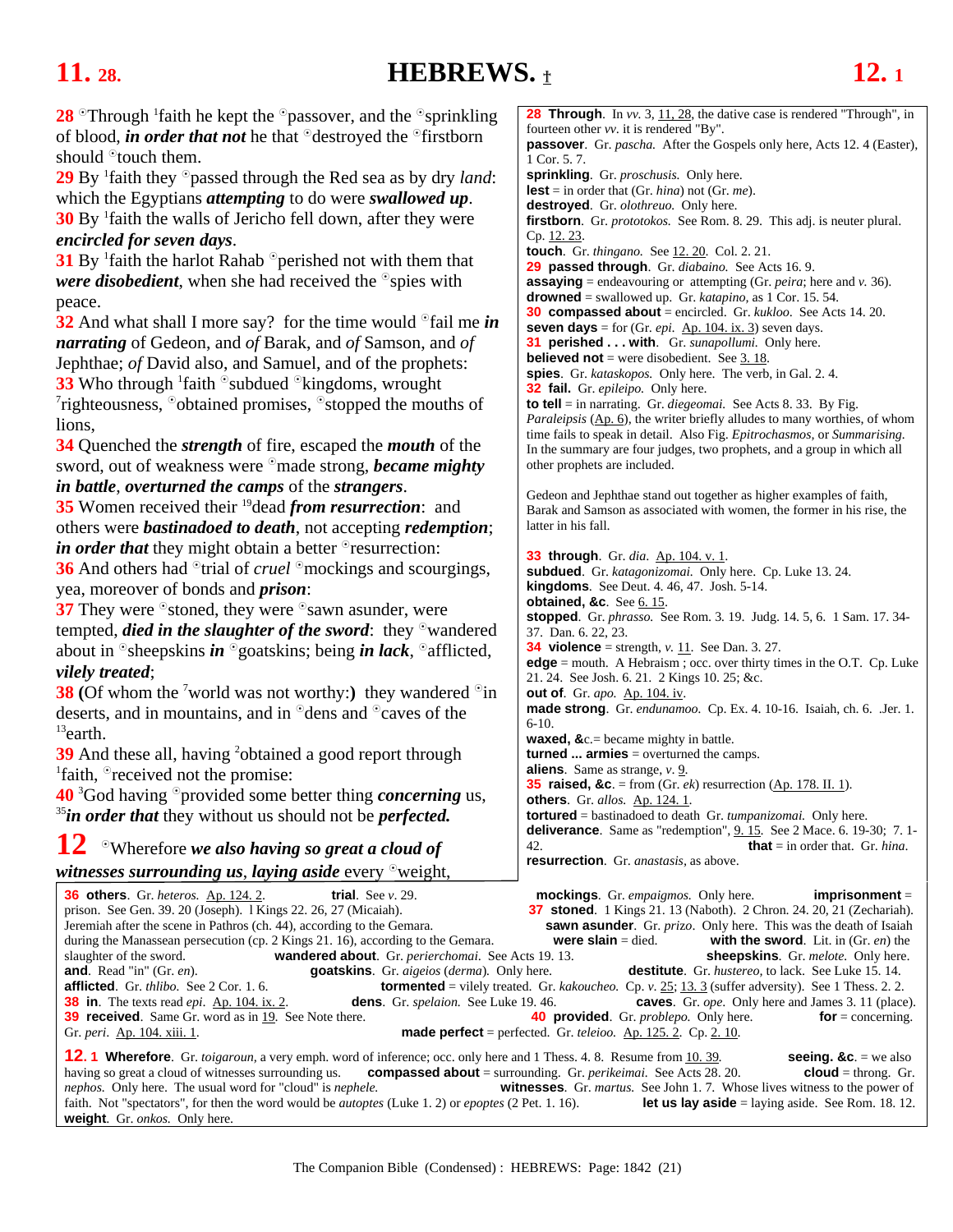### <span id="page-21-0"></span>**12.** 1. **HEBREWS. 12.** 10

and the  $\delta$ sin which  $\delta$ doth so easily beset *us*, and let us run *through patient continuance* the  $^{\circ}$  race that is  $^{\circ}$  set before us, **2** *Looking away from these witnesses* unto Jesus the **A**uthor and *Perfecter* of ... <sup>o</sup>faith; Who for the joy that was <sup>1</sup>set before

**H**im *Patiently endured a* cross, despising *shame*, and *hath sat* down *on* the right hand of the throne of  $\partial$ God.

**3** For <sup>o</sup>consider **Him** *That hath* <sup>2</sup>*patiently endured* such *disobedience by* sinners against **H**imself, *in order that not* ye be wearied *fainting* in your *souls*.

**4** Ye have not yet *withstood* unto blood,  $\delta$  striving against  $\delta$  sin. **5** And ye have <sup>o</sup>forgotten the *comfort* which <sup>o</sup>speaketh *to* you as *to*  $\degree$ children, "My son, *shrink not from* the *chastening* of the <sup>o</sup>Lord, nor <sup>3</sup> faint when thou art <sup>o</sup>rebuked <sup>3</sup>*by* **H**im: **6** For whom the <sup>5</sup>Lord <sup>o</sup>loveth **He** <sup>o</sup>chasteneth, and *flogeth* 

every 5 son whom **H**e receiveth**." 7** *Ye are suffering patiently for <sup>5</sup> discipline*, <sup>2</sup>God <sup>o</sup>dealeth with you as with <sup>5</sup> sons; for what <sup>5</sup> son is he whom *a* father  $\frac{6}{5}$  chostopath not? <sup>6</sup>chasteneth not?

**8** But <sup>o</sup> if ye be *apart from* <sup>5</sup>*chastening*, whereof all *have become* partakers, then *have become* ye *fictitious children*, and not <sup>5</sup> sons.

**9** *Moreover* we **…** had fathers of our flesh *as correctors*, and we gave ... reverence: shall we not much rather <sup>the</sup> in subjection  $5$  to the  $\textdegree$ Father of  $\textdegree$ spirits, and  $\textdegree$ live ?

10 For they verily for a few days <sup>6</sup>chastened *us according as it seemed good to them*;

| sin. Ap. 128. I. ii. 1.                                                                                                                   |  |  |
|-------------------------------------------------------------------------------------------------------------------------------------------|--|--|
| <b>doth so easily beset</b> . Gr. <i>enperistatos</i> . Only here.                                                                        |  |  |
| <b>with</b> = through. Gr. <i>dia</i> . $\underline{Ap. 104. v. 1}$ .                                                                     |  |  |
| <b>patience</b> = patient continuance. See Rom. 2.7.                                                                                      |  |  |
| race. Gr. agon. See Phil. 1. 30. Always transl. fight, conflict, &c,                                                                      |  |  |
| save here. The word means the place of assembly, and then the games                                                                       |  |  |
| witnessed, and then any contest, a lawsuit, &c.                                                                                           |  |  |
| set before. Gr. prokeimai. Cp. 6. 18.                                                                                                     |  |  |
| <b>2 Looking</b> = Looking away from (these witnesses). Gr. <i>aphorao</i> .                                                              |  |  |
| Ap. 133. 9. Cp. Phil. 2. 23.                                                                                                              |  |  |
| <b>Jesus</b> . Ap. 98. X.<br><b>Author.</b> See 2.10 and Acts 3.15.                                                                       |  |  |
| Finisher = Perfecter. Gr. teleiotes. Only here. Cp. Ap. 125. 1, 2.                                                                        |  |  |
| faith. Gr. pistis. Ap. 150. II. 1. He stands at the head of the train of                                                                  |  |  |
| faith's heroes, and alone brought faith to perfection. Omit our.                                                                          |  |  |
| <b>endured</b> = patiently endured. See 10.32.                                                                                            |  |  |
| the $=$ a.<br>the shame $=$ shame.                                                                                                        |  |  |
| <b>is set.</b> All the texts read, "hath sat".                                                                                            |  |  |
| $at = on$ . Gr. en. $Ap. 104$ . viii.                                                                                                     |  |  |
| God. Ap. 98. I. i. 1. The charge is to look away from the witnesses of                                                                    |  |  |
| the past to Him Who is the faithful and true Witness (Rev. 3. 14).                                                                        |  |  |
| <b>3 consider</b> . Gr. analogizomai. Only here.<br><b>That</b> = That hath.                                                              |  |  |
| <b>contradiction</b> . Gr. <i>antilogia</i> . See 6. 16. Cp. Luke 2. 34, where the                                                        |  |  |
| of = by. Gr. $hupo.$ Ap. 104. xviii. 1.<br>verb <i>antilego</i> occurs.                                                                   |  |  |
| <b>lest</b> = in order that (Gr. <i>hina</i> ) not (Gr. <i>me</i> ).                                                                      |  |  |
| <b>be wearied.</b> Gr. kamno. Only here, Jas. 5. 15. Rev. 2. 3.                                                                           |  |  |
| and faint = fainting. Gr. $ekluo$ . See Gal. 6.9.                                                                                         |  |  |
| $minds = \text{souls. Ap. 110. IV. 2.}$                                                                                                   |  |  |
| 4 not yet. Gr. oupo.                                                                                                                      |  |  |
| resisted. Gr. antikathistemi. Only here.                                                                                                  |  |  |
| <b>unto</b> . Gr. <i>mechris</i> . Cp. Phil. 2. 8.                                                                                        |  |  |
| striving. Gr. antagonizomai. Only here.                                                                                                   |  |  |
| sin. Ap. 128. I. ii. 1. The Lord's example is set before them. Hitherto                                                                   |  |  |
|                                                                                                                                           |  |  |
| they had to endure spoliation and shameful treatment, but not<br>martyrdom. This is in favour of the early date of the Epistle (Ap. 180). |  |  |

The words "not yet" suggest a time before the persecution under Nero, which began A. D. 65 and lasted till his death A. D. 68.

| 12:5 24.                                                                                    | <b>CHASTISMENT.</b>                                                                  |                                                                                                                 |
|---------------------------------------------------------------------------------------------|--------------------------------------------------------------------------------------|-----------------------------------------------------------------------------------------------------------------|
| $5-11.$                                                                                     | Duty to endure chastening.                                                           |                                                                                                                 |
| $12 - 24.$                                                                                  | Counsels and encouragements.                                                         |                                                                                                                 |
| 12:511.                                                                                     | DUTY TO ENDURE CHASTENING.                                                           |                                                                                                                 |
| 5.                                                                                          | Chastening not to be despised.                                                       |                                                                                                                 |
| 6.                                                                                          | Proof of love.                                                                       |                                                                                                                 |
| $\overline{7}$ .                                                                            | A mark of sonship. Positive.                                                         |                                                                                                                 |
| 8.                                                                                          | The lack of it. Negative.                                                            |                                                                                                                 |
| $9 -$                                                                                       | Submission to earthly fathers.                                                       |                                                                                                                 |
| $-9.$                                                                                       | Much more to the Father of spirits.                                                  |                                                                                                                 |
| $10 -$                                                                                      | The earthly fathers as they thought well.                                            |                                                                                                                 |
| $-10.$                                                                                      | The Heavenly Father for our profit.                                                  |                                                                                                                 |
| $11 -$<br>$-11.$                                                                            | Chastening for the present grievous.<br>The fruits afterwards.                       |                                                                                                                 |
|                                                                                             |                                                                                      |                                                                                                                 |
| <b>5 forgotten</b> . Gr. <i>eklanthanomai</i> . Only here.                                  |                                                                                      | <b>exhortation</b> . Gr. paraklesis. See Rom. 12. 8 and Ap. 134. I. 6. <b>speaketh</b> . Gr. dialegomai.        |
| See Acts 17, 2.<br>$unto = to.$                                                             | children, son. Gr. huios .Ap. 108. iii.                                              | despise. Gr. <i>oligoreo</i> . Only here. See Prov. 3. 11, 12.                                                  |
| <b>chastening</b> . Gr. <i>paideia</i> . See Eph. 6.4.                                      | <b>LORD.</b> Ap. 98. VI. i. B. 1. B. a.                                              | <b>nor</b> . Gr. mede.<br>rebuked. Gr. elencho.                                                                 |
| <b>6 loveth</b> . Gr. <i>agapao</i> . Ap. 135. I. 1. See Rev. 3. 19.                        | <b>chasteneth</b> Gr. paideuo. See 1 Cor. 11. 32.                                    | <b>scourgeth</b> . Gr. <i>mastigoo</i> . See John 19.1.                                                         |
| 7 If. Gr. ei, but the texts read eis, i.e. Ye are suffering patiently for (eis) discipline. |                                                                                      | <b>dealeth</b> . Gr. <i>prosphero</i> . Occ. in Heb. twenty times; transl.                                      |
| "offer", save here. In this verse it is passive and means to do business with, deal with.   |                                                                                      | the $=$ a.<br><b>not</b> . Ap. 105. I.                                                                          |
| <b>8</b> if Gr. <i>ei</i> . Ap. 118. 2. a.                                                  | without. Gr. choris. See 4.15.                                                       | <b>chastisement</b> = chastening, as $vv$ . 5, 7, 11.<br>$are =$                                                |
| have become.<br><b>partakers</b> . Gr. metochos. See 1.9.                                   |                                                                                      | bastards. I.e. fictitious. Gr. nothos. Only here.                                                               |
| <b>9 Furthermore</b> = Moreover.<br>have. Omit.                                             |                                                                                      | which, &c. $=$ as correctors. Gr. <i>paidentes</i> . Only here and Rom. 2. 20.                                  |
| gave  reverence. Gr. entrepomai. See 1 Cor. 4. 14.                                          | them. Omit.                                                                          | <b>be in subjection.</b> Gr. <i>hupotasso</i> . See 2.5.                                                        |
| Father. Ap. 98. III.                                                                        |                                                                                      | spirits. Ap. 101. II. 5. Cp. Num. 16. 22. Job 33. 4. Eccl. 12. 7. Isa. 42. 5. Zech. 12. 1. Here not "angels" as |
| some interpret, but the new-created spirits of His "sons".                                  |                                                                                      | <b>live.</b> Ap. $170.1$ .                                                                                      |
| <b>10 for.</b> Gr. <i>pros.</i> Ap. 104. xv. 3.                                             | <b>after their own pleasure</b> = according as (Gr. $kata$ ) it seemed good to them. |                                                                                                                 |
|                                                                                             |                                                                                      |                                                                                                                 |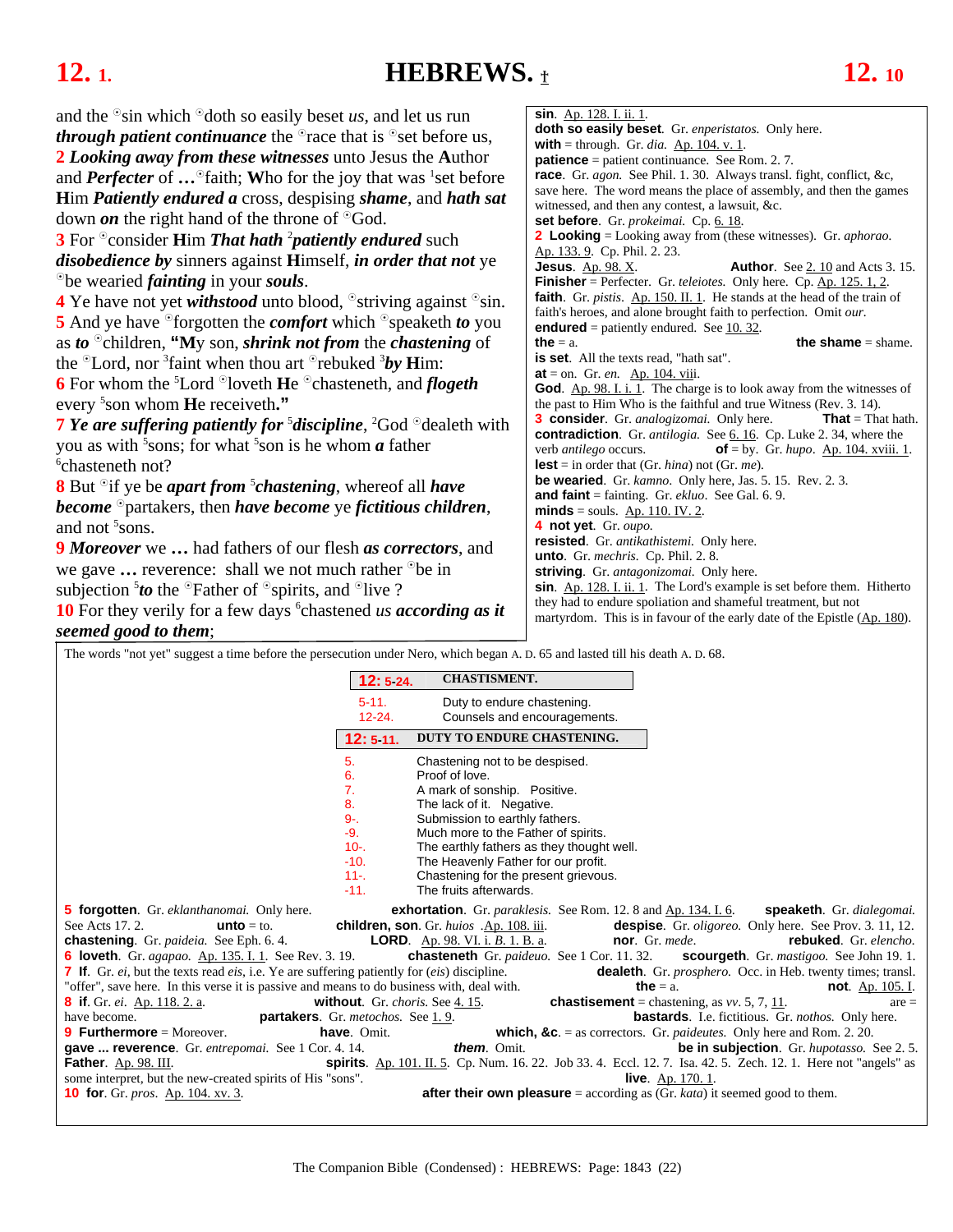## <span id="page-22-0"></span>**12.** 10. **HEBREWS.**  $\textbf{t}$  **12.** 22

| but He for <i>that which is profitable, to the end that we</i> might                                                                                                                                                                                                                                          | <b><i>our</i></b> profit = that which is profitable.                                                                             |  |
|---------------------------------------------------------------------------------------------------------------------------------------------------------------------------------------------------------------------------------------------------------------------------------------------------------------|----------------------------------------------------------------------------------------------------------------------------------|--|
| <sup>o</sup> be partakers of <b>H</b> is <sup>o</sup> holiness.                                                                                                                                                                                                                                               | <b>that</b> = to the end (Gr. <i>eis</i> ) that.                                                                                 |  |
| 11 Now all chastening seemeth not of joy, but of grief:                                                                                                                                                                                                                                                       | be partakers. Gr. metalambano. See 6.7.<br><b>holiness</b> . Gr. <i>hagiotes</i> . Only here. Not the word in $v$ . 14.          |  |
| nevertheless afterward it yieldeth the <sup>o</sup> peaceable fruit of                                                                                                                                                                                                                                        | <b>11 no chastening</b> . Lit. all chastening seemeth not (Gr. ou).                                                              |  |
| $\sigma$ righteousness <i>to</i> them which are <i>trained by it.</i>                                                                                                                                                                                                                                         | <b>joyous</b> = of joy. $\overline{Ap. 17. 1}$ .                                                                                 |  |
| 12 Wherefore $\delta$ lift up the hands which $\delta$ hang down, and the                                                                                                                                                                                                                                     | $grievous = of grief.$                                                                                                           |  |
|                                                                                                                                                                                                                                                                                                               | <b>peaceable</b> . Gr. <i>eirenikos</i> . Only here and Jas. 3. 17.<br>righteousness. Gr. dikaiosune. Ap. 191.3.                 |  |
| <i>palsied</i> knees;<br>13 And make $\circ$ straight $\circ$ paths for your feet, $\frac{3}{2}$ <i>in order that not</i>                                                                                                                                                                                     | <b>thereby</b> = by (Gr. dia. $\underline{Ap. 104. v. 1}$ ) it.<br><b>exercised.</b> See $5.14$ .                                |  |
|                                                                                                                                                                                                                                                                                                               | <b>COUNSELS AND ENCOURAGEMENTS.</b><br>12: 12:24.                                                                                |  |
| that which is lame be <i>turned aside</i> ; but let it rather be                                                                                                                                                                                                                                              | 12, 13.                                                                                                                          |  |
| <sup>o</sup> healed.                                                                                                                                                                                                                                                                                          | The weak to be helped.<br>$14 -$<br>Peace with all.                                                                              |  |
| <b>14 Pursue</b> peace with all <i>men</i> , and <sup>o</sup> holiness, without which                                                                                                                                                                                                                         | $-14.$<br>Holiness essential.                                                                                                    |  |
| no one <sup>o</sup> shall see <sup>o</sup> the Lord:                                                                                                                                                                                                                                                          | $15 -$<br>Watching against failure.<br>$-15.$<br>The defining effect of bitterness.                                              |  |
| 15 $\degree$ Looking diligently lest any one $\degree$ fail from the $\degree$ grace of                                                                                                                                                                                                                       | 16, 17.<br>The warning of Esau's disappointment.                                                                                 |  |
| <sup>2</sup> God; lest any root of $\partial$ bitterness <i>germinating</i> up $\partial$ trouble                                                                                                                                                                                                             | 18, 19.<br>The terribleness of Sinai.                                                                                            |  |
| <i>you</i> , and <b><i>by</i></b> it many $\degree$ be defiled;                                                                                                                                                                                                                                               | 20, 21.<br>Its threatening of death.<br>The blessedness of the heavenly Jerusalem.<br>22, 23.                                    |  |
| <b>16</b> Lest there <i>be</i> any fornicator, or <i>heathenish</i> person, as                                                                                                                                                                                                                                | 24.<br>Its promise of life.                                                                                                      |  |
| Esau, who for <b>food</b> $\circ$ sold <b>his own</b> $\circ$ birthright.                                                                                                                                                                                                                                     | <b>12 lift up.</b> Gr. anorthoo. See Luke 13. 13. Elsewhere Acts 15. 16.                                                         |  |
| 17 For ye $\mathcal{O}_{\mathbf{X}}$ know how that <i>afterward also, wishing to inherit</i>                                                                                                                                                                                                                  | hang down. Gr. pariemai. Only here.                                                                                              |  |
| the blessing, he was <sup>o</sup> rejected: for he found no place of                                                                                                                                                                                                                                          | <b>feeble</b> = palsied. Gr. paraluomai. See Luke 5.18.                                                                          |  |
| <sup>o</sup> repentance, <i>having sought it carefully</i> with tears.                                                                                                                                                                                                                                        | 13 straight. Gr. orthos. Only here and Acts 14. 10.<br>paths. Gr. trochia. Only here.                                            |  |
| <b>18</b> For ye are not come <sup>5</sup> <i>to</i> the $\degree$ <i>mount that was touched</i> , $\degree$ and                                                                                                                                                                                              | be turned out of the way. Gr. ektrepomai. See 1 Tim. 1.6.                                                                        |  |
| that burned with fire, and <sup>5</sup> to a thick cloud, and $\partial$ darkness,                                                                                                                                                                                                                            | healed. Gr. iaomai. See Luke 6. 17.                                                                                              |  |
| and <i>a blowing storm</i> ,                                                                                                                                                                                                                                                                                  | <b>14 Follow</b> = Pursue. The force of the Gr. $dioko$ is seen in Phil. 3. 14                                                   |  |
| <b>19</b> And the $\degree$ sound of a trumpet, and the voice of $\degree$ words;                                                                                                                                                                                                                             | (press toward).<br><b>with.</b> Gr. meta. Ap. 104. xi. 1.<br>holiness. Gr. hagiasmos. See Rom. 6. 19.                            |  |
| which <i>voice</i> they that heard <i>refuse</i> that the word should not be                                                                                                                                                                                                                                  | <b>no man</b> = no one. Gr. <i>oudeis</i> .                                                                                      |  |
| <i>added</i> to them any more:                                                                                                                                                                                                                                                                                | shall see. Gr. opsomai. Ap. 133. I. 8 (a.).                                                                                      |  |
| 20 (For they could not endure that which was commanded,                                                                                                                                                                                                                                                       | <b>the Lord.</b> Ap. 98. VI. i. B. 1. A. b.<br>15 Looking diligently. Gr. episkopeo. Only here and I Pet. 5. 2.                  |  |
| And $\partial$ if so much as a $\partial$ beast $\partial$ touch the mountain, it shall be                                                                                                                                                                                                                    | lest. Gr. me. Ap. 105. II.<br><b>any.</b> Gr. tis. Ap. 123. 3.                                                                   |  |
| stoned,  There shall not a hand touch it, but he shall                                                                                                                                                                                                                                                        | fail. Gr. hustereo. Cp. 4. 1; 11.37.<br>$man = one.$                                                                             |  |
| surely be stoned or shot through; whether it be beast or                                                                                                                                                                                                                                                      | of = from. Gr. <i>apo.</i> $\underline{\text{Ap. 104. iv}}$ .<br>grace. Ap. 184. I. 1.<br>bitterness. Gr. pikria. See Acts 8.23. |  |
|                                                                                                                                                                                                                                                                                                               | <b>springing</b> = germinating. Gr. $phuo$ . Only here and Luke 8.6, 8.                                                          |  |
| man, it shall not live:                                                                                                                                                                                                                                                                                       | trouble. Gr. enochleo. Only here. See Acts 15.19.                                                                                |  |
| 21 And so <i>fearful</i> was the <i>spectacle</i> , that $\partial$ Moses said, "I am                                                                                                                                                                                                                         | thereby. Gr. dia tautes. Some texts read di autes, the same as v. 11.                                                            |  |
| <i>fearful and quaking</i> :")                                                                                                                                                                                                                                                                                | <b>be defiled</b> . Gr. <i>miaino</i> . See John 18. 28.<br><b>16 profane.</b> Gr. bebelos. See 1 Tim. 1.9.                      |  |
| 22 But ye are come $5$ to mount Sion, and                                                                                                                                                                                                                                                                     |                                                                                                                                  |  |
| <b>morsel of meat.</b> Gr. <i>brosis.</i> See Rom. 14. 17.                                                                                                                                                                                                                                                    | his. The texts read "his own".<br><b>sold</b> . Gr. <i>apodidomi</i> . Same as "yield", v. 11.                                   |  |
| <b>birthright</b> . Gr. <i>prototokia</i> . Only here.                                                                                                                                                                                                                                                        |                                                                                                                                  |  |
| <b>17 know</b> . Gr. oida. Ap. 132. I. i.<br><b>afterward</b> . Gr. <i>metepeita</i> . Only here. Add "also".<br>inherited. Gr. kleronomeo. See 1.4.                                                                                                                                                          | when he would have $=$ wishing to. Gr.                                                                                           |  |
| <b>rejected</b> . Gr. <i>apodokimazo</i> . Only here and 1 Pet. 2. 4, 7, after the<br>thelo. Ap. 102. 1.<br>repentance. Gr. metanoia. Ap. 111. II. Repentance means a change of mind, and Esau sought to change his<br>Gospels. Cp. dokimazo, 3.9.                                                            |                                                                                                                                  |  |
| <b>though he sought  carefully</b> = having sought carefully. Gr. $ekzeteo$ . See $11.6$ .<br>(father's) mind.                                                                                                                                                                                                |                                                                                                                                  |  |
| <b>that might, &amp;c.</b> = that was touched. Gr. <i>pselaphao</i> . The ref. is to Ex. 19. 16-19.<br><b>18 mount.</b> The texts omit.                                                                                                                                                                       | <b>and</b> . This and other                                                                                                      |  |
| five "ands" in $vv$ . 18, 19 exemplify the Fig. Polysyndeton ( $\underline{Ap. 6}$ ).<br>$nor = and.$<br>darkness. Gr. skotos, but the texts read zophos. See 2 Pet. 2. 4, 17. Jude 6, 13.                                                                                                                    | <b>blackness</b> = a thick cloud. Gr. <i>gnophos</i> . Only here.<br><b>tempest</b> . Gr. <i>thuella</i> . Only here.            |  |
| <b>19 sound</b> . Gr. echos. See Acts 2.2.<br>words. Gr. rhema. See Mark 9.32.                                                                                                                                                                                                                                | <b>intreated</b> . Gr. <i>paraiteomai</i> . Same as "refuse" in                                                                  |  |
| $\nu$ . 25. See Luke 14. 18 (make excuse).<br><b>word.</b> Gr. <i>logos.</i> Ap. 121. 10.                                                                                                                                                                                                                     | $s'poken = added.$                                                                                                               |  |
| <b>touch</b> . See 11.28.<br><b>20 if.</b> Gr. ean. Ap. 118. 1. b.<br><b>beast</b> . Gr. therion, not zoon.<br>or thrust through, &c.<br>All the texts omit. No doubt this is because of the complex Ellipsis. In Ex. 19. 13 we read, "There shall not a hand touch it, but he shall surely be stoned or shot |                                                                                                                                  |  |
| through; whether it be beast or man, it shall not live". The work on "Figures of Speech" makes it clear thus :—"And if so much as [a man, or] a beast touch the                                                                                                                                               |                                                                                                                                  |  |
| mountain—[if a man] he shall be stoned or [if a beast] thrust through with a dart".                                                                                                                                                                                                                           |                                                                                                                                  |  |
| $sight$ = spectacle. Gr. <i>phantazo</i> . Only here. See Acts 25. 23.<br><b>21 terrible.</b> Gr. <i>phoberos.</i> See $\underline{10.27, 31}$ .<br><b>Moses.</b> See $3.2$ .                                                                                                                                 |                                                                                                                                  |  |
| exceedingly fear and quake = am fearful (Gr. ekphobos. Cp. Mark 9. 6) and quaking (Gr. entromos. See Acts 7. 32).                                                                                                                                                                                             |                                                                                                                                  |  |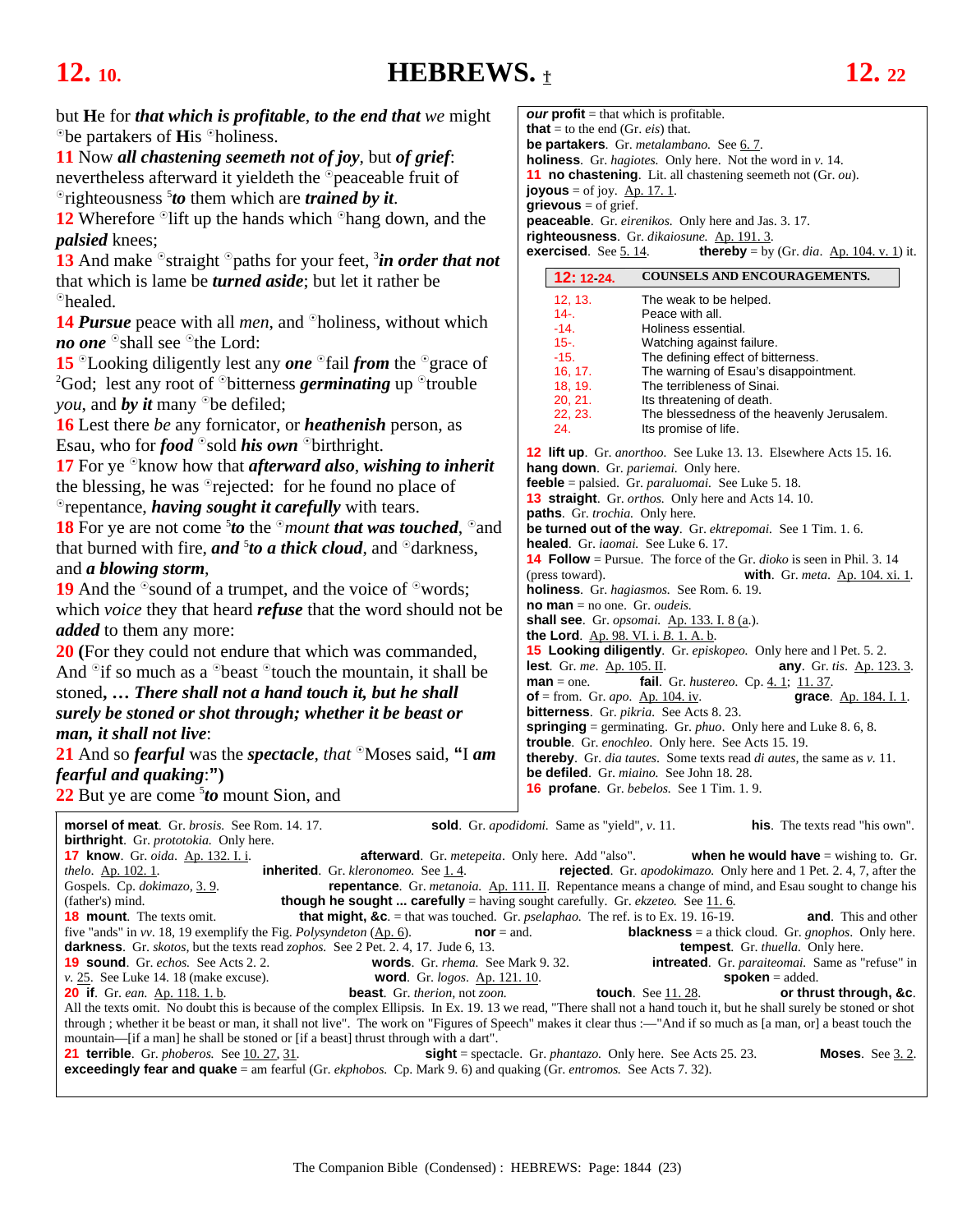## <span id="page-23-0"></span>**12. 22. HEBREWS.** † **13. 5**

| <sup>5</sup> to the city of $\degree$ the living <sup>2</sup> God, the $\degree$ heavenly $\degree$ Jerusalem, and    | 22 the living God. See 3.12.                                                                                     |
|-----------------------------------------------------------------------------------------------------------------------|------------------------------------------------------------------------------------------------------------------|
| to an <i>myriads</i> of angels,                                                                                       | heavenly. Gr. epouranios. Cp. 3.1.                                                                               |
|                                                                                                                       | <b>Jerusalem</b> . Cp. Gal. 4. 26. Rev. 3. 12; 21. 2, 10.                                                        |
| 23 To the <sup>o</sup> general assembly and <sup>o</sup> church of the <i>firstborn</i>                               | <b>innumerable company</b> $=$ myriads.                                                                          |
| <b>ones</b> , which are $\circ$ written in $\circ$ heaven, and to <sup>2</sup> God the $\circ$ Judge                  | 23 general assembly. Gr. paneguris. Only here.                                                                   |
| of all, and to the $\circ$ spirits of $\circ$ just men <i>perfected</i> ,                                             | church. $Ap. 186$ .<br><b>firstborn</b> = firstborn ones. Gr. $prototokos$ . See $11.28$ .                       |
| 24 And to <sup>2</sup> Jesus the $\Omega$ Mediator of <i>a</i> new $\Omega$ covenant, and to                          | written. Gr. <i>apographo</i> . Only here and Luke 2. 1, 3, 5.                                                   |
| the $\degree$ blood of sprinkling, that $\degree$ speaketh better things $\degree$ than                               | heaven. Pl. See Matt. 6. 9, 10.                                                                                  |
|                                                                                                                       | <b>Judge.</b> Gr. krites. Cp. Ap. 122. 1.                                                                        |
| <i>that of Abel.</i>                                                                                                  | spirits. $Ap. 101. II. 5.$                                                                                       |
| 25 $\degree$ See that ye $\degree$ refuse not Him That <sup>24</sup> speaketh. For $\degree$ if they                  | just men. Gr. dikaios. Ap. 191. 1.                                                                               |
| escaped not who refused Him That <sup>o</sup> spake on <sup>o</sup> earth, much                                       | <b>made perfect</b> = perfected. See $\underline{11.40}$ . Ap. 125.2. The standpoint is                          |
|                                                                                                                       | from "the glory" as in Rom. 8. 30.                                                                               |
| more <i>shall not</i> we <i>escape</i> , <b>who</b> $^{\circ}$ turn away from <b>H</b> im That                        | the $=$ a.<br><b>24 Mediator</b> . Gr. mesites. See 9.15.                                                        |
| <i>speaketh</i> from <sup>23</sup> heaven:                                                                            | covenant. See Matt. 26. 28.                                                                                      |
| 26 Whose voice then $\delta$ shook the <sup>25</sup> earth: but now <b>H</b> e hath                                   | <b>blood of sprinkling</b> (Gr. <i>rhantismos</i> ). The phrase only here and 1 Pet.                             |
| promised, saying, "Yet $\degree$ once more I $\degree$ shake not the <sup>25</sup> earth                              | 1. 2 (sprinkling of blood).                                                                                      |
|                                                                                                                       | speaketh. Gr. laleo. Ap. 121.7.<br>than. Gr. para. Ap. 104. xii. 3. Cp. 1. 4. In verses 18-24 seven              |
| only, but <i>the heaven also</i> ."                                                                                   | statements are set forth as to the Old Covenant dispensation, followed by                                        |
| 27 And this <i>word</i> , "Yet <sup>26</sup> once more," signifieth the                                               | ten of the New. Together seventeen (see Ap. 10).                                                                 |
| • removing of those things that are shaken, as of things that                                                         | <b>25 See.</b> Gr. blepo. Ap. 133. I. 5.                                                                         |
| are made, <i>in order that</i> those things which <i>are not able to be</i>                                           | <b>refuse</b> . Same word as "intreat", $v$ . 19.                                                                |
| shaken may <sup>o</sup> remain.                                                                                       | spake. Gr. chrematizo. See 8.5; 11.7.                                                                            |
|                                                                                                                       | if $we = who$ .<br>earth. Gr. ge. Ap. 129. 4.                                                                    |
| 28 Wherefore we receiving a kingdom <i>immovable</i> , let us have                                                    | turn away. Gr. apostrepho, as Acts 3.26.                                                                         |
| <sup>15</sup> grace, by which we may <sup><math>\circ</math></sup> serve <sup>2</sup> God $\circ$ acceptably with awe | <b>26 shook</b> . Gr. <i>saleuo.</i> As Matt. 24, 29.<br>once. See $6.4$ .                                       |
| and <sup>o</sup> godly fear:                                                                                          | <b>shake</b> . Gr. seio. See Hag. 2. 6, 7. Occ. Matt. 27. 51; 28. 2; &c. Cp.                                     |
| 29 For our <sup>2</sup> God <i>is</i> a $\degree$ consuming fire.                                                     | seismos, earthquake.                                                                                             |
|                                                                                                                       | <b>also heaven</b> = the heaven (sing. Matt. $6.9, 10$ ) also.                                                   |
| $13$ Let <sup>o</sup> brotherly love $\degree$ continue.                                                              | <b>27 signifieth</b> Gr. deloo. See 1 Cor. 1. 11.                                                                |
|                                                                                                                       | removing. Gr. metathesis. Cp. 7. 12; 11. 5.<br><b>that</b> = in order that. Gr. <i>hina</i> .                    |
| <b>2</b> Forget not to show hospitality to strangers: for by this                                                     | <b>cannot be</b> = are not (Gr. <i>me</i> ) to be.                                                               |
| <sup>o</sup> some have <sup>o</sup> entertained angels <sup>o</sup> unawares.                                         | <b>remain.</b> Gr. meno. See p. 1511.                                                                            |
| <b>3</b> Remember <i>the bound ones</i> , as <sup>o</sup> bound with <i>them</i> ; and                                | <b>28</b> which cannot be moved $=$ immovable. Gr. <i>asaleutos</i> . Only here                                  |
|                                                                                                                       | and Acts 27.41.<br><b>whereby</b> = by (Gr. dia. $\underline{Ap. 104. v. 1}$ ) which                             |
| $\degree$ them which suffer adversity, as being yourselves also in the                                                | <b>serve.</b> Gr. latreuo. Ap. 190. III. 5.                                                                      |
| body.                                                                                                                 | <b>acceptably</b> . Gr. <i>euarestos</i> . Only here. The adj. in 13.21.                                         |
| <b>4 Let marriage be</b> honourable in all, and the bed <sup>o</sup> undefiled:                                       | <b>reverence.</b> Gr. aidos. Only here and 1 Tim. 2. 9. The texts read deos,                                     |
| but <i>fornicators</i> and adulterers <sup>o</sup> God will <i>punish</i> .                                           | awe.                                                                                                             |
| <b>5</b> Let your bent, manner of life be without love of money;                                                      | <b>godly fear</b> . Gr. <i>eulabeia</i> . See 5.7, the only other occ.                                           |
|                                                                                                                       | 29 consuming fire. From Deut. 4. 24. Cp. Exod. 21. 17. Ps. 50. 3;<br>97. 3. 2 Thess. 1. 8; &c.                   |
| and $\partial^{\circ}$ be content with the things that are present: for Himself                                       | consuming. Gr. katanalisko. Only here. Intensive of analisko (Luke                                               |
| hath said, "I will by no means let thee go, nor by no means                                                           | 9.54. Gal. 5.15. 2 Thess. 2.8).                                                                                  |
| forsake thee."                                                                                                        |                                                                                                                  |
|                                                                                                                       |                                                                                                                  |
| PRACTICAL CONCLUSION.<br>13:125.                                                                                      |                                                                                                                  |
| 16.<br>Exhortation.                                                                                                   |                                                                                                                  |
| 79.                                                                                                                   | Their teachers. Strange teachings unprofitable.                                                                  |
| 10, 11.<br>The servers of the tabernacle.                                                                             |                                                                                                                  |
| 12 16.<br>The sanctified people.<br>Their teachers. Disobedience unprofitable.<br>17.                                 |                                                                                                                  |
| 18 25.<br>Closing requests and doxology.                                                                              |                                                                                                                  |
| <b>13.1 brotherly love.</b> Gr. <i>Philadelphia</i> . See Rom. 12. 10.<br>continue. Gr. meno. Seep. 1511.             | <b>2</b> Be not forgetful = Forget not.<br>ве                                                                    |
| $for each full C_{\text{min}} and each element C_{\text{min}} \notin \{10\}$                                          | <b>to optortain <math>9a</math></b> – hequitality. Cy philosopic, Only have and Dom 12, 12<br>$4$ horobu $1$ $C$ |

**2 Be not forgetful** = Forget not. **Be ... forgetful**. Gr. *epilanthanomai.* See [6. 10.](#page-9-0) **to entertain, &c**. = hospitality. Gr. *philoxenia.* Only here and Rom. 12. 13. **thereby** = by (Gr. *dia*. Ap. 104. v. 1) this. **some**. Gr. *tines*. Ap. 124. 4. **entertained**. Gr. *xenizo.* See Acts 10. 6. The word only in Acts, here, and 1 Pet. 4. 4, 12. As Abraham, Lot, Manoah, Gideon; and cp. Matt. 25. 35. **unawares**. Gr. *lanthano.* See Acts 26. 26. **3 Remember**. Gr. *mimneskomai.* Cp[. 2. 6.](#page-3-0)  **them, &c**. = the bound ones. Gr. *desmios.* **bound, &c**. Gr. *sundeomai.* Only here. **them which, &c**. Gr. *kakoucheomai.* See [11. 37.](#page-20-0) Pagan writers notice the kindness of "Christians" to their brethren in affliction. **4 Marriage**. This is not a statement of fact, but an exhortation, "Let marriage be", &c. **undefiled**. Gr. *amiantos*. See 7.26. **Whoremong** but an exhortation, "Let marriage be", &c. **undefiled**. Gr. *amiantos.* See [7. 26.](#page-12-0) **whoremongers** = fornicators, as [12. 16.](#page-22-0) **God**. Ap. 98. I. i. 1. **judge**. Gr. *krino.* Ap. 122. 1. I. e. punish (Fig. *Metonymy* of cause. Ap. 6). **5 conversation** = bent, manner (of life). Gr. *tropos.* See Acts 1. 11. **without, &c.** Gr. *aphilarguros,* lit. without love of money. *be* **conten**t. Gr. *arkeo*. **such things, &c**. = the things that are present. **He** = Himself. **never** = by no means. Gr. *ou me.* Ap. 105. III. **leave** = let ... go. Gr. *aniemi*. See Acts 16. 26. **nor**. Lit. nor by no means. Gr. *oud' ou me.* The strongest negative possible. **forsake**. Gr. *enkataleipo.* See Acts 2. 27.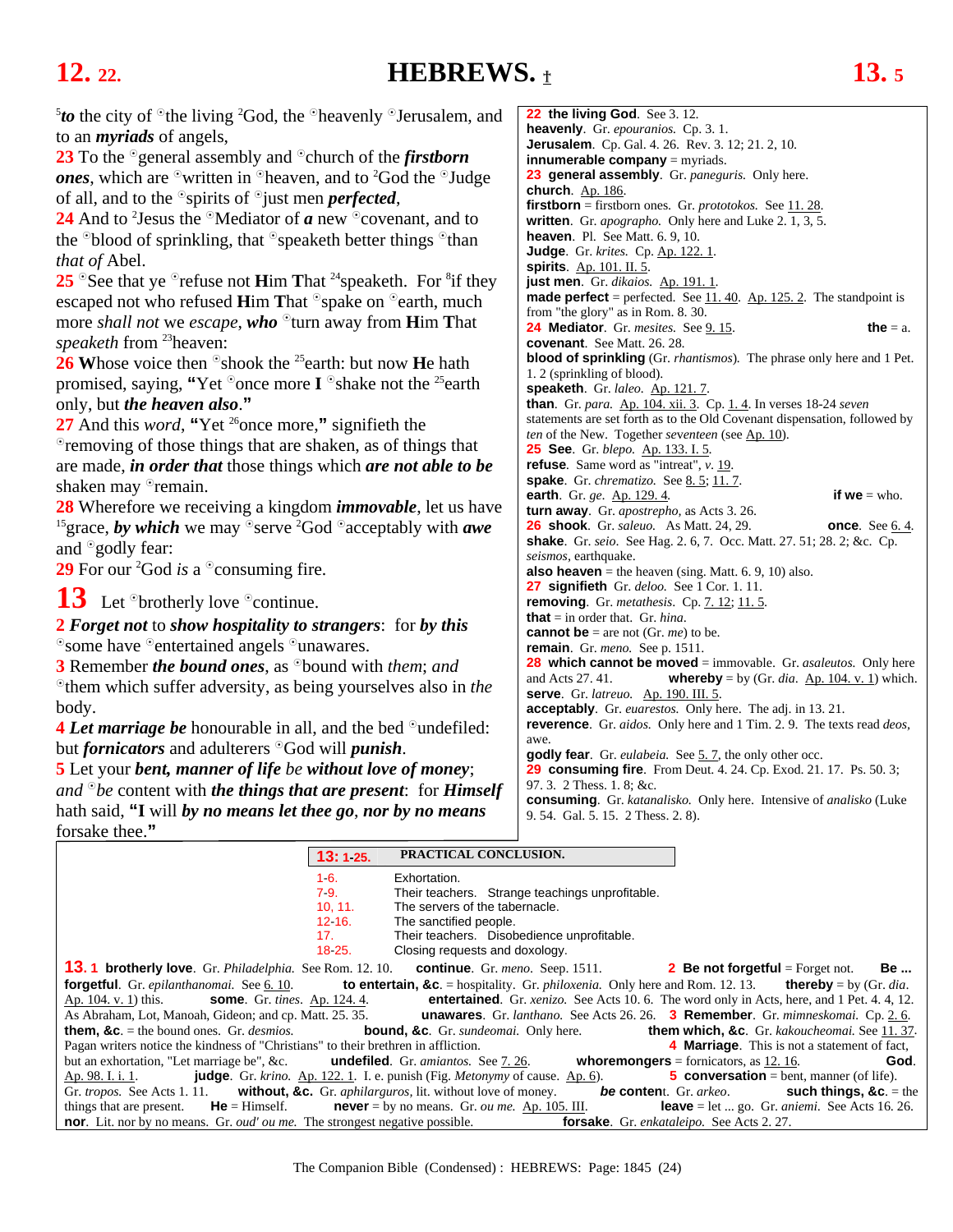### <span id="page-24-0"></span>**13.** 6. **HEBREWS.**  $\textbf{t}$  **13.** 21

| 6 So that we may boldly say, "The Lord is my Soccourer, and                                                                                                                                                                   | <b>6 LORD.</b> Ap. 98. VI. i. B. 1. B. a.                                                                                        |
|-------------------------------------------------------------------------------------------------------------------------------------------------------------------------------------------------------------------------------|----------------------------------------------------------------------------------------------------------------------------------|
| I will not fear what <sup>o</sup> man shall do <i>to</i> me."                                                                                                                                                                 | <b>Helper</b> = Succourer. Gr. <i>boethos.</i> Only here; cp. Ps. 10. 14; 22. 11, &c.                                            |
| 7 <sup>o</sup> Remember your leaders, such as spoke <sup>6</sup> to you the <sup>o</sup> word                                                                                                                                 | man. Gr. anthropos. Ap. 123.1.<br><b>unto</b> $=$ to. The quotation is from Ps. 118. 6.                                          |
| of ${}^4$ God: whose ${}^{\circ}$ faith <i>imitate</i> , ${}^{\circ}$ considering the ${}^{\circ}$ end of their                                                                                                               | <b>7 Remember.</b> See 11.15.                                                                                                    |
|                                                                                                                                                                                                                               | <b>them, &amp;c.</b> = your leaders (Gr. hegeomai, as vv. 17, $\underline{24}$ ).                                                |
| manner of life.                                                                                                                                                                                                               | have spoken = spoke. Gr. laleo. $Ap. 121.7$ .<br>$who = such as.$                                                                |
| 8 <sup>o</sup> Jesus Christ <sup>o</sup> the same yesterday, and to day, and for ever.                                                                                                                                        | word. Ap. 121. 10.<br>faith. Ap. 150. II. 1.                                                                                     |
| <b>9</b> Be not <i>carried away</i> with <sup>o</sup> divers and <sup>o</sup> strange doctrines.                                                                                                                              | <b>follow</b> = imitate. Gr. $minematic$ . See 2 Thess. 3.7.                                                                     |
| For <i>it is</i> a good thing that the heart be <i>confirmed by</i> $^{\circ}$ grace;                                                                                                                                         | considering. Ap. 133. II. 3.<br>end. Gr. ekbasis. Only here and 1 Cor. 10. 13.                                                   |
| not by various and strange doctrines, in which they who                                                                                                                                                                       | <b>conversation</b> = (manner of) life. Gr. <i>anastrophe</i> . See Gal. 1. 13.                                                  |
| walked have not been profited.                                                                                                                                                                                                | 8 Jesus Christ. Ap. 98. XI.                                                                                                      |
|                                                                                                                                                                                                                               | the same. Gr. ho autos. This is the transl. in the Sept. of the Heb.                                                             |
| <b>10</b> We have an $\Omega$ altar, <i>of which</i> they have no $\Omega$ right to eat                                                                                                                                       | 'attah hu, a Divine title. See Ps. 102. 27. Cp. Mal. 3. 6.                                                                       |
| which <sup>o</sup> serve the tabernacle.                                                                                                                                                                                      | <b>9 carried about</b> . Gr. <i>periphero</i> . See Eph. 4. 14. The texts read                                                   |
| <b>11</b> For the bodies of those <sup>o</sup> beasts, whose blood is brought                                                                                                                                                 | "carried away".<br><b>divers</b> . Gr. <i>poikilos</i> . See $2.4$ .<br>strange. Gr. xenos. See Acts 17. 18.                     |
| into the <i>Holly of Holies</i> by the high priest <i>concerning</i> sin, are                                                                                                                                                 | <b>established.</b> Same as "confirm", 2.3.                                                                                      |
| burned <i>outside</i> the camp.                                                                                                                                                                                               | with $=$ by. No prep.: dat. case.<br>grace. Ap. 184. I. 1.                                                                       |
| 12 Wherefore $\degree$ Jesus also, <i>in order that</i> He might sanctify the                                                                                                                                                 | <b>meats</b> . By Fig. Synecdoche of species $(\underline{Ap. 6})$ = for various and "strange                                    |
| $\degree$ people by His own blood, suffered $\degree$ <i>loutside</i> the gate.                                                                                                                                               | doctrines" of no profit to those who practice them.                                                                              |
| 13 Let us go forth therefore to Him $\frac{11}{2}$ outside the $\infty$ camp,                                                                                                                                                 | which, &c. = in (Gr. en) which they who walked have not been profited.<br>See 4.2.                                               |
|                                                                                                                                                                                                                               | <b>10 altar</b> . The reference is to the sin-offering, which was wholly burnt                                                   |
| bearing His <sup>o</sup> reproach.                                                                                                                                                                                            | outside the camp. Lev. 4. 1-21; 16. 27.                                                                                          |
| <b>14</b> For here have we no <sup>1</sup> continuing city, but we $\degree$ seek the                                                                                                                                         | <b>whereof</b> = of (Gr. $ek$ ) which                                                                                            |
| coming one.                                                                                                                                                                                                                   | right. Gr. exousia. Ap. 172. 5.                                                                                                  |
| <b>15</b> By Him therefore let us offer the sacrifice of $\circ$ praise to                                                                                                                                                    | serve. Gr. latreuo. Ap. 190. II. 5.<br><b>11 beasts</b> . Gr. zoon. Cp. 12. 20.<br><b>into</b> . Gr. eis. Ap. 104. vi.           |
| <sup>4</sup> God $\degree$ continually, that is, $\degree$ the fruit of <i>our</i> lips <i>confessing</i> to                                                                                                                  | the sanctuary. The Holy of Holies. See $8.2$ .                                                                                   |
| His <sup>o</sup> name.                                                                                                                                                                                                        | for = concerning. Gr. peri. $Ap. 104. xiii. 1$                                                                                   |
| <b>16</b> But $\degree$ to do good and to <i>fellowship</i> <sup>2</sup> forget not: for with                                                                                                                                 | sin. Gr. hamartia. Ap. 128. I. ii. 1.<br>without = outside. Gr. $exo$ .                                                          |
| such sacrifices ${}^4\text{God}$ ois well pleased.                                                                                                                                                                            | 12 Jesus. Ap. 98. X.                                                                                                             |
|                                                                                                                                                                                                                               | <b>that</b> = in order that. Gr. $hina$ .<br>people. Gr. laos. See Acts 2.47.<br><b>with</b> = by, as $v$ . 11.                  |
| 17 $^{\circ}$ Obey 'your leaders, and be submissive : for they                                                                                                                                                                | 13 camp. I. e. Apostate Judaism. Hebrew believers would understand                                                               |
| $\delta$ watch for your $\delta$ souls, as <i>those about to give</i> account, <i>in</i>                                                                                                                                      | the reference to Exod. 33. 7, after the apostasy of the "calf".                                                                  |
| <i>order that</i> they may do it with joy, and not with <i>groaning</i> :                                                                                                                                                     | reproach. See $11.26$ .                                                                                                          |
| for that is $\Omega$ unprofitable for you.                                                                                                                                                                                    | <b>14 seek.</b> Same word in 11.14.<br><b>one to come</b> = the coming one.<br>15 praise. Gr. ainesis. Only here. Cp. Acts 2.47. |
| <b>18</b> $^{\circ}$ Pray for us: for we $^{\circ}$ trust we have a good $^{\circ}$ conscience, in                                                                                                                            | <b>continually</b> . See $9.6$ (always).                                                                                         |
| all things $\delta$ willing to $\delta$ live honestly.                                                                                                                                                                        | the fruit of our lips. This is a reference to Hos. 14. 2, where the Sept.                                                        |
| <b>19</b> But I <sup>o</sup> beseech you more abundantly to do this, <sup>12</sup> in order                                                                                                                                   | renders the Heb. parim s <sup>e</sup> phatheynu by "bullocks of our lips". Cp. Isa.                                              |
| <i>that</i> I may be <sup>o</sup> restored to you <i>the</i> sooner.                                                                                                                                                          | 57.19.                                                                                                                           |
| 20 Now the ${}^4G$ od of <i>the peace</i> , That <i>brought up</i> ${}^{\circ}$ from the                                                                                                                                      | giving thanks = confessing. Gr. homologeo. See $11.13$ . Fig.<br>Catachresis. Ap. 6.<br><b>name.</b> See Acts 2.38.              |
| dead our $\mathrm{D}\text{Lord}^{-12}$ Jesus, <i>The</i> great $\mathrm{D}\text{S}$ hepherd of the sheep,                                                                                                                     | 16 to do good. Lit. the doing well. Gr. eupoiia. Only here.                                                                      |
|                                                                                                                                                                                                                               | <b>to communicate</b> = fellowship $Gr. koinonia$ . Cp. 1 Tim. 6. 18.                                                            |
| through the blood of the $\degree$ everlasting $\degree$ covenant,                                                                                                                                                            | is well pleased. See $11.5, 6$                                                                                                   |
| 21 $\degree$ Make you perfect in every good $\degree$ work to do His $\degree$ will,                                                                                                                                          | <b>17 Obey.</b> Gr. peitho. Ap. 150. I. 2.                                                                                       |
| <i>doing</i> in you that which is                                                                                                                                                                                             |                                                                                                                                  |
| <b>submit</b> = be submissive. Gr. <i>hupeiko</i> . Only here. Cp. <i>eiko</i> (Gal. 2. 5).                                                                                                                                   | yourselves. Omit.<br>watch. Gr. agrupneo. See Eph. 6. 18.                                                                        |
| they that must give $=$ those about to give. Gr. apodidomi.<br><b>souls.</b> Ap. 110. III. 2.                                                                                                                                 | <b>account</b> . Gr. $logos$ . Ap. 121. 10.                                                                                      |
| with grief = groaning. Gr. $stenazo$ , as Mark 7. 34.                                                                                                                                                                         | <b>unprofitable</b> . Gr. <i>alusiteles</i> . Only here. Fig. <i>Meiosis</i> . Ap. 6.                                            |
| <b>18 Pray.</b> Gr. proseuchomai. Ap. 134. I. 2.<br><b>trust</b> . Gr. $peitho$ . $Ap. 150. 1. 2$ .<br>willing. Gr. $thelo$ . Ap. 102. 1.<br><b>live</b> . Gr. <i>anastrepho.</i> See $\underline{10.33}$ . The noun in v. 7. | <b>conscience.</b> See Acts 23.1.                                                                                                |
| 19 beseech. Gr. parakaleo. Ap. 134. I. 6.                                                                                                                                                                                     | <b>the rather</b> = more abundantly. Gr. <i>perissoteros.</i> Occ. $2.1$ .<br>restored. Gr.                                      |
| apokathistemi. See Acts 1.6.                                                                                                                                                                                                  |                                                                                                                                  |
| <b>20 peace</b> = the peace. Cp. Rom. 15. 33; 16. 20. 1 Thess. 5.23. 2 Thess. 3. 16.                                                                                                                                          | <b>brought again</b> = brought up. $C_p$ . Rom. 10. 7.                                                                           |
| from the dead. Gr. ek nekron. Ap. 139. 3.<br><b>Lord.</b> Ap. 98. VI. i. B. 2. A.<br>Anthropopatheia $(\underline{Ap. 6})$ . Cp. John 10. 11. 1 Pet. 5. 4, and Sept. of Isa. 63. 11.                                          | <b>that</b> = the.<br><b>Shepherd.</b> Fig.<br>everlasting. Ap. 151. II. B. ii.                                                  |
| covenant. Gr. diatheke. See Matt. 26. 28. Cp. Gen. 9. 16.                                                                                                                                                                     |                                                                                                                                  |
| <b>21 Make  perfect</b> . Gr. katartizo. Same word 1 Pet. 5.10. Ap. 125. 8.                                                                                                                                                   | will. Gr. thelema.<br><b>work</b> . Some texts read "thing".                                                                     |
| <b>working</b> = doing. Same Gr. verb in $vv$ . 6, 17, 19.<br><u>Ap. 102. 2</u> .                                                                                                                                             |                                                                                                                                  |